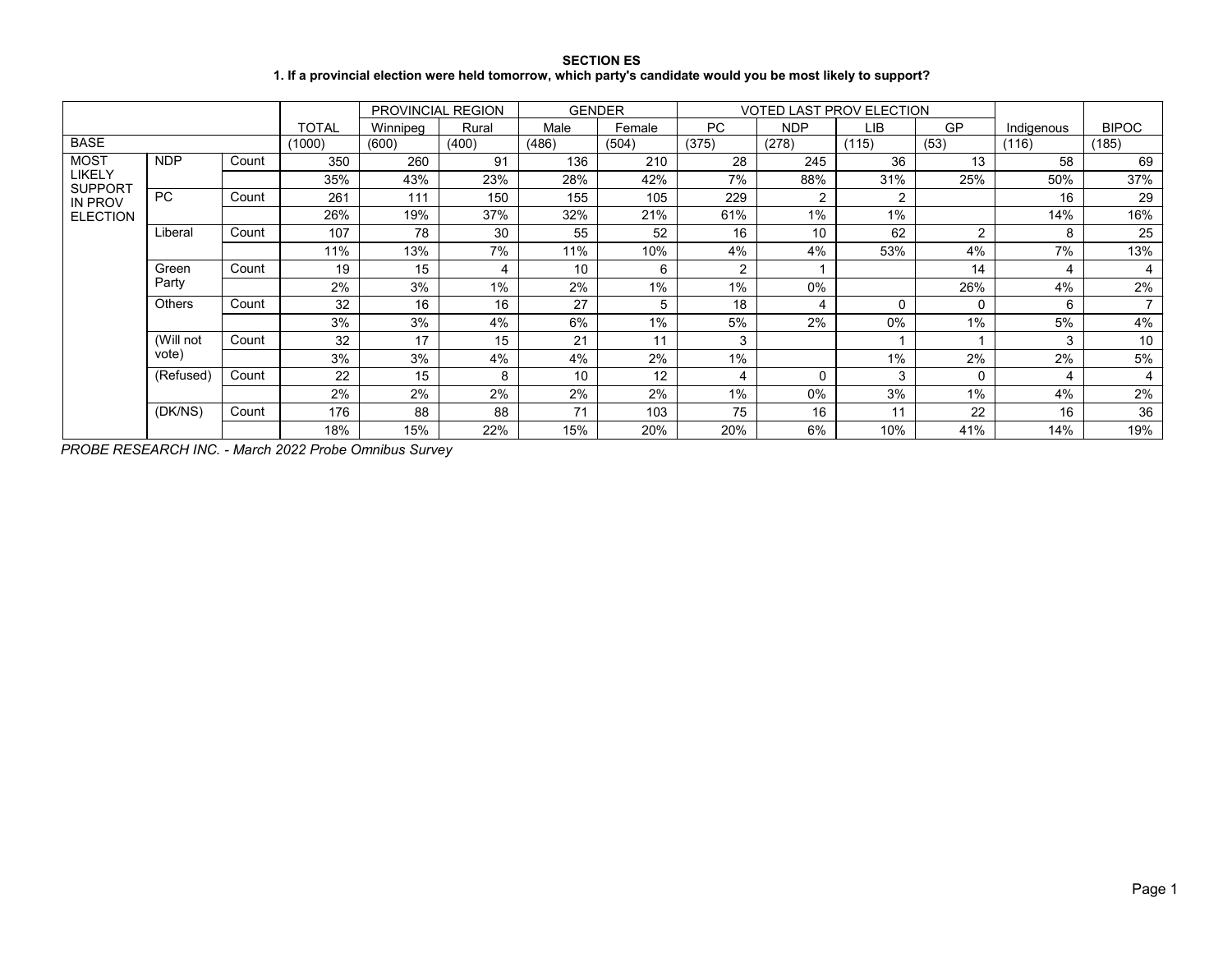## **SECTION ES 1. If a provincial election were held tomorrow, which party's candidate would you be most likely to support?**

|                                                     |               |       |              |                | <b>AGE</b> |        |                | <b>MALES</b> |                |                | <b>FEMALES</b> |                |
|-----------------------------------------------------|---------------|-------|--------------|----------------|------------|--------|----------------|--------------|----------------|----------------|----------------|----------------|
|                                                     |               |       | <b>TOTAL</b> | $18 - 34$      | $35 - 54$  | $55 +$ | $18 - 34$      | $35 - 54$    | $55 +$         | $18 - 34$      | $35 - 54$      | $55 +$         |
| <b>BASE</b>                                         |               |       | (1000)       | (332)          | (372)      | (296)  | (163)          | (190)        | (132)          | (162)          | (180)          | (163)          |
| <b>MOST</b>                                         | <b>NDP</b>    | Count | 350          | 125            | 133        | 92     | 47             | 55           | 35             | 75             | 78             | 58             |
| LIKELY                                              |               |       | 35%          | 38%            | 36%        | 31%    | 29%            | 29%          | 26%            | 46%            | 43%            | 36%            |
| <b>SUPPORT</b><br><b>IN PROV</b><br><b>ELECTION</b> | <b>PC</b>     | Count | 261          | 88             | 90         | 83     | 49             | 60           | 46             | 39             | 30             | 37             |
|                                                     |               |       | 26%          | 26%            | 24%        | 28%    | 30%            | 31%          | 35%            | 24%            | 16%            | 22%            |
|                                                     | Liberal       | Count | 107          | 30             | 41         | 37     | 14             | 23           | 19             | 16             | 18             | 18             |
|                                                     |               |       | 11%          | 9%             | 11%        | 13%    | 8%             | 12%          | 14%            | 10%            | 10%            | 11%            |
|                                                     | Green         | Count | 19           | 3              | 11         | 5      | 2              | 5            | 4              |                | 6              |                |
|                                                     | Party         |       | 2%           | 1%             | 3%         | 2%     | 1%             | 2%           | 3%             |                | 3%             |                |
|                                                     | <b>Others</b> | Count | 32           | 9              | 17         | 6      | $\overline{7}$ | 16           | 4              | $\overline{2}$ |                | $\overline{2}$ |
|                                                     |               |       | 3%           | 3%             | 5%         | 2%     | 4%             | 9%           | 3%             | $1\%$          | 1%             | 1%             |
|                                                     | (Will not     | Count | 32           | 19             | 9          | 4      | 16             | 3            | $\overline{2}$ | 2              | 6              | $\overline{2}$ |
|                                                     | vote)         |       | 3%           | 6%             | 2%         | $1\%$  | 10%            | 2%           | 1%             | $1\%$          | 3%             | 2%             |
|                                                     | (Refused)     | Count | 22           | $\overline{2}$ | 9          | 11     | 2              | 5            | 4              |                | 5              | $\overline{7}$ |
|                                                     |               |       | 2%           | 1%             | 3%         | 4%     | 1%             | 3%           | 3%             |                | 3%             | 5%             |
|                                                     | (DK/NS)       | Count | 176          | 57             | 62         | 58     | 27             | 25           | 19             | 28             | 37             | 39             |
|                                                     |               |       | 18%          | 17%            | 17%        | 19%    | 16%            | 13%          | 15%            | 17%            | 21%            | 24%            |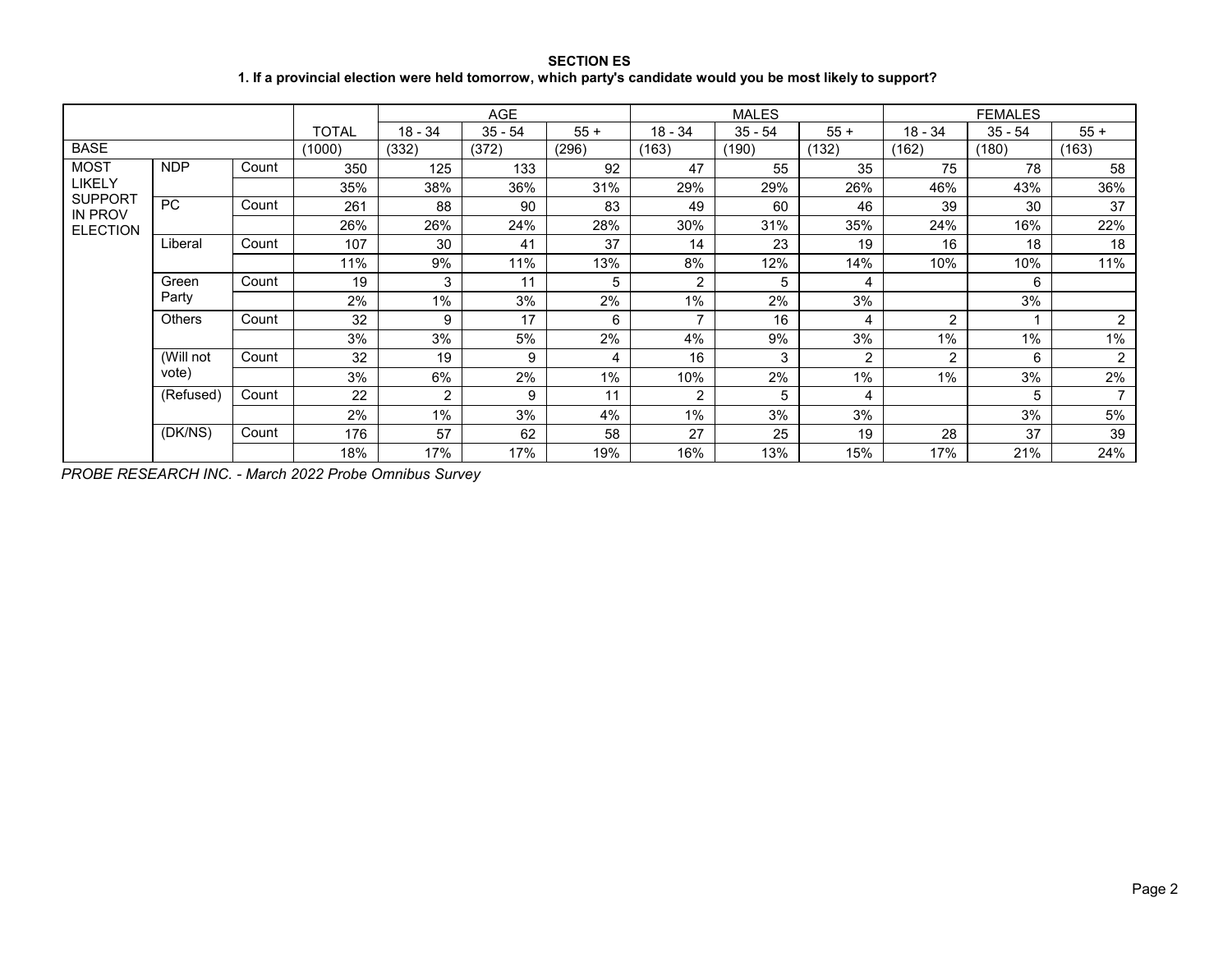### **SECTION ES 1. If a provincial election were held tomorrow, which party's candidate would you be most likely to support?**

|                                              |            |       |              |            | <b>EDUCATION</b> |           | CHILDREN <16 AT<br><b>HOME</b> |       | <b>RESIDENCE</b> |       |           | <b>HOUSEHOLD INCOME</b> |           |
|----------------------------------------------|------------|-------|--------------|------------|------------------|-----------|--------------------------------|-------|------------------|-------|-----------|-------------------------|-----------|
|                                              |            |       | <b>TOTAL</b> | HS or less | Post-Sec         | Univ Grad | Yes                            | No    | Own              | Rent  | $<$ \$50K | \$50K-\$99K             | $$100K +$ |
| <b>BASE</b>                                  |            |       | (1000)       | (152)      | (373)            | (452)     | (321)                          | (661) | (713)            | (218) | (170)     | (327)                   | (368)     |
| <b>MOST</b>                                  | <b>NDP</b> | Count | 350          | 32         | 130              | 184       | 105                            | 243   | 231              | 100   | 59        | 106                     | 142       |
| LIKELY                                       |            |       | 35%          | 21%        | 35%              | 41%       | 33%                            | 37%   | 32%              | 46%   | 34%       | 33%                     | 39%       |
| <b>SUPPORT</b><br>IN PROV<br><b>ELECTION</b> | PC         | Count | 261          | 54         | 107              | 92        | 84                             | 170   | 213              | 29    | 32        | 99                      | 97        |
|                                              |            |       | 26%          | 36%        | 29%              | 20%       | 26%                            | 26%   | 30%              | 13%   | 19%       | 30%                     | 26%       |
|                                              | Liberal    | Count | 107          | 9          | 35               | 61        | 27                             | 79    | 72               | 30    | 28        | 30                      | 40        |
|                                              |            |       | 11%          | 6%         | 9%               | 13%       | 8%                             | 12%   | 10%              | 14%   | 16%       | 9%                      | 11%       |
|                                              | Green      | Count | 19           | 5          | 5                | 9         | -                              | 12    | 14               |       | 3         | $\overline{ }$          | 4         |
|                                              | Party      |       | 2%           | 3%         | 1%               | 2%        | 2%                             | 2%    | 2%               |       | 2%        | 2%                      | 1%        |
|                                              | Others     | Count | 32           |            | 16               | 9         | 16                             | 15    | 18               | 11    | 8         | 9                       | 14        |
|                                              |            |       | 3%           | 5%         | 4%               | 2%        | 5%                             | 2%    | 3%               | 5%    | 4%        | 3%                      | 4%        |
|                                              | (Will not  | Count | 32           | 8          | 17               | 8         | 17                             | 16    | 18               | 13    | 8         | 9                       | 9         |
|                                              | vote)      |       | 3%           | 5%         | 4%               | 2%        | 5%                             | 2%    | 2%               | 6%    | 5%        | 3%                      | 2%        |
|                                              | (Refused)  | Count | 22           |            | 9                | 6         | 2                              | 17    | 14               | 8     | 8         | 4                       | 3         |
|                                              |            |       | 2%           | 5%         | 2%               | 1%        | 1%                             | 3%    | 2%               | 3%    | 5%        | 1%                      | 1%        |
|                                              | (DK/NS)    | Count | 176          | 30         | 55               | 84        | 64                             | 110   | 134              | 27    | 25        | 63                      | 58        |
|                                              |            |       | 18%          | 20%        | 15%              | 19%       | 20%                            | 17%   | 19%              | 13%   | 15%       | 19%                     | 16%       |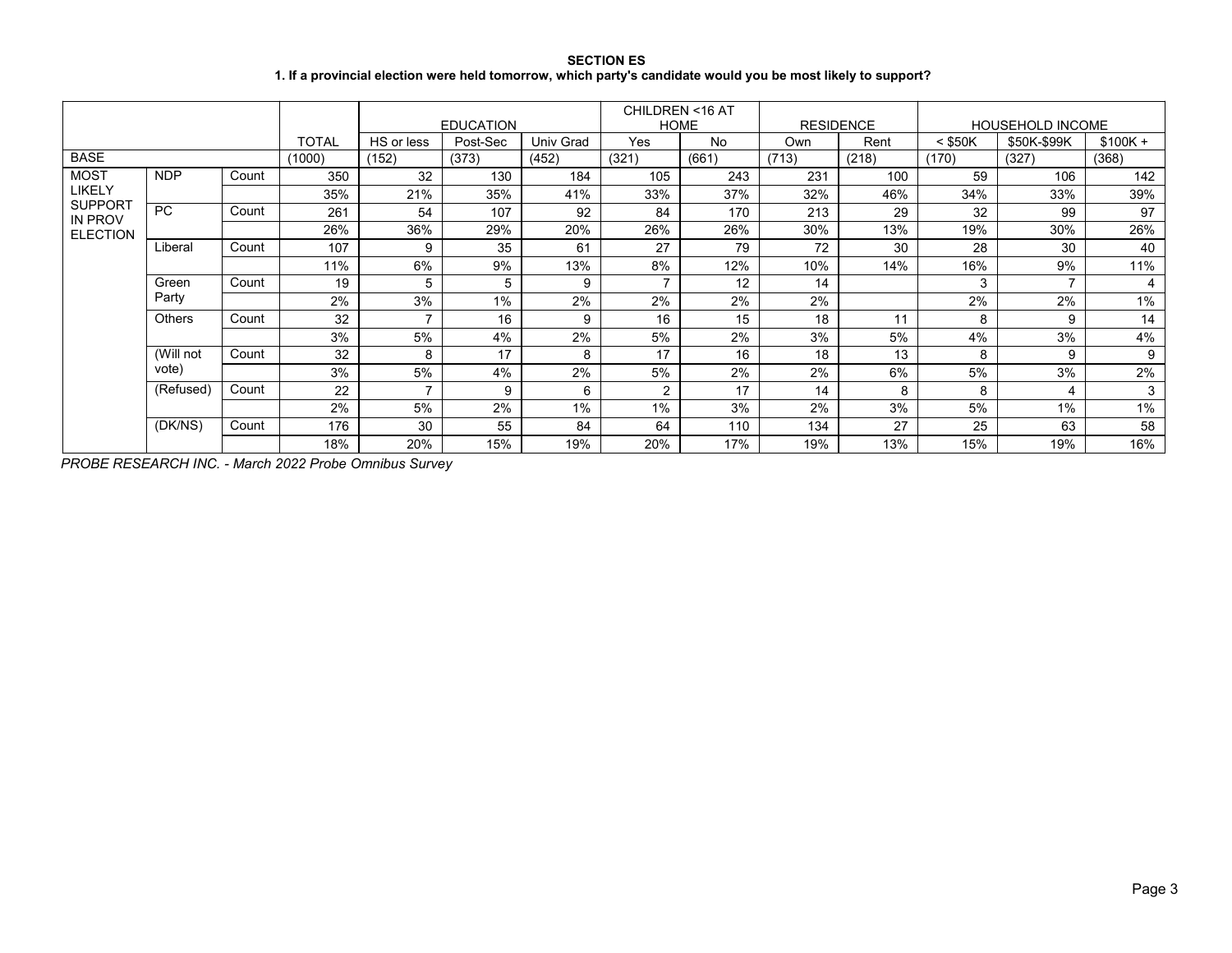### **2. Even though you have not decided whom you would vote for, is there nonetheless a provincial party's candidate that you think you might want to support or are currently leaning toward?**

|                |               |       |              |          | PROVINCIAL REGION |       | <b>GENDER</b> |           | <b>VOTED LAST PROV ELECTION</b> |                |          |                |                |
|----------------|---------------|-------|--------------|----------|-------------------|-------|---------------|-----------|---------------------------------|----------------|----------|----------------|----------------|
|                |               |       | <b>TOTAL</b> | Winnipeg | Rural             | Male  | Female        | <b>PC</b> | <b>NDP</b>                      | LIB            | GP       | Indigenous     | <b>BIPOC</b>   |
| <b>BASE</b>    |               |       | (1000)       | (600)    | (400)             | (486) | (504)         | (375)     | (278)                           | (115)          | (53)     | (116)          | (185)          |
| <b>SUPPORT</b> | <b>NDP</b>    | Count | 371          | 271      | 100               | 142   | 224           | 36        | 249                             | 36             | 16       | 62             | 74             |
| LEANING        |               |       | 37%          | 45%      | 25%               | 29%   | 44%           | 10%       | 89%                             | 31%            | 30%      | 54%            | 40%            |
| TOWARD         | <b>PC</b>     | Count | 289          | 121      | 168               | 164   | 124           | 251       | 5                               | $\overline{2}$ |          | 19             | 35             |
|                |               |       | 29%          | 20%      | 42%               | 34%   | 25%           | 67%       | 2%                              | 1%             |          | 17%            | 19%            |
|                | Liberal       | Count | 123          | 91       | 31                | 59    | 63            | 19        | 11                              | 68             | 3        | 9              | 28             |
|                |               |       | 12%          | 15%      | 8%                | 12%   | 13%           | 5%        | 4%                              | 59%            | 6%       | 8%             | 15%            |
|                | Green         | Count | 20           | 16       | 4                 | 10    |               | 3         |                                 |                | 14       | 4              | $\overline{4}$ |
|                | Party         |       | 2%           | 3%       | $1\%$             | 2%    | 1%            | 1%        | $0\%$                           |                | 27%      | 4%             | 2%             |
|                | <b>Others</b> | Count | 42           | 17       | 25                | 28    | 14            | 26        | 5                               | 0              | $\Omega$ | 6              | 8              |
|                |               |       | 4%           | 3%       | 6%                | 6%    | 3%            | 7%        | 2%                              | $0\%$          | 1%       | 5%             | 5%             |
|                | (Will not     | Count | 34           | 19       | 15                | 22    | 11            | 3         |                                 |                |          | 3              | 10             |
|                | vote)         |       | 3%           | 3%       | 4%                | 5%    | 2%            | 1%        |                                 | 1%             | 2%       | 2%             | 5%             |
|                | (Refused)     | Count | 26           | 16       | 10                | 12    | 14            | 6         |                                 | 3              | $\Omega$ | 5              | 5              |
|                |               |       | 3%           | 3%       | 2%                | 2%    | 3%            | 1%        | 0%                              | 3%             | 1%       | 4%             | 3%             |
|                | (DK/NS)       | Count | 96           | 49       | 47                | 47    | 48            | 32        | 8                               | 5              | 18       | $\overline{ }$ | 20             |
|                |               |       | 10%          | 8%       | 12%               | 10%   | 10%           | 9%        | 3%                              | 4%             | 34%      | 6%             | 11%            |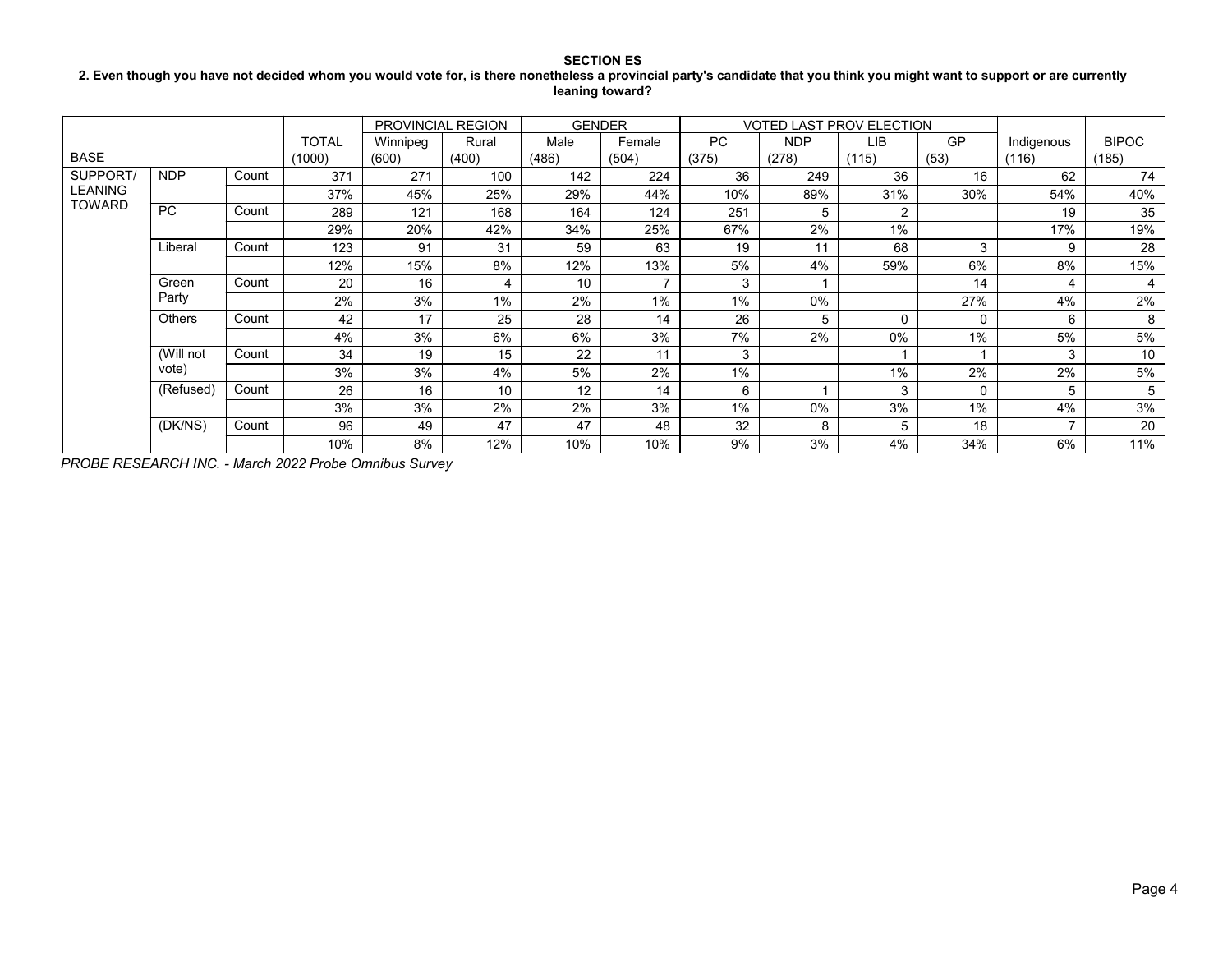### **SECTION ES 2. Even though you have not decided whom you would vote for, is there nonetheless a provincial party's candidate that you think you might want to support or are currently leaning toward?**

|                |               |       |        |                | AGE       |                |                | <b>MALES</b> |                |           | <b>FEMALES</b> |                |
|----------------|---------------|-------|--------|----------------|-----------|----------------|----------------|--------------|----------------|-----------|----------------|----------------|
|                |               |       | TOTAL  | $18 - 34$      | $35 - 54$ | $55+$          | $18 - 34$      | $35 - 54$    | $55 +$         | $18 - 34$ | $35 - 54$      | $55+$          |
| <b>BASE</b>    |               |       | (1000) | (332)          | (372)     | (296)          | (163)          | (190)        | (132)          | (162)     | (180)          | (163)          |
| SUPPORT/       | <b>NDP</b>    | Count | 371    | 129            | 145       | 97             | 47             | 59           | 36             | 78        | 85             | 61             |
| <b>LEANING</b> |               |       | 37%    | 39%            | 39%       | 33%            | 29%            | 31%          | 27%            | 48%       | 47%            | 38%            |
| <b>TOWARD</b>  | <b>PC</b>     | Count | 289    | 100            | 97        | 92             | 53             | 62           | 50             | 48        | 34             | 42             |
|                |               |       | 29%    | 30%            | 26%       | 31%            | 32%            | 32%          | 38%            | 29%       | 19%            | 26%            |
|                | Liberal       | Count | 123    | 33             | 45        | 45             | 17             | 23           | 20             | 16        | 22             | 25             |
|                |               |       | 12%    | 10%            | 12%       | 15%            | 10%            | 12%          | 15%            | 10%       | 12%            | 15%            |
|                | Green         | Count | 20     | 3              | 11        | 6              | 2              | 5            | 4              |           | 6              |                |
|                | Party         |       | 2%     | 1%             | 3%        | 2%             | 1%             | 2%           | 3%             |           | 3%             | $0\%$          |
|                | <b>Others</b> | Count | 42     | 16             | 20        | $\overline{ }$ | $\overline{ }$ | 17           | 4              | 9         | 3              | $\overline{2}$ |
|                |               |       | 4%     | 5%             | 5%        | 2%             | 4%             | 9%           | 3%             | 5%        | 2%             | $1\%$          |
|                | (Will not     | Count | 34     | 21             | 9         | 4              | 17             | 3            | $\overline{2}$ | 2         | 6              | $\overline{2}$ |
|                | vote)         |       | 3%     | 6%             | 2%        | 1%             | 11%            | 2%           | $1\%$          | 1%        | 3%             | 2%             |
|                | (Refused)     | Count | 26     | $\overline{2}$ | 10        | 13             | 2              | 6            | 4              |           | 5              | 9              |
|                |               |       | 3%     | $1\%$          | 3%        | 5%             | 1%             | 3%           | 3%             |           | 3%             | 5%             |
|                | (DK/NS)       | Count | 96     | 29             | 35        | 32             | 18             | 17           | 12             | 10        | 18             | 20             |
|                |               |       | 10%    | 9%             | 9%        | 11%            | 11%            | 9%           | 9%             | 6%        | 10%            | 12%            |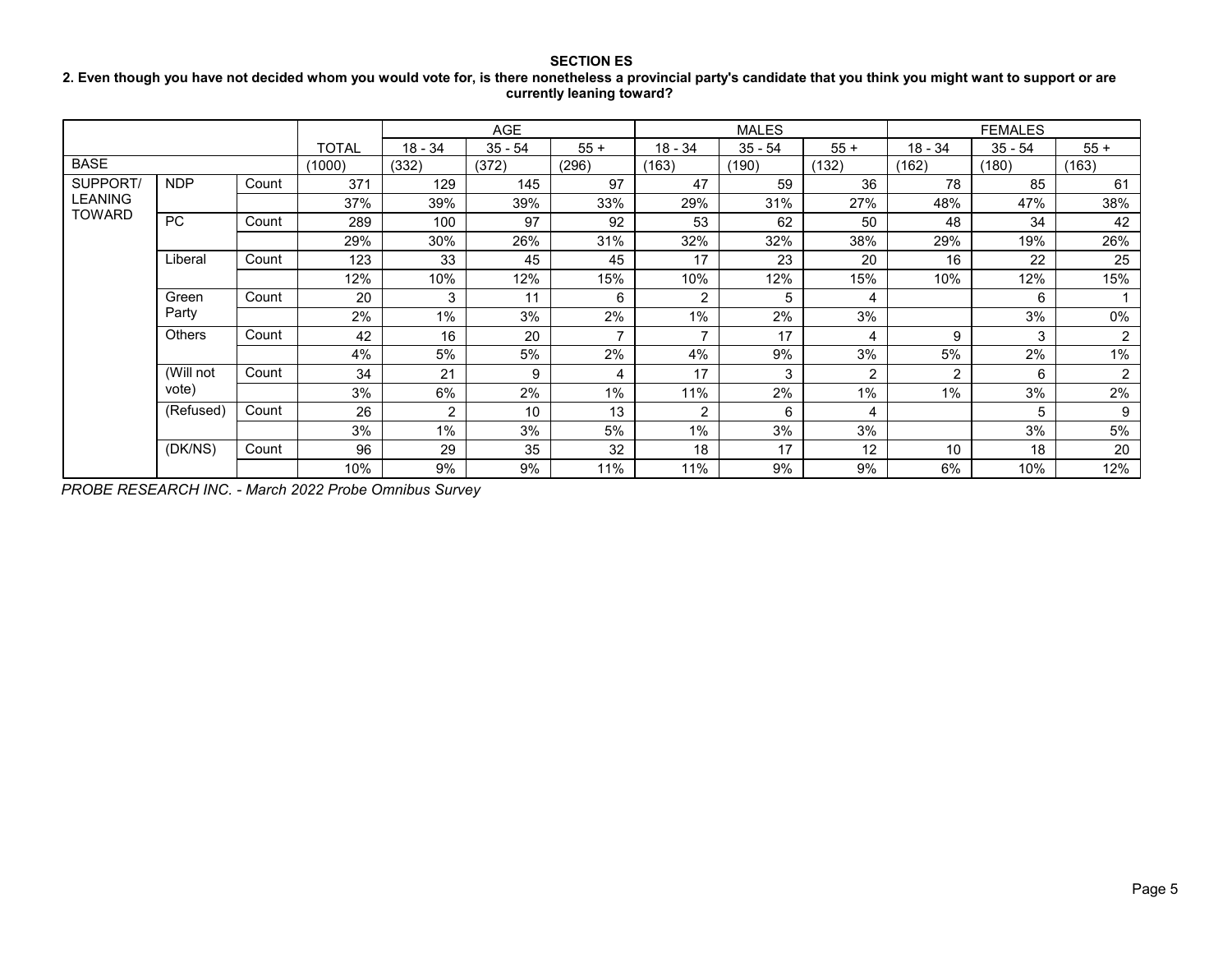#### **2. Even though you have not decided whom you would vote for, is there nonetheless a provincial party's candidate that you think you might want to support or are currently leaning toward?**

|                |               |       |              |            | <b>EDUCATION</b> |           | CHILDREN <16 AT<br><b>HOME</b> |           | <b>RESIDENCE</b> |       |           | <b>HOUSEHOLD INCOME</b> |           |
|----------------|---------------|-------|--------------|------------|------------------|-----------|--------------------------------|-----------|------------------|-------|-----------|-------------------------|-----------|
|                |               |       | <b>TOTAL</b> | HS or less | Post-Sec         | Univ Grad | Yes                            | <b>No</b> | Own              | Rent  | $<$ \$50K | \$50K-\$99K             | $$100K +$ |
| <b>BASE</b>    |               |       | (1000)       | (152)      | (373)            | (452)     | (321)                          | (661)     | (713)            | (218) | (170)     | (327)                   | (368)     |
| SUPPORT/       | <b>NDP</b>    | Count | 371          | 34         | 136              | 196       | 110                            | 259       | 246              | 106   | 63        | 112                     | 149       |
| <b>LEANING</b> |               |       | 37%          | 22%        | 36%              | 43%       | 34%                            | 39%       | 35%              | 49%   | 37%       | 34%                     | 41%       |
| <b>TOWARD</b>  | PC            | Count | 289          | 60         | 113              | 106       | 99                             | 183       | 234              | 36    | 35        | 110                     | 109       |
|                |               |       | 29%          | 39%        | 30%              | 24%       | 31%                            | 28%       | 33%              | 16%   | 20%       | 34%                     | 30%       |
|                | Liberal       | Count | 123          | 10         | 39               | 72        | 30                             | 91        | 85               | 32    | 29        | 34                      | 44        |
|                |               |       | 12%          | 6%         | 10%              | 16%       | 9%                             | 14%       | 12%              | 15%   | 17%       | 10%                     | 12%       |
|                | Green         | Count | 20           | 5          | 5                | 10        | $\overline{ }$                 | 13        | 15               |       | 3         | 8                       | 5         |
|                | Party         |       | 2%           | 3%         | $1\%$            | 2%        | 2%                             | 2%        | 2%               |       | 2%        | 2%                      | 1%        |
|                | <b>Others</b> | Count | 42           | 11         | 18               | 12        | 25                             | 16        | 27               | 12    | 8         | 13                      | 20        |
|                |               |       | 4%           | 7%         | 5%               | 3%        | 8%                             | 2%        | 4%               | 5%    | 4%        | 4%                      | 6%        |
|                | (Will not     | Count | 34           | 8          | 17               | 8         | 17                             | 16        | 18               | 13    | 8         | 9                       | 9         |
|                | vote)         |       | 3%           | 5%         | 4%               | 2%        | 5%                             | 2%        | 2%               | 6%    | 5%        | 3%                      | 2%        |
|                | (Refused)     | Count | 26           | 9          | 10               | 6         | 3                              | 19        | 16               | 9     | 9         | 4                       | 3         |
|                |               |       | 3%           | 6%         | 3%               | $1\%$     | $1\%$                          | 3%        | 2%               | 4%    | 5%        | 1%                      | 1%        |
|                | (DK/NS)       | Count | 96           | 15         | 35               | 42        | 30                             | 65        | 72               | 10    | 15        | 37                      | 28        |
|                |               |       | 10%          | 10%        | 9%               | 9%        | 9%                             | 10%       | 10%              | 5%    | 9%        | 11%                     | 8%        |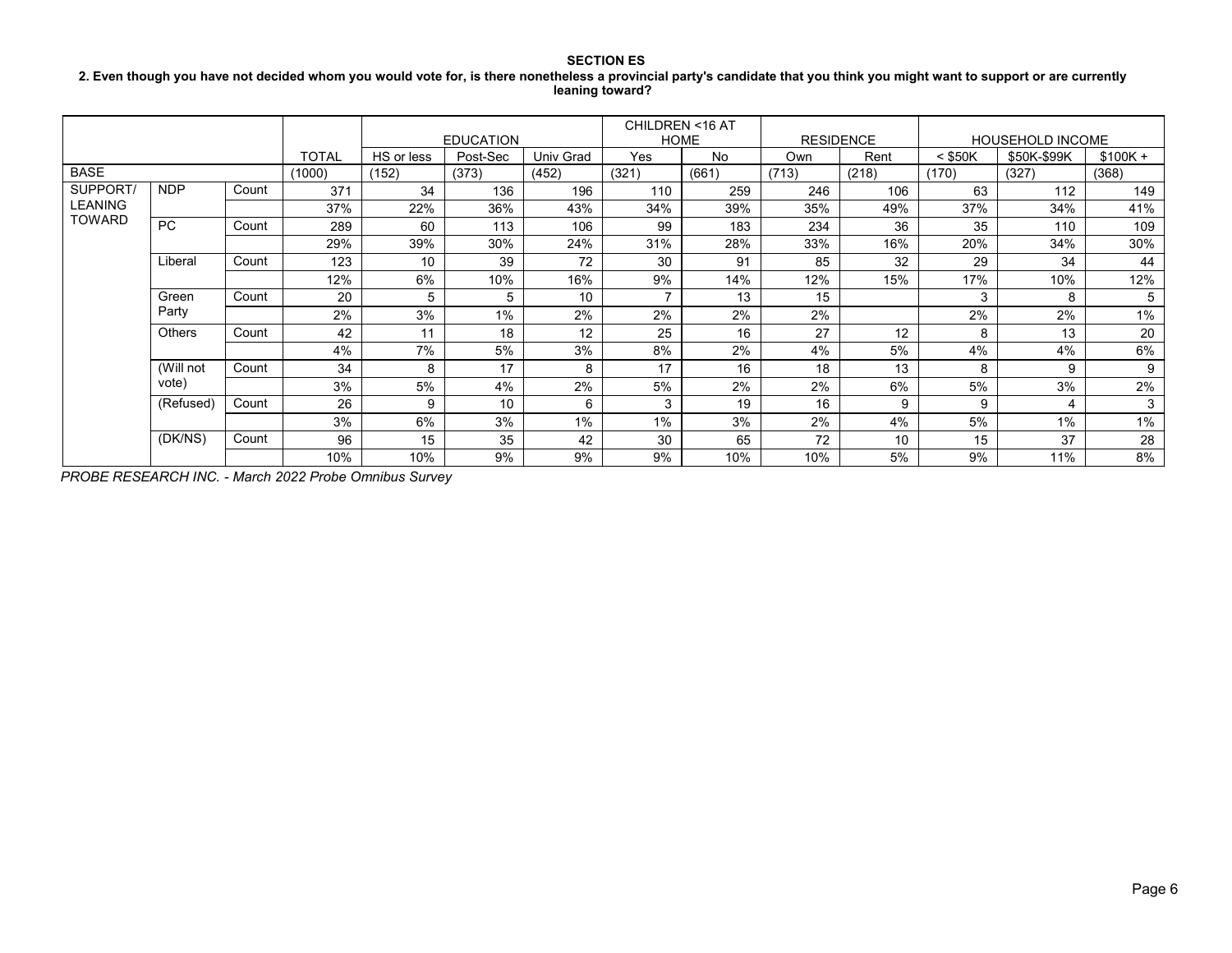#### **1. If a provincial election were held tomorrow, which party's candidate would you be most likely to support?**

**2. Even though you have not decided whom you would vote for, is there nonetheless a provincial party's candidate that you think you might want to support or are currently leaning toward? \*\* SUMMARY OF DECIDED VOTING/LEANING \*\***

|                                           |                    |              |          | <b>PROVINCIAL REGION</b> |       | <b>GENDER</b> |           |       | <b>VOTED LAST PROV ELECTION</b> |       |            |              |
|-------------------------------------------|--------------------|--------------|----------|--------------------------|-------|---------------|-----------|-------|---------------------------------|-------|------------|--------------|
|                                           |                    | <b>TOTAL</b> | Winnipeg | Rural                    | Male  | Female        | <b>PC</b> | NDP   | LIB                             | GP    | Indigenous | <b>BIPOC</b> |
| <b>BASE: DECIDED VOTERS</b>               | (845)              | (517)        | (328)    | (404)                    | (432) | (335)         | (270)     | (106) | (33)                            | (101) | (150)      |              |
| <b>DECIDED VOTE/</b>                      | <b>NDP</b>         | 44%          | 52%      | 31%                      | 35%   | 52%           | 11%       | 92%   | 34%                             | 47%   | 62%        | 49%          |
| <b>LEANING IN PROV</b><br><b>ELECTION</b> | <b>PC</b>          | 34%          | 23%      | 51%                      | 41%   | 29%           | 75%       | 2%    | $1\%$                           |       | 19%        | 23%          |
|                                           | Liberal            | 15%          | 18%      | 10%                      | 15%   | 15%           | 6%        | 4%    | 64%                             | 9%    | 9%         | 19%          |
|                                           | <b>Green Party</b> | 2%           | 3%       | 1%                       | 3%    | 2%            | 1%        | 0%    |                                 | 43%   | 4%         | 3%           |
|                                           | Others             | 5%           | 3%       | 8%                       | 7%    | 3%            | 8%        | 2%    | 0%                              | 1%    | 6%         | 6%           |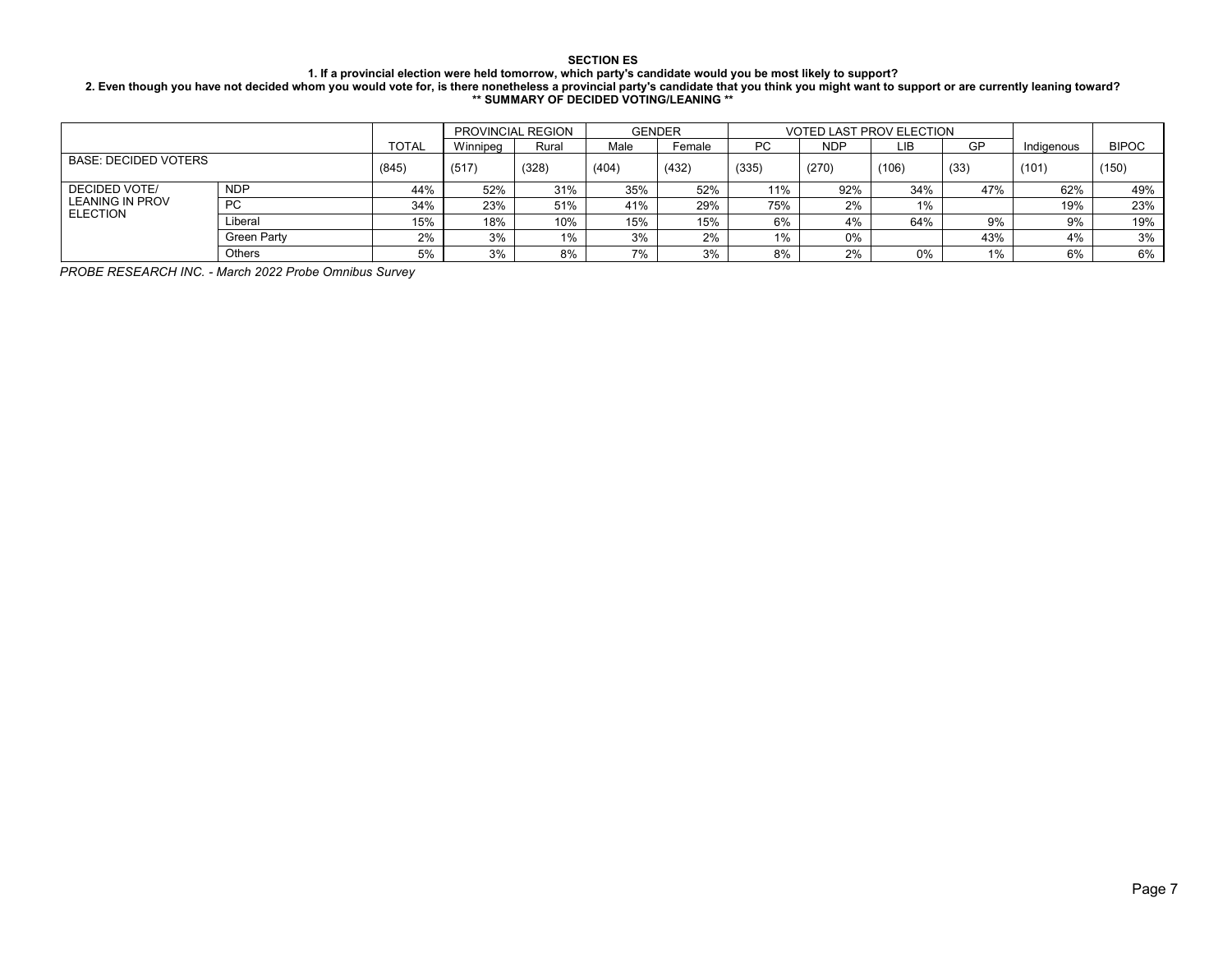#### **1. If a provincial election were held tomorrow, which party's candidate would you be most likely to support?**

#### **2. Even though you have not decided whom you would vote for, is there nonetheless a provincial party's candidate that you think you might want to support or are currently leaning toward? \*\* SUMMARY OF DECIDED VOTING/LEANING \*\***

|                             |                    |              |           | <b>AGE</b> |       |           | <b>MALES</b> |       |         | <b>FEMALES</b> |       |
|-----------------------------|--------------------|--------------|-----------|------------|-------|-----------|--------------|-------|---------|----------------|-------|
|                             |                    | <b>TOTAL</b> | $18 - 34$ | 35 - 54    | $55+$ | $18 - 34$ | $35 - 54$    | $55+$ | 18 - 34 | $35 - 54$      | $55+$ |
| <b>BASE: DECIDED VOTERS</b> | (845)              | (280)        | (318)     | (247)      | (125) | (165)     | (114)        | (150) | (151)   | (132)          |       |
| <b>DECIDED VOTE/</b>        | <b>NDP</b>         | 44%          | 46%       | 46%        | 39%   | 38%       | 36%          | 32%   | 52%     | 57%            | 47%   |
| <b>LEANING IN PROV</b>      | <b>PC</b>          | 34%          | 36%       | 30%        | 37%   | 42%       | 37%          | 44%   | 32%     | 23%            | 32%   |
| <b>ELECTION</b>             | _iberal            | 15%          | 12%       | 14%        | 18%   | 13%       | 14%          | 17%   | 11%     | 15%            | 19%   |
|                             | <b>Green Party</b> | 2%           | 1%        | 3%         | 2%    | 2%        | 3%           | 4%    |         | 4%             | 0%    |
|                             | <b>Others</b>      | 5%           | 6%        | 6%         | 3%    | 6%        | 10%          | 4%    | 6%      | 2%             | 2%    |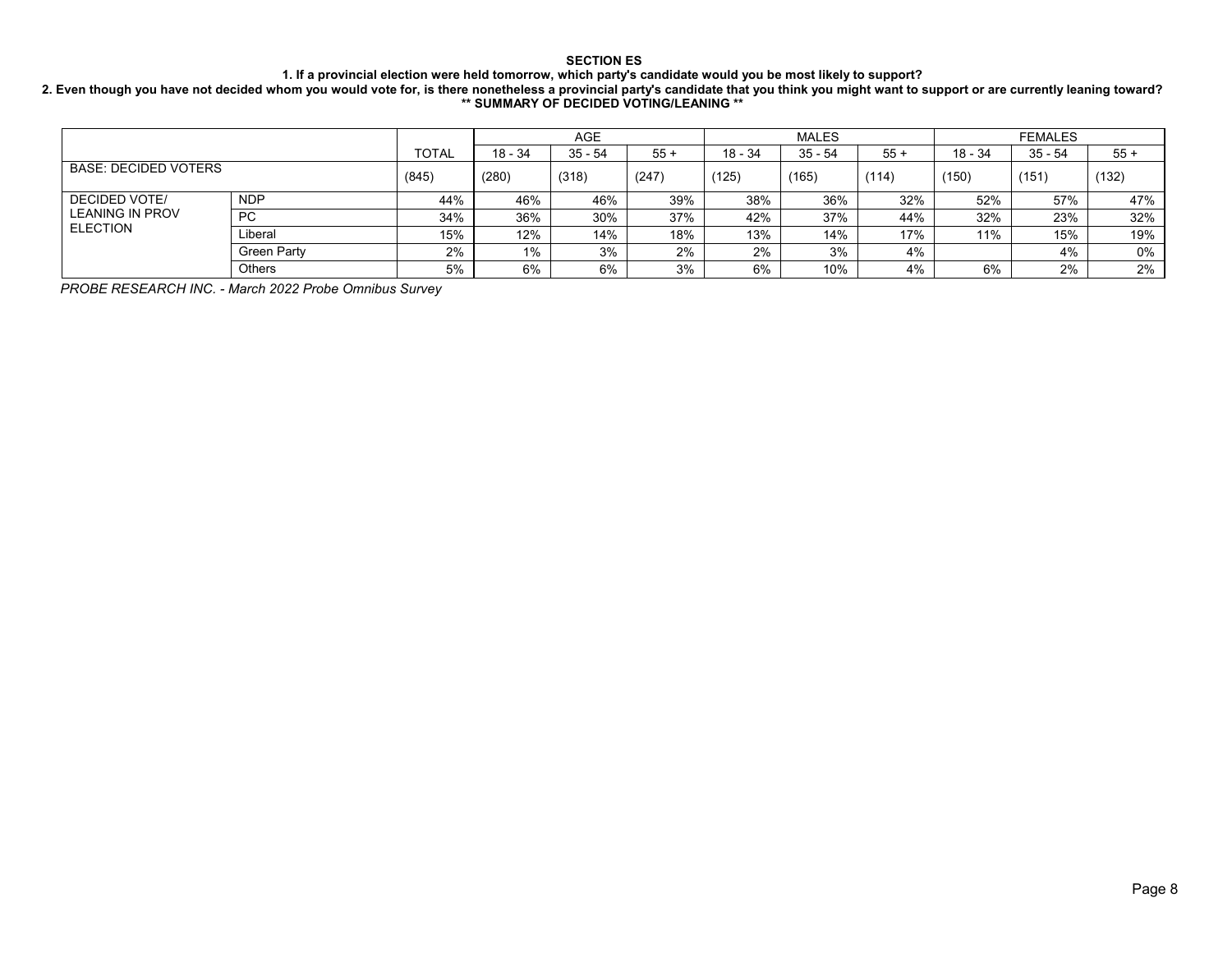#### **1. If a provincial election were held tomorrow, which party's candidate would you be most likely to support?**

**2. Even though you have not decided whom you would vote for, is there nonetheless a provincial party's candidate that you think you might want to support or are currently leaning toward? \*\* SUMMARY OF DECIDED VOTING/LEANING \*\***

|                                    |               |              |            | <b>EDUCATION</b> |           | CHILDREN <16 AT | HOME  | <b>RESIDENCE</b> |       |           | <b>HOUSEHOLD INCOME</b> |           |
|------------------------------------|---------------|--------------|------------|------------------|-----------|-----------------|-------|------------------|-------|-----------|-------------------------|-----------|
|                                    |               | <b>TOTAL</b> | HS or less | Post-Sec         | Univ Grad | Yes             | No    | Own              | Rent  | $<$ \$50K | \$50K-\$99K             | $$100K +$ |
| <b>BASE: DECIDED VOTERS</b>        | (845)         | (120)        | (312)      | (396)            | (271)     | (562)           | (607) | (186)            | (138) | (277)     | (327)                   |           |
| DECIDED VOTE/                      | <b>NDP</b>    | 44%          | 28%        | 44%              | 50%       | 41%             | 46%   | 41%              | 57%   | 46%       | 41%                     | 46%       |
| LEANING IN PROV<br><b>ELECTION</b> | <b>PC</b>     | 34%          | 50%        | 36%              | 27%       | 37%             | 33%   | 39%              | 19%   | 25%       | 40%                     | 33%       |
|                                    | Liberal       | 15%          | 8%         | 12%              | 18%       | 11%             | 16%   | 14%              | 17%   | 21%       | 12%                     | 13%       |
|                                    | Green Party   | 2%           | 4%         | 2%               | 2%        | 3%              | 2%    | 2%               |       | 2%        | 3%                      | 2%        |
|                                    | <b>Others</b> | 5%           | 9%         | 6%               | 3%        | 9%              | 3%    | 4%               | 6%    | 6%        | 5%                      | 6%        |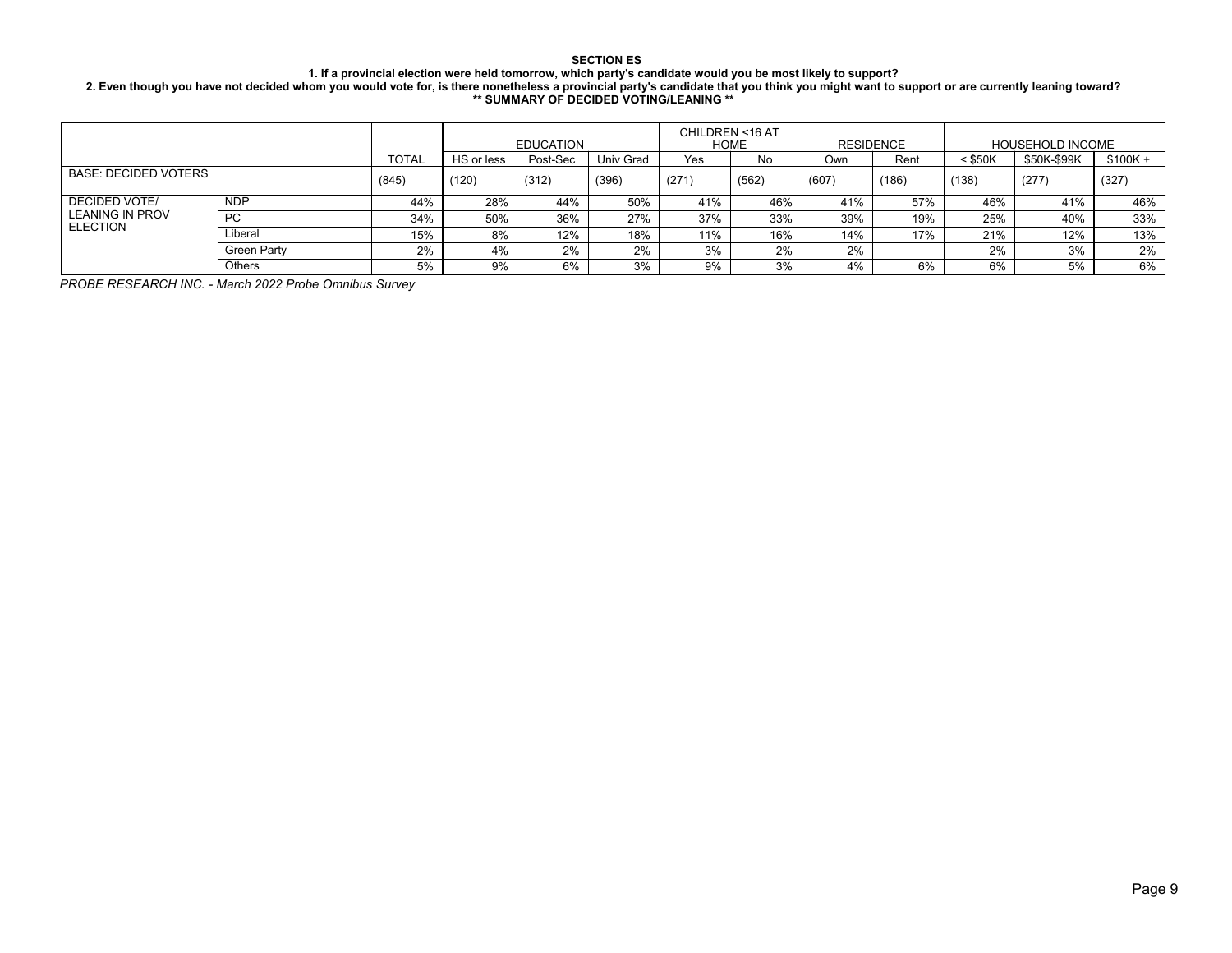| <b>SECTION ES</b>                                                                                                                 |
|-----------------------------------------------------------------------------------------------------------------------------------|
| 3. Thinking back to the last provincial election here in Manitoba, held in September 2019, which party did you yourself vote for? |

|                     |                    |       |              |          | PROVINCIAL REGION | <b>GENDER</b> |        |           |            | <b>VOTED LAST PROV ELECTION</b> |      |                |                |
|---------------------|--------------------|-------|--------------|----------|-------------------|---------------|--------|-----------|------------|---------------------------------|------|----------------|----------------|
|                     |                    |       | <b>TOTAL</b> | Winnipeg | Rural             | Male          | Female | <b>PC</b> | <b>NDP</b> | LIB                             | GP   | Indigenous     | <b>BIPOC</b>   |
| <b>BASE</b>         |                    |       | (1000)       | (600)    | (400)             | (486)         | (504)  | (375)     | (278)      | (115)                           | (53) | (116)          | (185)          |
| <b>VOTED LAST</b>   | <b>PC</b>          | Count | 375          | 171      | 204               | 214           | 160    | 375       |            |                                 |      | 17             | 29             |
| <b>PROV</b>         |                    |       | 37%          | 28%      | 51%               | 44%           | 32%    | 100%      |            |                                 |      | 14%            | 16%            |
| <b>ELECTION</b>     | <b>NDP</b>         | Count | 278          | 211      | 67                | 103           | 172    |           | 278        |                                 |      | 51             | 61             |
|                     |                    |       | 28%          | 35%      | 17%               | 21%           | 34%    |           | 100%       |                                 |      | 44%            | 33%            |
|                     | Liberal            | Count | 115          | 78       | 37                | 43            | 73     |           |            | 115                             |      | 11             | 24             |
|                     |                    |       | 12%          | 13%      | 9%                | 9%            | 14%    |           |            | 100%                            |      | 10%            | 13%            |
|                     | <b>Green Party</b> | Count | 53           | 33       | 20                | 33            | 17     |           |            |                                 | 53   | 9              | 9              |
|                     |                    |       | 5%           | 5%       | 5%                | 7%            | 3%     |           |            |                                 | 100% | 7%             | $5\%$          |
|                     | Others             | Count | 10           | 4        | 6                 | 6             | 4      |           |            |                                 |      | $\overline{2}$ | $\overline{2}$ |
|                     |                    |       | 1%           | 1%       | 2%                | $1\%$         | 1%     |           |            |                                 |      | 2%             | 1%             |
|                     | (Did not           | Count | 114          | 71       | 43                | 61            | 50     |           |            |                                 |      | 17             | 48             |
|                     | vote)              |       | 11%          | 12%      | 11%               | 13%           | 10%    |           |            |                                 |      | 15%            | 26%            |
|                     | (DK/NS)            | Count | 54           | 32       | 22                | 26            | 28     |           |            |                                 |      | 10             | 12             |
|                     |                    |       | 5%           | 5%       | 6%                | 5%            | 6%     |           |            |                                 |      | 8%             | 6%             |
| <b>BASE: VOTERS</b> |                    |       | (832)        | (497)    | (335)             | (399)         | (426)  | (375)     | (278)      | (115)                           | (53) | (89)           | (125)          |
| <b>VOTED</b>        | <b>PC</b>          |       | 45%          | 34%      | 61%               | 54%           | 38%    | 100%      |            |                                 |      | 19%            | 23%            |
|                     | <b>NDP</b>         |       | 33%          | 42%      | 20%               | 26%           | 40%    |           | 100%       |                                 |      | 57%            | 49%            |
|                     | Liberal            |       | 14%          | 16%      | 11%               | 11%           | 17%    |           |            | 100%                            |      | 12%            | 19%            |
|                     | Green Party        |       | 6%           | 7%       | 6%                | 8%            | 4%     |           |            |                                 | 100% | 10%            | 7%             |
|                     | Others             |       | 1%           | 1%       | 2%                | 2%            | 1%     |           |            |                                 |      | 2%             | 2%             |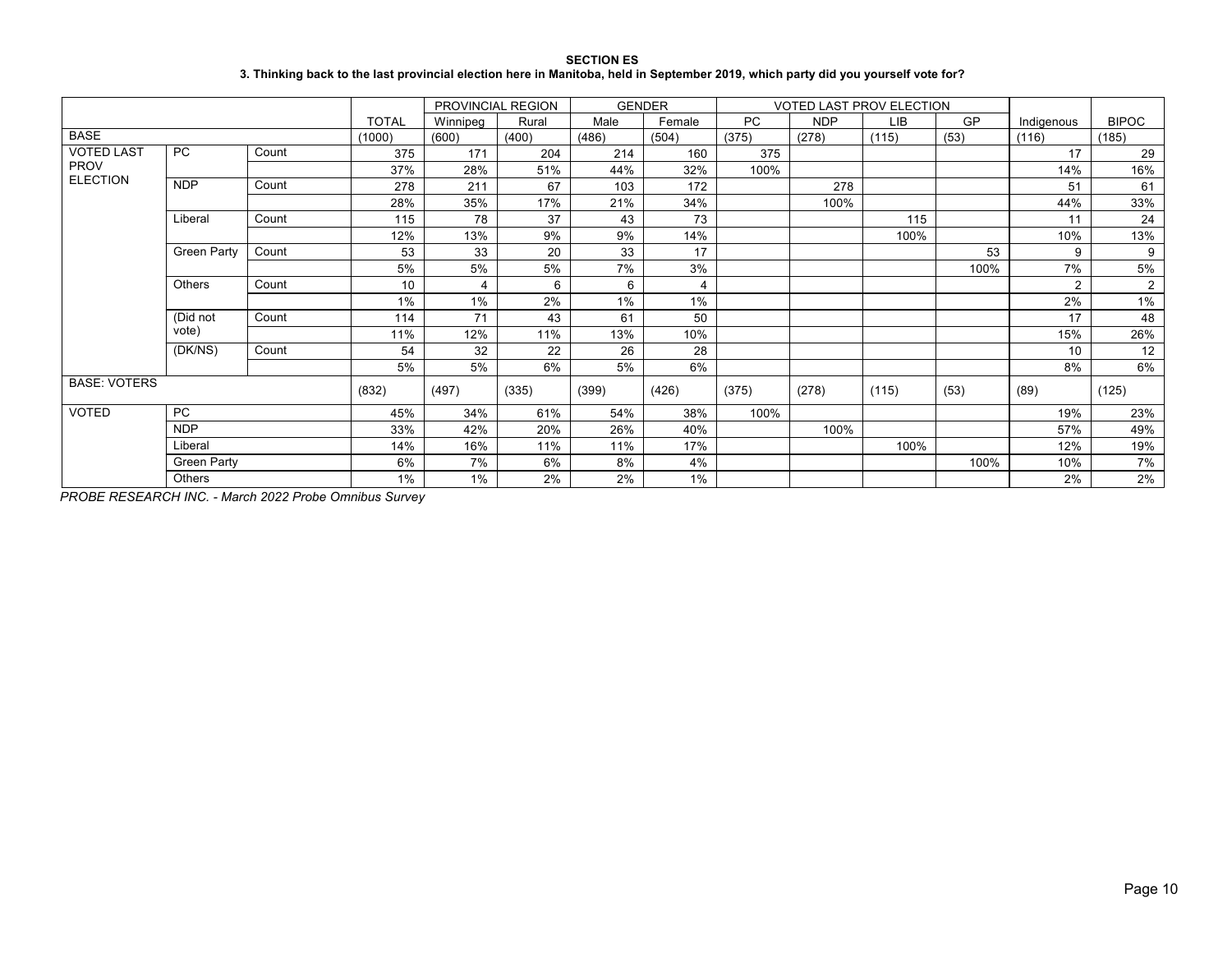### **SECTION ES 3. Thinking back to the last provincial election here in Manitoba, held in September 2019, which party did you yourself vote for?**

|                     |                    |       |              |           | <b>AGE</b> |       |           | <b>MALES</b>   |                |           | <b>FEMALES</b> |       |
|---------------------|--------------------|-------|--------------|-----------|------------|-------|-----------|----------------|----------------|-----------|----------------|-------|
|                     |                    |       | <b>TOTAL</b> | $18 - 34$ | $35 - 54$  | $55+$ | $18 - 34$ | $35 - 54$      | $55+$          | $18 - 34$ | $35 - 54$      | $55+$ |
| <b>BASE</b>         |                    |       | (1000)       | (332)     | (372)      | (296) | (163)     | (190)          | (132)          | (162)     | (180)          | (163) |
| <b>VOTED LAST</b>   | <b>PC</b>          | Count | 375          | 100       | 137        | 137   | 56        | 88             | 71             | 44        | 49             | 67    |
| <b>PROV</b>         |                    |       | 37%          | 30%       | 37%        | 46%   | 34%       | 46%            | 53%            | 28%       | 27%            | 41%   |
| <b>ELECTION</b>     | <b>NDP</b>         | Count | 278          | 90        | 113        | 75    | 31        | 44             | 29             | 58        | 68             | 46    |
|                     |                    |       | 28%          | 27%       | 30%        | 25%   | 19%       | 23%            | 22%            | 36%       | 38%            | 28%   |
|                     | Liberal            | Count | 115          | 28        | 42         | 46    | 12        | 14             | 17             | 16        | 28             | 29    |
|                     |                    |       | 12%          | 8%        | 11%        | 15%   | 7%        | 8%             | 13%            | 10%       | 15%            | 18%   |
|                     | <b>Green Party</b> | Count | 53           | 16        | 24         | 13    | 10        | 16             | $\overline{7}$ | 4         | 8              | 5     |
|                     |                    |       | 5%           | 5%        | 7%         | 4%    | 6%        | 8%             | 5%             | 2%        | 5%             | 3%    |
|                     | <b>Others</b>      | Count | 10           | 3         | 6          |       | 3         | $\overline{2}$ | 1              |           | 4              | 0     |
|                     |                    |       | 1%           | $1\%$     | 2%         | $0\%$ | 2%        | $1\%$          | 0%             |           | 2%             | 0%    |
|                     | (Did not           | Count | 114          | 71        | 32         | 12    | 39        | 16             | 6              | 28        | 16             | 6     |
|                     | vote)              |       | 11%          | 21%       | 9%         | 4%    | 24%       | 8%             | 5%             | 17%       | 9%             | 3%    |
|                     | (DK/NS)            | Count | 54           | 24        | 17         | 13    | 12        | 11             | 3              | 11        | $\overline{7}$ | 10    |
|                     |                    |       | 5%           | 7%        | 5%         | 4%    | 8%        | 6%             | 2%             | 7%        | 4%             | 6%    |
| <b>BASE: VOTERS</b> |                    |       | (832)        | (237)     | (323)      | (272) | (112)     | (164)          | (123)          | (123)     | (157)          | (147) |
| <b>VOTED</b>        | <b>PC</b>          |       | 45%          | 42%       | 43%        | 51%   | 50%       | 53%            | 57%            | 36%       | 31%            | 46%   |
|                     | <b>NDP</b>         |       | 33%          | 38%       | 35%        | 28%   | 27%       | 27%            | 23%            | 47%       | 43%            | 32%   |
|                     | Liberal            |       | 14%          | 12%       | 13%        | 17%   | 10%       | 9%             | 14%            | 13%       | 18%            | 19%   |
|                     | <b>Green Party</b> |       | 6%           | 7%        | 8%         | 5%    | 9%        | 10%            | 5%             | 3%        | 5%             | 3%    |
|                     | <b>Others</b>      |       | 1%           | $1\%$     | 2%         | 0%    | 3%        | 1%             | 0%             |           | 3%             | 0%    |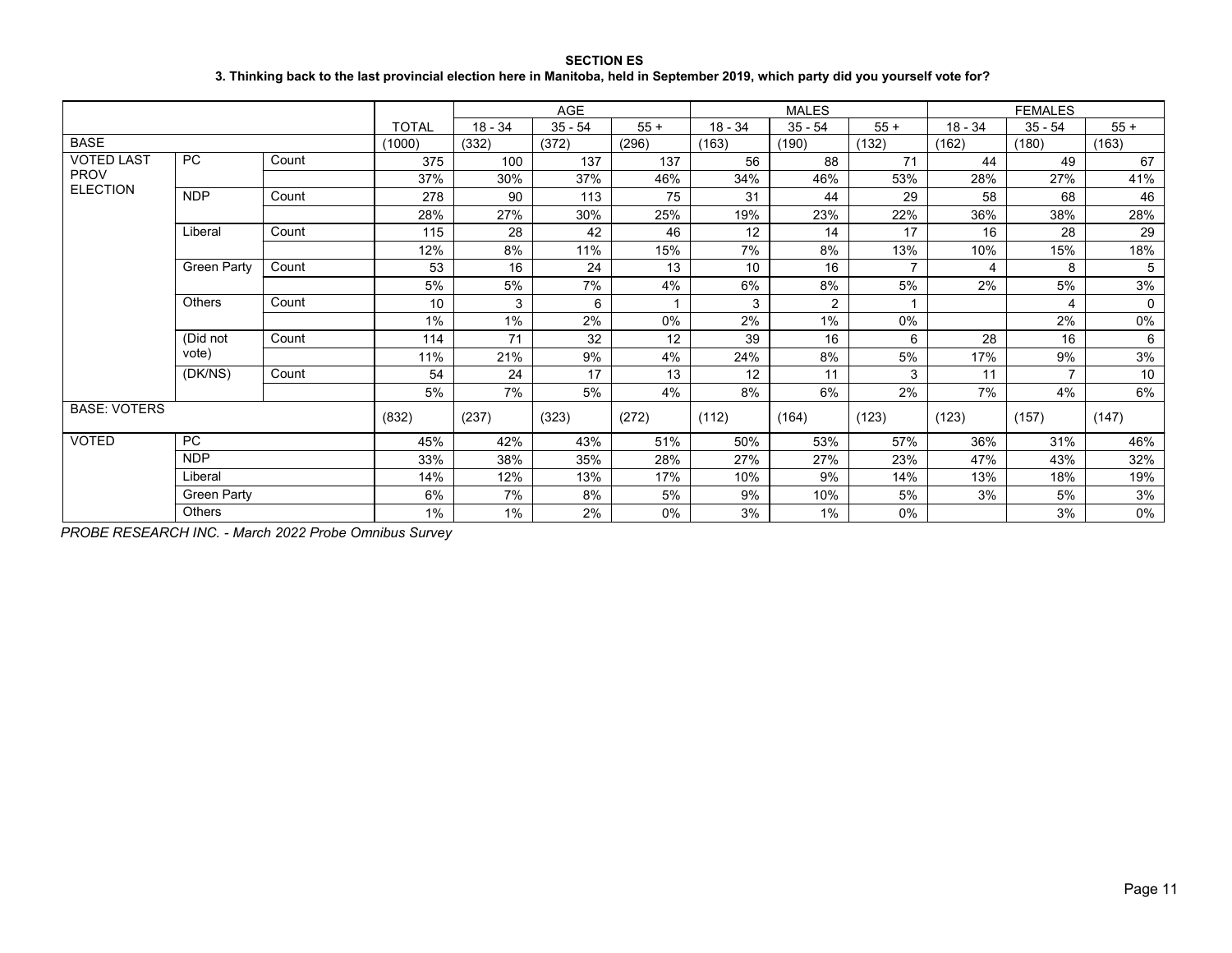**SECTION ES 3. Thinking back to the last provincial election here in Manitoba, held in September 2019, which party did you yourself vote for?**

|                     |                    |       |              |                | <b>EDUCATION</b> |                  | CHILDREN <16 AT | <b>HOME</b> | <b>RESIDENCE</b> |                |           | <b>HOUSEHOLD INCOME</b> |           |
|---------------------|--------------------|-------|--------------|----------------|------------------|------------------|-----------------|-------------|------------------|----------------|-----------|-------------------------|-----------|
|                     |                    |       | <b>TOTAL</b> | HS or less     | Post-Sec         | <b>Univ Grad</b> | Yes             | No          | Own              | Rent           | $<$ \$50K | \$50K-\$99K             | $$100K +$ |
| <b>BASE</b>         |                    |       | (1000)       | (152)          | (373)            | (452)            | (321)           | (661)       | (713)            | (218)          | (170)     | (327)                   | (368)     |
| <b>VOTED LAST</b>   | <b>PC</b>          | Count | 375          | 76             | 144              | 146              | 129             | 238         | 313              | 44             | 49        | 124                     | 157       |
| <b>PROV</b>         |                    |       | 37%          | 50%            | 39%              | 32%              | 40%             | 36%         | 44%              | 20%            | 29%       | 38%                     | 43%       |
| <b>ELECTION</b>     | <b>NDP</b>         | Count | 278          | 19             | 103              | 156              | 78              | 199         | 186              | 75             | 47        | 85                      | 109       |
|                     |                    |       | 28%          | 12%            | 28%              | 35%              | 24%             | 30%         | 26%              | 34%            | 27%       | 26%                     | 30%       |
|                     | Liberal            | Count | 115          | 8              | 33               | 70               | 29              | 84          | 85               | 26             | 20        | 35                      | 50        |
|                     |                    |       | 12%          | 5%             | 9%               | 16%              | 9%              | 13%         | 12%              | 12%            | 12%       | 11%                     | 14%       |
|                     | <b>Green Party</b> | Count | 53           | $\overline{ }$ | 14               | 31               | 16              | 37          | 39               | 5              | 10        | 22                      | 14        |
|                     |                    |       | 5%           | 5%             | 4%               | 7%               | 5%              | 6%          | 5%               | 2%             | 6%        | 7%                      | 4%        |
|                     | Others             | Count | 10           |                |                  |                  |                 | 6           | 6                | $\overline{2}$ |           | 2                       | 3         |
|                     |                    |       | 1%           | 0%             | 2%               | 0%               | 1%              | 1%          | 1%               | 1%             | 3%        | 1%                      | 1%        |
|                     | (Did not           | Count | 114          | 29             | 55               | 28               | 47              | 63          | 48               | 55             | 32        | 44                      | 20        |
|                     | vote)              |       | 11%          | 19%            | 15%              | 6%               | 15%             | 10%         | 7%               | 25%            | 19%       | 13%                     | 5%        |
|                     | (DK/NS)            | Count | 54           | 12             | 17               | 19               | 17              | 33          | 37               | 10             | 8         | 15                      | 16        |
|                     |                    |       | 5%           | 8%             | 5%               | 4%               | 5%              | 5%          | 5%               | 5%             | 5%        | 5%                      | 4%        |
| <b>BASE: VOTERS</b> |                    |       | (832)        | (110)          | (301)            | (406)            | (257)           | (564)       | (629)            | (153)          | (130)     | (268)                   | (332)     |
| <b>VOTED</b>        | <b>PC</b>          |       | 45%          | 69%            | 48%              | 36%              | 50%             | 42%         | 50%              | 29%            | 37%       | 46%                     | 47%       |
|                     | <b>NDP</b>         |       | 33%          | 17%            | 34%              | 39%              | 30%             | 35%         | 30%              | 49%            | 36%       | 32%                     | 33%       |
|                     | Liberal            |       | 14%          | 7%             | 11%              | 17%              | 11%             | 15%         | 13%              | 17%            | 16%       | 13%                     | 15%       |
|                     | Green Party        |       | 6%           | 7%             | 5%               | 8%               | 6%              | 7%          | 6%               | 3%             | 8%        | 8%                      | 4%        |
|                     | Others             |       | 1%           | 1%             | 2%               | 0%               | 2%              | 1%          | 1%               | 2%             | 3%        | 1%                      | 1%        |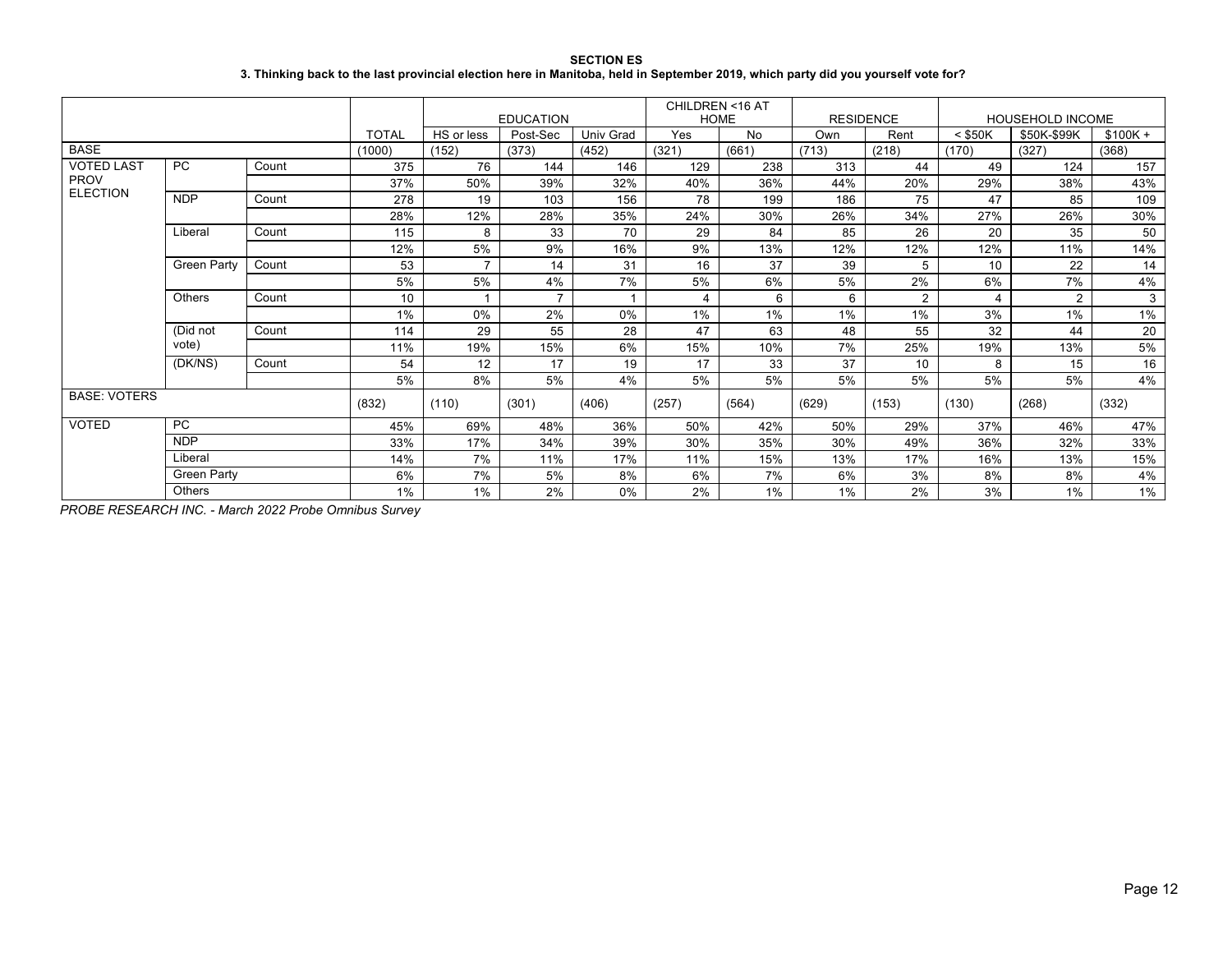#### **SECTION DS Demographics - Region, Gender**

|               |                |       |              | PROVINCIAL REGION        |       |       | <b>GENDER</b> |           | <b>VOTED LAST PROV ELECTION</b> |       |      |            |              |
|---------------|----------------|-------|--------------|--------------------------|-------|-------|---------------|-----------|---------------------------------|-------|------|------------|--------------|
|               |                |       | <b>TOTAL</b> | Winnipeg                 | Rural | Male  | Female        | <b>PC</b> | <b>NDP</b>                      | LIB   | GP   | Indigenous | <b>BIPOC</b> |
| <b>BASE</b>   | Unweighted     |       | (1000)       | (600)                    | (400) | (552) | (438)         | (390)     | (267)                           | (147) | (41) | (99)       | (153)        |
|               |                |       | (1000)       | (600)                    | (400) | (486) | (504)         | (375)     | (278)                           | (115) | (53) | (116)      | (185)        |
| <b>REGION</b> | (NET) Winnipeg | Cases | 600          | 600                      |       | 286   | 307           | 171       | 211                             | 78    | 33   | 60         | 117          |
|               |                |       | 60%          | 100%                     |       | 59%   | 61%           | 46%       | 76%                             | 68%   | 62%  | 52%        | 63%          |
|               | Northwest      | Cases | 126          | 126                      |       | 62    | 64            | 36        | 45                              | 20    | 6    | 13         | 30           |
|               |                |       | 13%          | 21%                      |       | 13%   | 13%           | 10%       | 16%                             | 18%   | 11%  | 11%        | 16%          |
|               | Northeast      | Cases | 110          | 110                      |       | 53    | 57            | 48        | 32                              | 5     | 4    | 18         | 24           |
|               |                |       | 11%          | 18%                      |       | 11%   | 11%           | 13%       | 12%                             | 5%    | 7%   | 15%        | 13%          |
|               | Southeast      | Cases | 107          | 107                      |       | 51    | 56            | 34        | 33                              | 16    | 5    | 9          | 19           |
|               |                |       | 11%          | 18%                      |       | 11%   | 11%           | 9%        | 12%                             | 14%   | 10%  | 8%         | 10%          |
|               | Southwest      | Cases | 147          | 147                      |       | 72    | 73            | 39        | 43                              | 31    | 11   | 12         | 28           |
|               |                |       | 15%          | 24%                      |       | 15%   | 14%           | 10%       | 15%                             | 27%   | 20%  | 10%        | 15%          |
|               | Core           | Cases | 110          | 110                      |       | 47    | 58            | 14        | 59                              | 6     | 8    | 8          | 17           |
|               |                |       | 11%          | 18%                      |       | 10%   | 11%           | 4%        | 21%                             | 5%    | 15%  | 7%         | 9%           |
|               | Rural          | Cases | 400          |                          | 400   | 200   | 197           | 204       | 67                              | 37    | 20   | 56         | 68           |
|               |                |       | 40%          |                          | 100%  | 41%   | 39%           | 54%       | 24%                             | 32%   | 38%  | 48%        | 37%          |
| <b>GENDER</b> | Male           | Count | 486          | 286                      | 200   | 486   |               | 214       | 103                             | 43    | 33   | 47         | 86           |
|               |                |       | 49%          | 48%                      | 50%   | 100%  |               | 57%       | 37%                             | 37%   | 62%  | 40%        | 46%          |
|               | Female         | Count | 504          | 307                      | 197   |       | 504           | 160       | 172                             | 73    | 17   | 66         | 96           |
|               |                |       | 50%          | 51%                      | 49%   |       | 100%          | 43%       | 62%                             | 63%   | 32%  | 57%        | 52%          |
|               | Other          | Count | 10           | $\overline{\phantom{a}}$ | 4     |       |               |           | 3                               |       | 3    | 3          | 3            |
|               |                |       | 1%           | 1%                       | 1%    |       |               | 0%        | 1%                              |       | 5%   | 2%         | 2%           |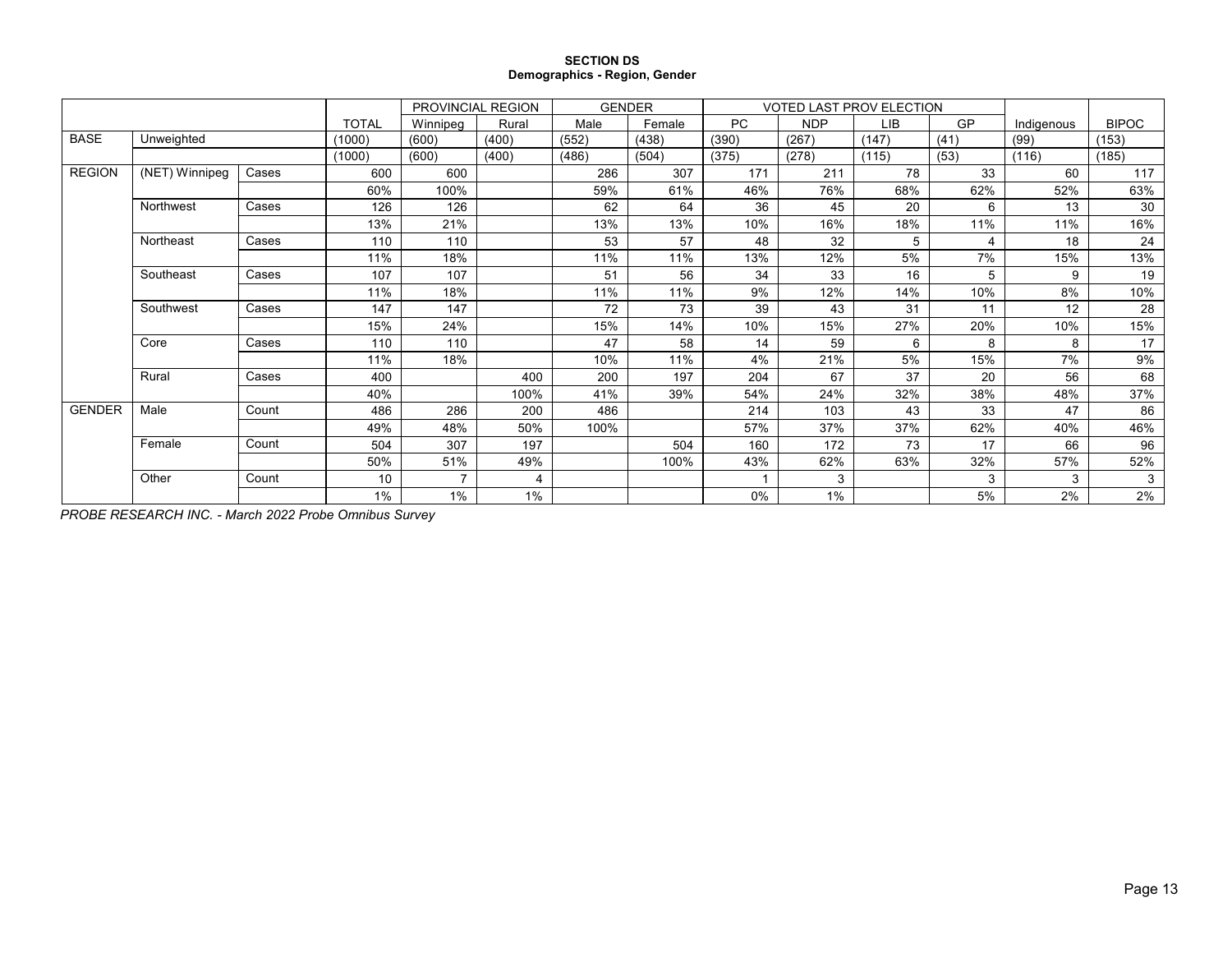### **SECTION DS Demographics - Region, Gender**

|               |                  |       |              |           | AGE            |       |           | <b>MALES</b> |        |           | <b>FEMALES</b> |       |
|---------------|------------------|-------|--------------|-----------|----------------|-------|-----------|--------------|--------|-----------|----------------|-------|
|               |                  |       | <b>TOTAL</b> | $18 - 34$ | $35 - 54$      | $55+$ | $18 - 34$ | $35 - 54$    | $55 +$ | $18 - 34$ | $35 - 54$      | $55+$ |
| <b>BASE</b>   | Unweighted       |       | (1000)       | (149)     | (359)          | (492) | (83)      | (176)        | (293)  | (59)      | (181)          | (198) |
|               |                  |       | (1000)       | (332)     | (372)          | (296) | (163)     | (190)        | (132)  | (162)     | (180)          | (163) |
| <b>REGION</b> | $(NET)$ Winnipeg | Cases | 600          | 183       | 243            | 175   | 89        | 122          | 75     | 91        | 118            | 98    |
|               |                  |       | 60%          | 55%       | 65%            | 59%   | 54%       | 64%          | 57%    | 56%       | 66%            | 60%   |
|               | Northwest        | Cases | 126          | 29        | 53             | 43    | 17        | 28           | 17     | 12        | 25             | 26    |
|               |                  |       | 13%          | 9%        | 14%            | 15%   | 11%       | 15%          | 13%    | 7%        | 14%            | 16%   |
|               | Northeast        | Cases | 110          | 35        | 47             | 28    | 13        | 25           | 14     | 22        | 22             | 14    |
|               |                  |       | 11%          | 11%       | 13%            | 9%    | 8%        | 13%          | 11%    | 14%       | 12%            | 8%    |
|               | Southeast        | Cases | 107          | 31        | 39             | 37    | 18        | 16           | 17     | 13        | 23             | 20    |
|               |                  |       | 11%          | 9%        | 10%            | 13%   | 11%       | 8%           | 13%    | 8%        | 13%            | 12%   |
|               | Southwest        | Cases | 147          | 38        | 60             | 49    | 19        | 33           | 20     | 17        | 26             | 29    |
|               |                  |       | 15%          | 11%       | 16%            | 17%   | 12%       | 17%          | 15%    | 11%       | 14%            | 18%   |
|               | Core             | Cases | 110          | 50        | 44             | 17    | 21        | 21           | 6      | 27        | 22             | 9     |
|               |                  |       | 11%          | 15%       | 12%            | 6%    | 13%       | 11%          | 4%     | 16%       | 12%            | 6%    |
|               | Rural            | Cases | 400          | 149       | 130            | 122   | 74        | 68           | 57     | 71        | 62             | 65    |
|               |                  |       | 40%          | 45%       | 35%            | 41%   | 46%       | 36%          | 43%    | 44%       | 34%            | 40%   |
| <b>GENDER</b> | Male             | Count | 486          | 163       | 190            | 132   | 163       | 190          | 132    |           |                |       |
|               |                  |       | 49%          | 49%       | 51%            | 45%   | 100%      | 100%         | 100%   |           |                |       |
|               | Female           | Count | 504          | 162       | 180            | 163   |           |              |        | 162       | 180            | 163   |
|               |                  |       | 50%          | 49%       | 48%            | 55%   |           |              |        | 100%      | 100%           | 100%  |
|               | Other            | Count | 10           | 7         | $\overline{2}$ |       |           |              |        |           |                |       |
|               |                  |       | 1%           | 2%        | 1%             | 0%    |           |              |        |           |                |       |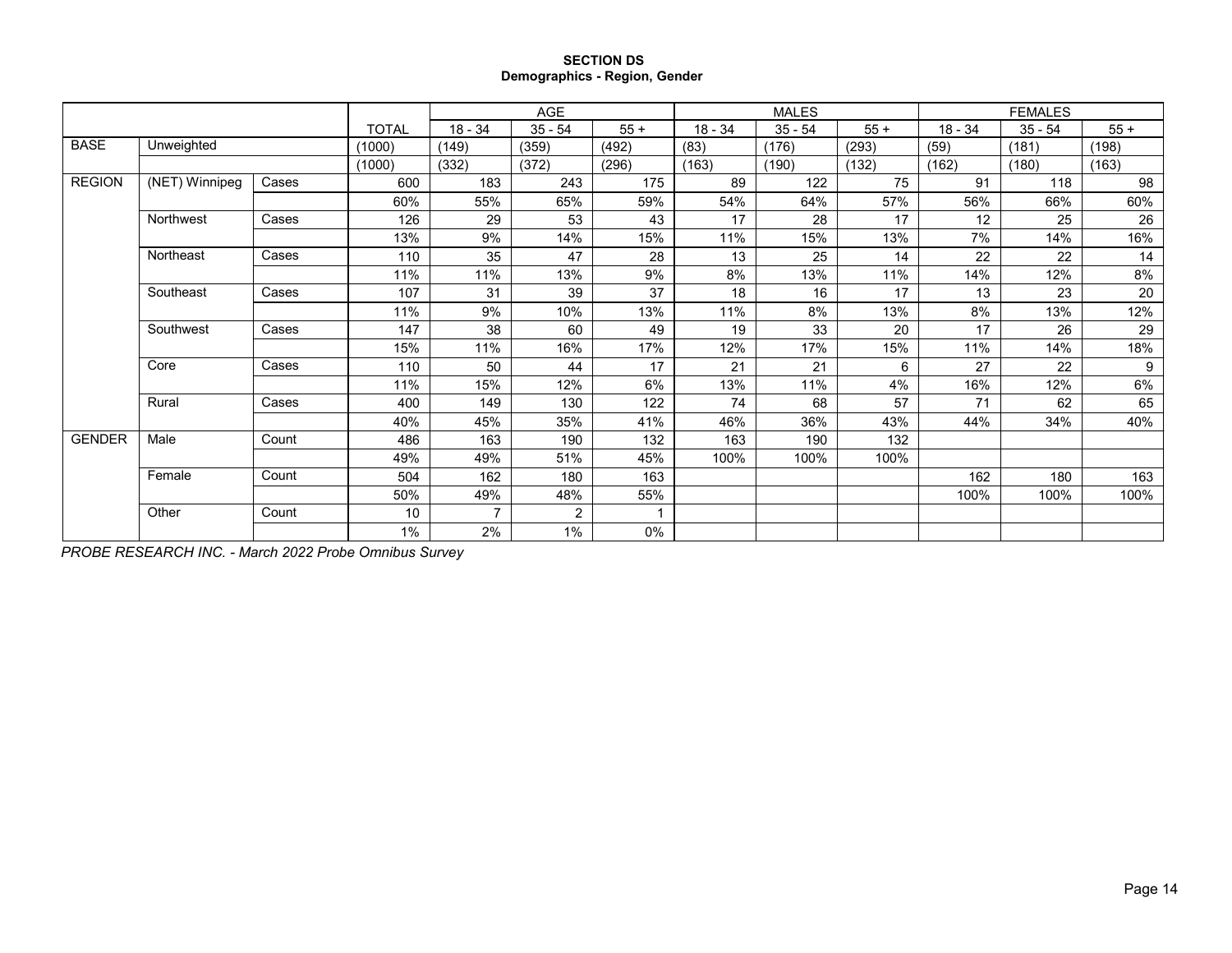# **SECTION DS Demographics - Region, Gender**

|               |                |       |              |            |       | PROV VOTE INTENTION |                  |                |            | <b>EDUCATION</b> |           | CHILDREN <16 AT<br><b>HOME</b> |       |       | <b>RESIDENCE</b> |           | HOUSEHOLD INCOME |           |
|---------------|----------------|-------|--------------|------------|-------|---------------------|------------------|----------------|------------|------------------|-----------|--------------------------------|-------|-------|------------------|-----------|------------------|-----------|
|               |                |       | <b>TOTAL</b> | <b>NDP</b> | PC    | LIB                 | GP               | (DK)           | HS or less | Post-Sec         | Univ Grad | Yes                            | No    | Own   | Rent             | $<$ \$50K | \$50K-\$99K      | $$100K +$ |
| <b>BASE</b>   | Unweighted     |       | (1000)       | (352)      | (290) | (139)               | (20)             | (96)           | (145)      | (377)            | (451)     | (272)                          | (712) | (783) | (168)            | (165)     | (321)            | (374)     |
|               |                |       | (1000)       | (371)      | (289) | (123)               | (20)             | (96)           | (152)      | (373)            | (452)     | (321)                          | (661) | (713) | (218)            | (170)     | (327)            | (368)     |
| <b>REGION</b> | (NET) Winnipeg | Cases | 600          | 271        | 121   | 91                  | 16               | 49             | 70         | 204              | 314       | 162                            | 432   | 395   | 163              | 111       | 184              | 225       |
|               |                |       | 60%          | 73%        | 42%   | 74%                 | 82%              | 51%            | 46%        | 55%              | 70%       | 50%                            | 65%   | 55%   | 75%              | 65%       | 56%              | 61%       |
|               | Northwest      | Cases | 126          | 54         | 27    | 28                  | 3                | 6              | 14         | 53               | 56        | 38                             | 84    | 98    | 17               | 21        | 43               | 40        |
|               |                |       | 13%          | 14%        | 9%    | 23%                 | 16%              | 6%             | 9%         | 14%              | 12%       | 12%                            | 13%   | 14%   | 8%               | 12%       | 13%              | 11%       |
|               | Northeast      | Cases | 110          | 45         | 29    | 12                  | $\sim$           | 12             | 25         | 41               | 43        | 28                             | 81    | 76    | 25               | 15        | 35               | 49        |
|               |                |       | 11%          | 12%        | 10%   | 10%                 | 11%              | 12%            | 17%        | 11%              | 10%       | 9%                             | 12%   | 11%   | 11%              | 9%        | 11%              | 13%       |
|               | Southeast      | Cases | 107          | 46         | 23    | 11                  | $\mathcal{R}$    | 11             | 13         | 39               | 50        | 30                             | 75    | 76    | 24               | 13        | 30               | 45        |
|               |                |       | 11%          | 13%        | 8%    | 9%                  | 16%              | 11%            | 8%         | 11%              | 11%       | 9%                             | 11%   | 11%   | 11%              | 7%        | 9%               | 12%       |
|               | Southwest      | Cases | 147          | 57         | 28    | 32                  | 3                | 14             | 8          | 34               | 101       | 43                             | 103   | 93    | 43               | 29        | 37               | 63        |
|               |                |       | 15%          | 15%        | 10%   | 26%                 | 16%              | 15%            | 5%         | 9%               | 22%       | 13%                            | 16%   | 13%   | 19%              | 17%       | 11%              | 17%       |
|               | Core           | Cases | 110          | 68         | 14    | 8                   | 5                | $\overline{7}$ | 10         | 37               | 64        | 22                             | 88    | 53    | 54               | 33        | 38               | 27        |
|               |                |       | 11%          | 18%        | 5%    | 7%                  | 24%              | 7%             | 6%         | 10%              | 14%       | 7%                             | 13%   | 7%    | 25%              | 20%       | 12%              | 7%        |
|               | Rural          | Cases | 400          | 100        | 168   | 31                  |                  | 47             | 82         | 170              | 138       | 160                            | 229   | 318   | 55               | 59        | 144              | 143       |
|               |                |       | 40%          | 27%        | 58%   | 26%                 | 18%              | 49%            | 54%        | 45%              | 30%       | 50%                            | 35%   | 45%   | 25%              | 35%       | 44%              | 39%       |
| <b>GENDER</b> | Male           | Count | 486          | 142        | 164   | 59                  | 10 <sup>10</sup> | 47             | 88         | 193              | 190       | 156                            | 316   | 339   | 104              | 82        | 164              | 185       |
|               |                |       | 49%          | 38%        | 57%   | 48%                 | 53%              | 49%            | 58%        | 52%              | 42%       | 49%                            | 48%   | 48%   | 48%              | 48%       | 50%              | 50%       |
|               | Female         | Count | 504          | 224        | 124   | 63                  |                  | 48             | 60         | 178              | 257       | 162                            | 338   | 370   | 111              | 83        | 162              | 183       |
|               |                |       | 50%          | 60%        | 43%   | 52%                 | 35%              | 50%            | 40%        | 48%              | 57%       | 50%                            | 51%   | 52%   | 51%              | 49%       | 49%              | 50%       |
|               | Other          | Count | 10           | 5          |       |                     | $\Omega$         |                |            | $\overline{2}$   |           | 3                              |       | 4     | 3                | 5         | $\overline{2}$   |           |
|               |                |       | 1%           | 1%         | 0%    |                     | 12%              | 1%             | 3%         | 0%               | 1%        | 1%                             | 1%    | 1%    | 1%               | 3%        | 1%               |           |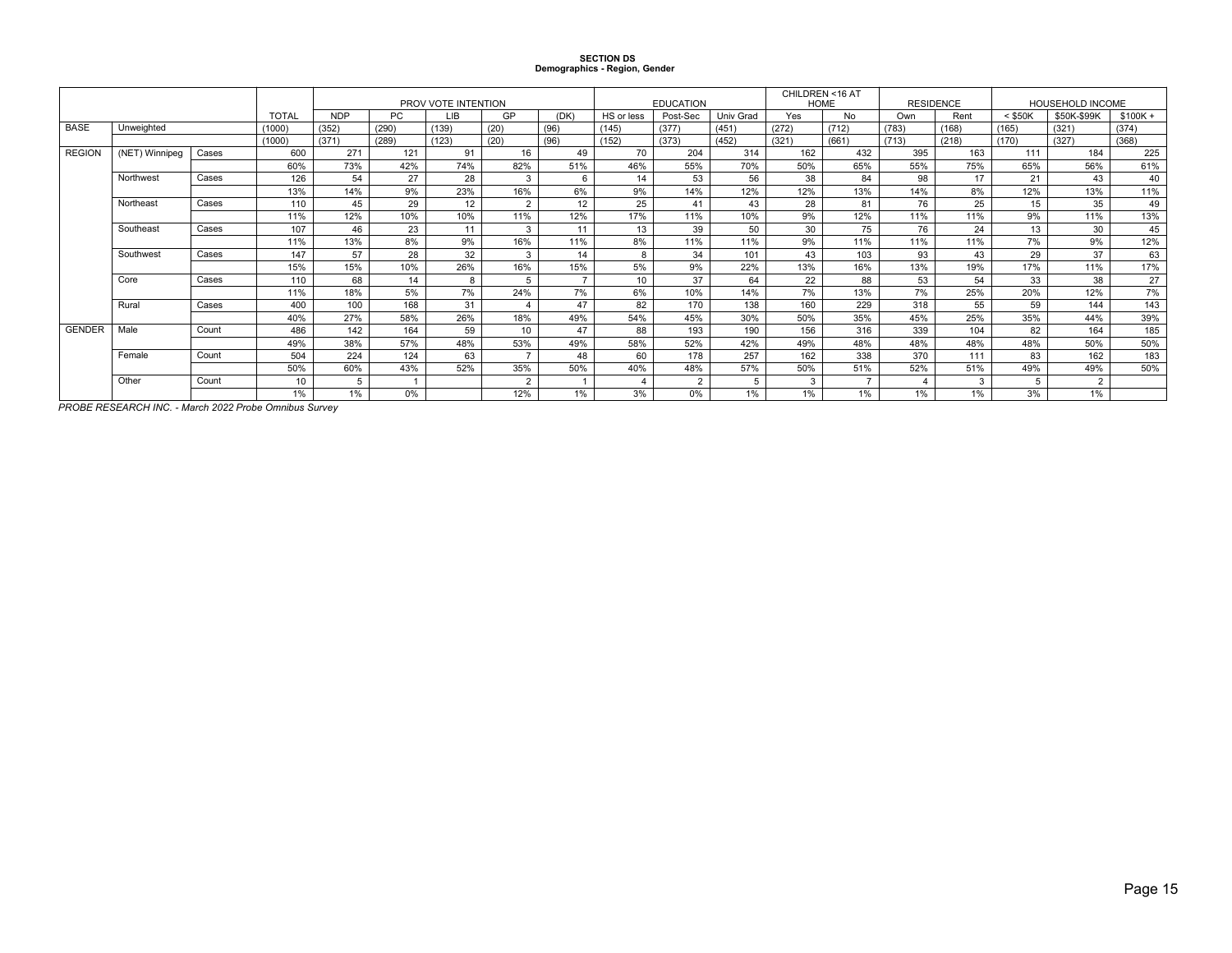|                                                                 | <b>SECTION DS</b> |  |
|-----------------------------------------------------------------|-------------------|--|
| Demographics - Education, Children At Home, Residence Ownership |                   |  |

|                  |                       |       |              | PROVINCIAL REGION |       | <b>GENDER</b> |                |                  | <b>VOTED LAST PROV ELECTION</b> |                |                |                |                 |
|------------------|-----------------------|-------|--------------|-------------------|-------|---------------|----------------|------------------|---------------------------------|----------------|----------------|----------------|-----------------|
|                  |                       |       | <b>TOTAL</b> | Winnipeg          | Rural | Male          | Female         | PC               | <b>NDP</b>                      | LIB            | GP             | Indigenous     | <b>BIPOC</b>    |
| <b>BASE</b>      |                       |       | (1000)       | (600)             | (400) | (486)         | (504)          | (375)            | (278)                           | (115)          | (53)           | (116)          | (185)           |
| <b>EDUCATION</b> | Grade school/ Some    | Count | 34           | 12                | 22    | 22            | 10             | 14               | $5\overline{)}$                 | $\mathbf{1}$   | $\overline{2}$ | 8              | 11              |
|                  | high school           |       | 3%           | 2%                | 5%    | 4%            | 2%             | 4%               | 2%                              | $0\%$          | 4%             | 7%             | 6%              |
|                  | Completed high school | Count | 118          | 58                | 60    | 66            | 50             | 62               | 14                              | $\overline{7}$ | 5              | 17             | 24              |
|                  |                       |       | 12%          | 10%               | 15%   | 14%           | 10%            | 17%              | 5%                              | 6%             | 10%            | 14%            | 13%             |
|                  | Some apprenticeship/  | Count | 39           | 17                | 21    | 28            | 11             | 19               | 8                               | $\overline{1}$ | $\mathbf 0$    | 5              | 5               |
|                  | trades training       |       | 4%           | 3%                | 5%    | 6%            | 2%             | 5%               | 3%                              | 1%             | 1%             | 4%             | 3%              |
|                  | Journey-Person        | Count | 25           | 11                | 14    | 23            | $\overline{2}$ | 14               | 5                               | $\overline{2}$ | $\overline{2}$ | $\mathbf{0}$   | 3               |
|                  | certificate           |       | 3%           | 2%                | 3%    | 5%            | 0%             | 4%               | 2%                              | 2%             | 3%             | 0%             | 1%              |
|                  | Some community        | Count | 42           | 20                | 22    | 21            | 20             | 20               | 9                               | 3              |                | 6              | 6               |
|                  | college               |       | 4%           | 3%                | 5%    | 4%            | 4%             | 5%               | 3%                              | 3%             |                | 5%             | 3%              |
|                  | Completed community   | Count | 161          | 85                | 75    | 64            | 95             | 64               | 51                              | 13             | 5              | 15             | 28              |
|                  | college diploma       |       | 16%          | 14%               | 19%   | 13%           | 19%            | 17%              | 18%                             | 11%            | 10%            | 13%            | 15%             |
|                  | Some university       | Count | 108          | 70                | 38    | 57            | 50             | 27               | 30                              | 15             | $\overline{7}$ | 20             | 28              |
|                  | Completed university  |       | 11%          | 12%               | $9\%$ | 12%           | 10%            | 7%               | 11%                             | 13%            | 13%            | 17%            | 15%             |
|                  |                       | Count | 260          | 175               | 85    | 112           | 147            | 93               | 87                              | 34             | 25             | 24             | 46              |
|                  | undergrad             |       | 26%          | 29%               | 21%   | 23%           | 29%            | 25%              | 31%                             | 29%            | 48%            | 21%            | 25%             |
|                  | Completed grad/       | Count | 192          | 139               | 53    | 78            | 110            | 53               | 69                              | 37             | 6              | 17             | 28              |
|                  | professional degree   |       | 19%          | 23%               | 13%   | 16%           | 22%            | 14%              | 25%                             | 32%            | 11%            | 15%            | 15%             |
|                  | (Refused/NS)          | Count | 23           | 12                | 11    | 14            | 9              | 9                | $\mathbf 0$                     | $\overline{4}$ |                | 4              | 5               |
|                  |                       |       | 2%           | 2%                | 3%    | 3%            | 2%             | 2%               | 0%                              | 3%             |                | 3%             | 3%              |
| <b>CHILDREN</b>  | Yes                   | Count | 321          | 162               | 160   | 156           | 162            | 129              | 78                              | 29             | 16             | 32             | 60              |
| UNDER 16         |                       |       | 32%          | 27%               | 40%   | 32%           | 32%            | 35%              | 28%                             | 26%            | 30%            | 27%            | 33%             |
| AT HOME          | No                    | Count | 661          | 432               | 229   | 316           | 338            | 238              | 199                             | 84             | 37             | 81             | 121             |
|                  |                       |       | 66%          | 72%               | 57%   | 65%           | 67%            | 63%              | 71%                             | 73%            | 70%            | 70%            | 66%             |
|                  | (Refused/NS)          | Count | 18           | $\overline{7}$    | 11    | 13            | 5              | 8                | $\mathbf{1}$                    | $\mathbf{1}$   |                | 3              | 3               |
|                  |                       |       | 2%           | 1%                | 3%    | 3%            | 1%             | $2\%$            | 0%                              | 1%             |                | $2\%$          | 2%              |
| <b>CURRENT</b>   | Own                   | Count | 713          | 395               | 318   | 339           | 370            | $\overline{313}$ | 186                             | 85             | 39             | 56             | $\overline{92}$ |
| <b>RESIDENCE</b> |                       |       | 71%          | 66%               | 79%   | 70%           | 73%            | 83%              | 67%                             | 74%            | 74%            | 48%            | 50%             |
|                  | Rent                  | Count | 218          | 163               | 55    | 104           | 111            | 44               | 75                              | 26             | 5              | 49             | 76              |
|                  |                       |       | 22%          | 27%               | 14%   | 21%           | 22%            | 12%              | 27%                             | 23%            | 10%            | 42%            | 41%             |
|                  | Other                 | Count | 30           | 20                | 9     | 14            | 14             | 8                | 5                               | $\overline{4}$ | 5              | 4              | 9               |
|                  |                       |       | 3%           | 3%                | 2%    | 3%            | 3%             | 2%               | 2%                              | 4%             | 10%            | 4%             | 5%              |
|                  | (Refused/NS)          | Count | 39           | 21                | 18    | 28            | 10             | 11               | 12                              |                | 3              | $\overline{7}$ | 8               |
|                  |                       |       | 4%           | 4%                | 4%    | 6%            | 2%             | 3%               | 4%                              |                | 6%             | 6%             | 4%              |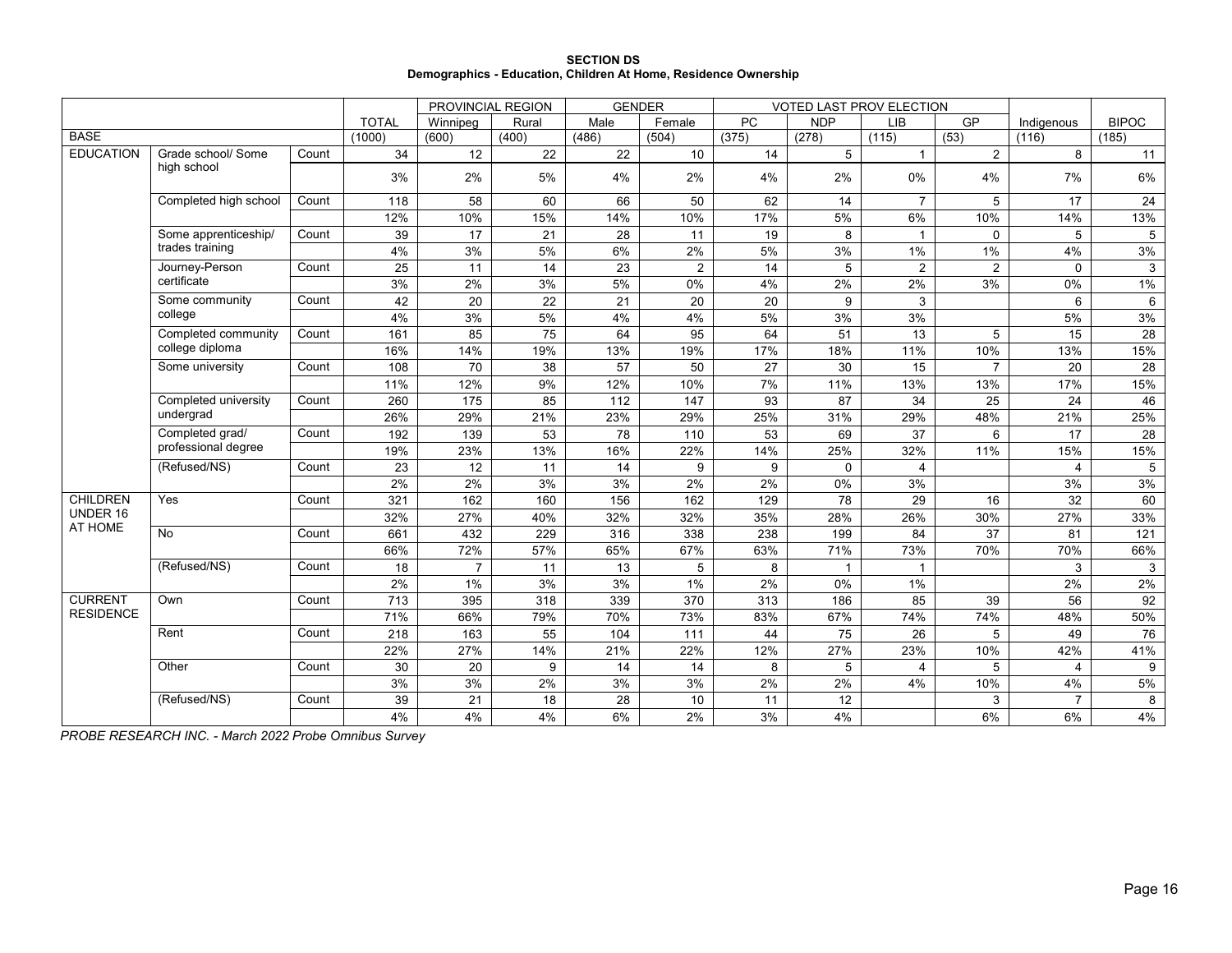| <b>SECTION DS</b>                                               |
|-----------------------------------------------------------------|
| Demographics - Education, Children At Home, Residence Ownership |

|                     |                                   |       |                 |                | AGE               |                  |                 | <b>MALES</b>    |                 |                 | <b>FEMALES</b>  |                 |
|---------------------|-----------------------------------|-------|-----------------|----------------|-------------------|------------------|-----------------|-----------------|-----------------|-----------------|-----------------|-----------------|
|                     |                                   |       | <b>TOTAL</b>    | $18 - 34$      | $35 - 54$         | $55 +$           | $18 - 34$       | $35 - 54$       | $55+$           | $18 - 34$       | $35 - 54$       | $55+$           |
| <b>BASE</b>         |                                   |       | (1000)          | (332)          | (372)             | (296)            | (163)           | (190)           | (132)           | (162)           | (180)           | (163)           |
| <b>EDUCATION</b>    | Grade school/ Some                | Count | 34              | 16             | 5                 | 14               | 6               | 5               | 11              | 8               |                 | $\mathbf{3}$    |
|                     | high school                       |       | 3%              | 5%             | 1%                | 5%               | 4%              | 3%              | 8%              | 5%              |                 | 2%              |
|                     | Completed high school             | Count | 118             | 56             | 22                | 40               | 31              | 17              | 18              | 23              | 5               | 21              |
|                     |                                   |       | 12%             | 17%            | 6%                | 13%              | 19%             | 9%              | 14%             | 15%             | 3%              | 13%             |
|                     | Some apprenticeship/              | Count | 39              | 20             | 8                 | 10               | 15              | 8               | 5               | 5               | $\Omega$        | 5               |
|                     | trades training                   |       | 4%              | 6%             | 2%                | 3%               | 9%              | 4%              | 3%              | 3%              | 0%              | 3%              |
|                     | Journey-Person                    | Count | $\overline{25}$ | 4              | 16                | 5                | $\overline{4}$  | 16              | $\overline{4}$  |                 |                 | $\overline{2}$  |
|                     | certificate                       |       | 3%              | 1%             | 4%                | 2%               | 2%              | 8%              | 3%              |                 |                 | $1\%$           |
|                     | Some community                    | Count | 42              | 12             | 18                | 12               | $\overline{4}$  | 10              | $\overline{7}$  | 8               | 8               | 4               |
|                     | college                           |       | 4%              | 4%             | 5%                | 4%               | 3%              | 5%              | 5%              | 5%              | 5%              | 3%              |
|                     | Completed community               | Count | 161             | 38             | 64                | 58               | $\overline{17}$ | $\overline{29}$ | 18              | 20              | 36              | 40              |
|                     | college diploma                   |       | 16%             | 11%            | 17%               | 20%              | 11%             | 15%             | 14%             | 12%             | 20%             | 25%             |
|                     | Some university                   | Count | 108             | 45             | 30                | 33               | 21              | 20              | 16              | 23              | 10              | 17              |
|                     |                                   |       | 11%             | 14%            | 8%                | 11%              | 13%             | 10%             | 12%             | 14%             | 6%              | 10%             |
|                     | Completed university<br>undergrad | Count | 260             | 96             | $\frac{105}{105}$ | 60               | $\overline{47}$ | 38              | $\overline{26}$ | $\overline{47}$ | 66              | 34              |
|                     |                                   |       | 26%             | 29%            | 28%               | 20%              | 29%             | 20%             | 20%             | 29%             | 37%             | 21%             |
|                     | Completed grad/                   | Count | 192             | 38             | 96                | 58               | 12              | 43              | 23              | 26              | 51              | 34              |
|                     | professional degree               |       | 19%             | 11%            | 26%               | 20%              | 7%              | 23%             | 17%             | 16%             | 28%             | 21%             |
|                     | (Refused/NS)                      | Count | 23              | $\overline{7}$ | 9                 | $\overline{7}$   | 5               | 5               | $\overline{4}$  | $\overline{a}$  | $\overline{4}$  | 3               |
|                     |                                   |       | 2%              | 2%             | 2%                | 2%               | 3%              | 2%              | 3%              | 1%              | 2%              | 2%              |
| <b>CHILDREN</b>     | Yes                               | Count | 321             | 93             | 213               | 15               | 36              | 113             | 8               | 56              | 98              | $\overline{7}$  |
| UNDER 16<br>AT HOME |                                   |       | 32%             | 28%            | 57%               | 5%               | 22%             | 59%             | 6%              | 35%             | 54%             | 5%              |
|                     | <b>No</b>                         | Count | 661             | 233            | 148               | 281              | 122             | $\overline{71}$ | $\frac{1}{24}$  | 105             | $\overline{77}$ | 156             |
|                     |                                   |       | 66%             | 70%            | 40%               | 95%              | 74%             | 37%             | 94%             | 65%             | 43%             | 95%             |
|                     | (Refused/NS)                      | Count | 18              | 6              | 12                | $\mathbf{1}$     | 6               | $\overline{7}$  | $\mathbf{1}$    |                 | 5               |                 |
|                     |                                   |       | 2%              | 2%             | 3%                | 0%               | 4%              | 4%              | $1\%$           |                 | 3%              |                 |
| <b>CURRENT</b>      | Own                               | Count | 713             | 156            | 303               | $\overline{254}$ | 69              | 154             | 116             | 85              | 147             | 137             |
| <b>RESIDENCE</b>    |                                   |       | 71%             | 47%            | 81%               | 86%              | 42%             | 81%             | 88%             | 53%             | 82%             | 84%             |
|                     | Rent                              | Count | 218             | 131            | 55                | 33               | 64              | 27              | 13              | 64              | $\overline{27}$ | 20              |
|                     |                                   |       | 22%             | 39%            | 15%               | 11%              | 39%             | 14%             | 10%             | 40%             | 15%             | 12%             |
|                     | Other                             | Count | 30              | 20             | 8                 | $\mathbf{1}$     | 9               | 5               | $\Omega$        | 10              | 3               | $\mathbf{1}$    |
|                     |                                   |       | 3%              | 6%             | 2%                | 0%               | 5%              | 3%              | 0%              | 6%              | 2%              | 0%              |
|                     | (Refused/NS)                      | Count | 39              | 25             | $\overline{7}$    | 8                | 21              | 4               | $\overline{2}$  | $\overline{2}$  | 3               | $5\phantom{.0}$ |
|                     |                                   |       | 4%              | 7%             | 2%                | 3%               | 13%             | 2%              | 2%              | 1%              | 2%              | 3%              |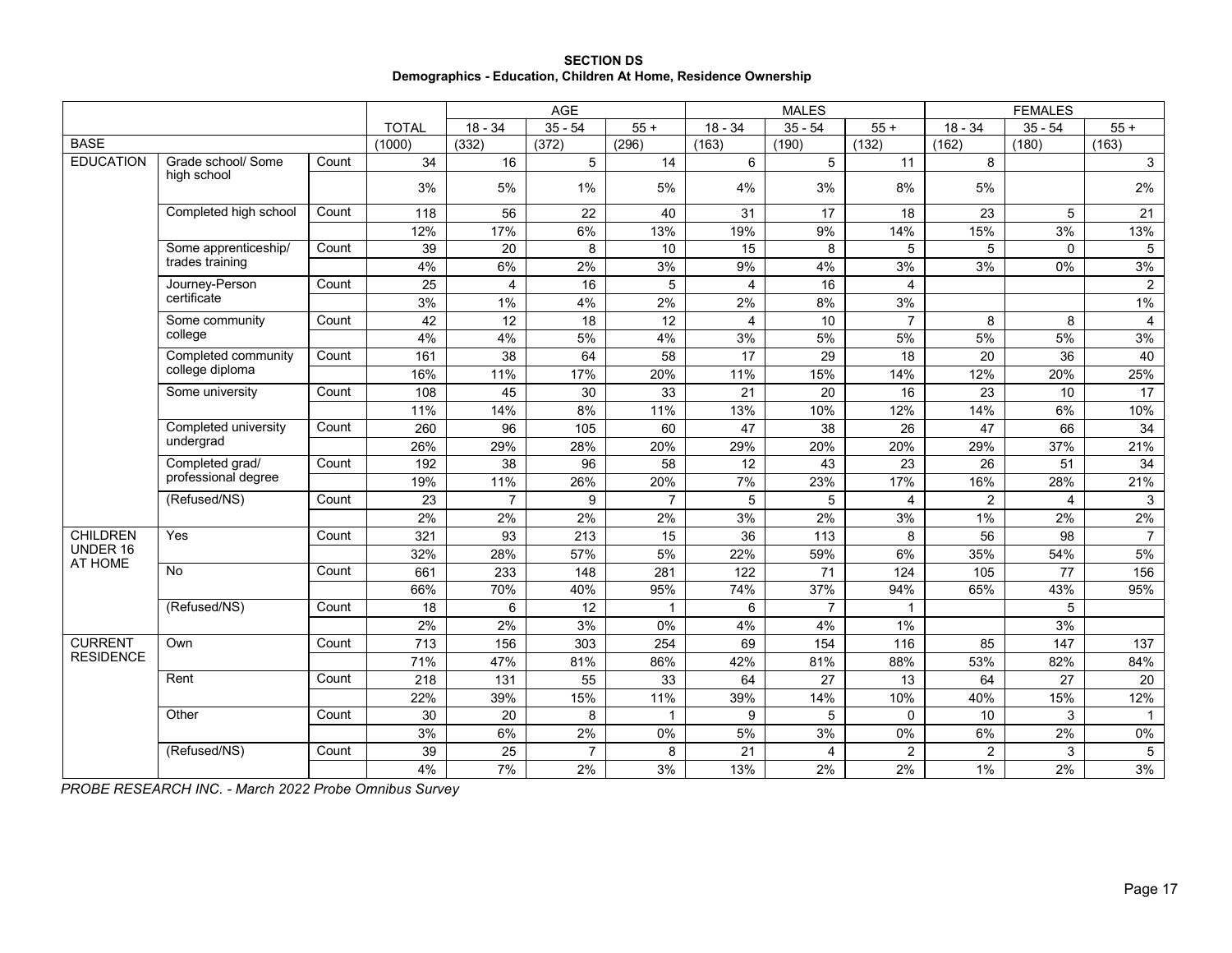# **SECTION DS Demographics - Education, Children At Home, Residence Ownership**

| PROV VOTE INTENTION<br><b>HOME</b><br><b>RESIDENCE</b><br>HOUSEHOLD INCOME<br><b>NDP</b><br><b>TOTAL</b><br><b>PC</b><br>LIB<br>GP<br>(DK)<br>HS or less<br>Post-Sec<br>Univ Grad<br>Yes<br>No<br>$<$ \$50K<br>\$50K-\$99K<br>Own<br>Rent<br>$$100K +$<br><b>BASE</b><br>(289)<br>(152)<br>(373)<br>(452)<br>(661)<br>(218)<br>(327)<br>(1000)<br>(371)<br>(123)<br>(20)<br>(321)<br>(713)<br>(170)<br>(368)<br>(96)<br><b>EDUCATION</b><br>Grade school/ Some<br>Count<br>34<br>$\overline{2}$<br>12<br>20<br>19<br>10<br>$\overline{7}$<br>13<br>$\overline{2}$<br>34<br>12<br>15<br>$\overline{1}$<br>high school<br>3%<br>2%<br>5%<br>1%<br>10%<br>2%<br>22%<br>3%<br>3%<br>5%<br>9%<br>3%<br>4%<br>27<br>47<br>9<br>$\mathbf{3}$<br>13<br>118<br>23<br>92<br>67<br>32<br>29<br>53<br>18<br>Completed high school<br>Count<br>118<br>7%<br>7%<br>17%<br>13%<br>78%<br>7%<br>9%<br>14%<br>17%<br>16%<br>5%<br>12%<br>16%<br>14%<br>14<br>Some apprenticeship/<br>Count<br>39<br>$\overline{7}$<br>14<br>$\mathbf 0$<br>39<br>9<br>26<br>19<br>13<br>15<br>$\overline{4}$<br>6<br>6<br>trades training<br>4%<br>2%<br>5%<br>4%<br>2%<br>6%<br>3%<br>3%<br>6%<br>9%<br>2%<br>4%<br>10%<br>4%<br>Journey-Person<br>Count<br>$\mathbf{3}$<br>25<br>6<br>13<br>2<br>25<br>16<br>18<br>8<br>$\overline{1}$<br>$\overline{1}$<br>8<br>$\overline{1}$<br>certificate<br>3%<br>5%<br>5%<br>2%<br>2%<br>2%<br>2%<br>$1\%$<br>0%<br>2%<br>2%<br>1%<br>7%<br>Some community<br>Count<br>42<br>11<br>15<br>$\overline{7}$<br>42<br>18<br>22<br>31<br>8<br>$\overline{7}$<br>16<br>$\overline{4}$<br>college<br>4%<br>3%<br>5%<br>6%<br>4%<br>3%<br>4%<br>4%<br>4%<br>5%<br>11%<br>6%<br>47<br>16<br>15<br>58<br>102<br>134<br>22<br>25<br>64<br>Count<br>161<br>61<br>2<br>161<br>Completed community<br>college diploma<br>16%<br>16%<br>16%<br>13%<br>9%<br>16%<br>18%<br>15%<br>19%<br>10%<br>15%<br>20%<br>43%<br>52<br>25<br>30<br>78<br>29<br>24<br>32<br>108<br>10<br>$\overline{2}$<br>108<br>69<br>Some university<br>Count<br>8<br>9%<br>8%<br>8%<br>9%<br>13%<br>14%<br>10%<br>11%<br>14%<br>29%<br>9%<br>12%<br>10%<br>59<br>72<br>28<br>5<br>25<br>85<br>174<br>192<br>92<br>Count<br>260<br>115<br>260<br>31<br>Completed university |  |  |  |  |  | <b>EDUCATION</b> | CHILDREN <16 AT |  |  |                |
|------------------------------------------------------------------------------------------------------------------------------------------------------------------------------------------------------------------------------------------------------------------------------------------------------------------------------------------------------------------------------------------------------------------------------------------------------------------------------------------------------------------------------------------------------------------------------------------------------------------------------------------------------------------------------------------------------------------------------------------------------------------------------------------------------------------------------------------------------------------------------------------------------------------------------------------------------------------------------------------------------------------------------------------------------------------------------------------------------------------------------------------------------------------------------------------------------------------------------------------------------------------------------------------------------------------------------------------------------------------------------------------------------------------------------------------------------------------------------------------------------------------------------------------------------------------------------------------------------------------------------------------------------------------------------------------------------------------------------------------------------------------------------------------------------------------------------------------------------------------------------------------------------------------------------------------------------------------------------------------------------------------------------------------------------------------------------------------------------------------------------------------------------------------------------------------------------------------------------------------|--|--|--|--|--|------------------|-----------------|--|--|----------------|
|                                                                                                                                                                                                                                                                                                                                                                                                                                                                                                                                                                                                                                                                                                                                                                                                                                                                                                                                                                                                                                                                                                                                                                                                                                                                                                                                                                                                                                                                                                                                                                                                                                                                                                                                                                                                                                                                                                                                                                                                                                                                                                                                                                                                                                          |  |  |  |  |  |                  |                 |  |  |                |
|                                                                                                                                                                                                                                                                                                                                                                                                                                                                                                                                                                                                                                                                                                                                                                                                                                                                                                                                                                                                                                                                                                                                                                                                                                                                                                                                                                                                                                                                                                                                                                                                                                                                                                                                                                                                                                                                                                                                                                                                                                                                                                                                                                                                                                          |  |  |  |  |  |                  |                 |  |  |                |
|                                                                                                                                                                                                                                                                                                                                                                                                                                                                                                                                                                                                                                                                                                                                                                                                                                                                                                                                                                                                                                                                                                                                                                                                                                                                                                                                                                                                                                                                                                                                                                                                                                                                                                                                                                                                                                                                                                                                                                                                                                                                                                                                                                                                                                          |  |  |  |  |  |                  |                 |  |  | 4              |
|                                                                                                                                                                                                                                                                                                                                                                                                                                                                                                                                                                                                                                                                                                                                                                                                                                                                                                                                                                                                                                                                                                                                                                                                                                                                                                                                                                                                                                                                                                                                                                                                                                                                                                                                                                                                                                                                                                                                                                                                                                                                                                                                                                                                                                          |  |  |  |  |  |                  |                 |  |  | 1%             |
|                                                                                                                                                                                                                                                                                                                                                                                                                                                                                                                                                                                                                                                                                                                                                                                                                                                                                                                                                                                                                                                                                                                                                                                                                                                                                                                                                                                                                                                                                                                                                                                                                                                                                                                                                                                                                                                                                                                                                                                                                                                                                                                                                                                                                                          |  |  |  |  |  |                  |                 |  |  |                |
|                                                                                                                                                                                                                                                                                                                                                                                                                                                                                                                                                                                                                                                                                                                                                                                                                                                                                                                                                                                                                                                                                                                                                                                                                                                                                                                                                                                                                                                                                                                                                                                                                                                                                                                                                                                                                                                                                                                                                                                                                                                                                                                                                                                                                                          |  |  |  |  |  |                  |                 |  |  |                |
|                                                                                                                                                                                                                                                                                                                                                                                                                                                                                                                                                                                                                                                                                                                                                                                                                                                                                                                                                                                                                                                                                                                                                                                                                                                                                                                                                                                                                                                                                                                                                                                                                                                                                                                                                                                                                                                                                                                                                                                                                                                                                                                                                                                                                                          |  |  |  |  |  |                  |                 |  |  |                |
|                                                                                                                                                                                                                                                                                                                                                                                                                                                                                                                                                                                                                                                                                                                                                                                                                                                                                                                                                                                                                                                                                                                                                                                                                                                                                                                                                                                                                                                                                                                                                                                                                                                                                                                                                                                                                                                                                                                                                                                                                                                                                                                                                                                                                                          |  |  |  |  |  |                  |                 |  |  |                |
|                                                                                                                                                                                                                                                                                                                                                                                                                                                                                                                                                                                                                                                                                                                                                                                                                                                                                                                                                                                                                                                                                                                                                                                                                                                                                                                                                                                                                                                                                                                                                                                                                                                                                                                                                                                                                                                                                                                                                                                                                                                                                                                                                                                                                                          |  |  |  |  |  |                  |                 |  |  | 15             |
|                                                                                                                                                                                                                                                                                                                                                                                                                                                                                                                                                                                                                                                                                                                                                                                                                                                                                                                                                                                                                                                                                                                                                                                                                                                                                                                                                                                                                                                                                                                                                                                                                                                                                                                                                                                                                                                                                                                                                                                                                                                                                                                                                                                                                                          |  |  |  |  |  |                  |                 |  |  | $4\%$          |
|                                                                                                                                                                                                                                                                                                                                                                                                                                                                                                                                                                                                                                                                                                                                                                                                                                                                                                                                                                                                                                                                                                                                                                                                                                                                                                                                                                                                                                                                                                                                                                                                                                                                                                                                                                                                                                                                                                                                                                                                                                                                                                                                                                                                                                          |  |  |  |  |  |                  |                 |  |  | 13             |
|                                                                                                                                                                                                                                                                                                                                                                                                                                                                                                                                                                                                                                                                                                                                                                                                                                                                                                                                                                                                                                                                                                                                                                                                                                                                                                                                                                                                                                                                                                                                                                                                                                                                                                                                                                                                                                                                                                                                                                                                                                                                                                                                                                                                                                          |  |  |  |  |  |                  |                 |  |  | 3%             |
|                                                                                                                                                                                                                                                                                                                                                                                                                                                                                                                                                                                                                                                                                                                                                                                                                                                                                                                                                                                                                                                                                                                                                                                                                                                                                                                                                                                                                                                                                                                                                                                                                                                                                                                                                                                                                                                                                                                                                                                                                                                                                                                                                                                                                                          |  |  |  |  |  |                  |                 |  |  | 50             |
|                                                                                                                                                                                                                                                                                                                                                                                                                                                                                                                                                                                                                                                                                                                                                                                                                                                                                                                                                                                                                                                                                                                                                                                                                                                                                                                                                                                                                                                                                                                                                                                                                                                                                                                                                                                                                                                                                                                                                                                                                                                                                                                                                                                                                                          |  |  |  |  |  |                  |                 |  |  | 14%            |
|                                                                                                                                                                                                                                                                                                                                                                                                                                                                                                                                                                                                                                                                                                                                                                                                                                                                                                                                                                                                                                                                                                                                                                                                                                                                                                                                                                                                                                                                                                                                                                                                                                                                                                                                                                                                                                                                                                                                                                                                                                                                                                                                                                                                                                          |  |  |  |  |  |                  |                 |  |  | 31             |
|                                                                                                                                                                                                                                                                                                                                                                                                                                                                                                                                                                                                                                                                                                                                                                                                                                                                                                                                                                                                                                                                                                                                                                                                                                                                                                                                                                                                                                                                                                                                                                                                                                                                                                                                                                                                                                                                                                                                                                                                                                                                                                                                                                                                                                          |  |  |  |  |  |                  |                 |  |  | 8%             |
|                                                                                                                                                                                                                                                                                                                                                                                                                                                                                                                                                                                                                                                                                                                                                                                                                                                                                                                                                                                                                                                                                                                                                                                                                                                                                                                                                                                                                                                                                                                                                                                                                                                                                                                                                                                                                                                                                                                                                                                                                                                                                                                                                                                                                                          |  |  |  |  |  |                  |                 |  |  | 118            |
| undergrad<br>25%<br>23%<br>27%<br>26%<br>26%<br>26%<br>27%<br>27%<br>18%<br>26%<br>31%<br>58%<br>28%                                                                                                                                                                                                                                                                                                                                                                                                                                                                                                                                                                                                                                                                                                                                                                                                                                                                                                                                                                                                                                                                                                                                                                                                                                                                                                                                                                                                                                                                                                                                                                                                                                                                                                                                                                                                                                                                                                                                                                                                                                                                                                                                     |  |  |  |  |  |                  |                 |  |  | 32%            |
| 35<br>44<br>17<br>192<br>$\overline{73}$<br>152<br>35<br>20<br>Completed grad/<br>192<br>81<br>118<br>44<br>Count<br>$\overline{4}$                                                                                                                                                                                                                                                                                                                                                                                                                                                                                                                                                                                                                                                                                                                                                                                                                                                                                                                                                                                                                                                                                                                                                                                                                                                                                                                                                                                                                                                                                                                                                                                                                                                                                                                                                                                                                                                                                                                                                                                                                                                                                                      |  |  |  |  |  |                  |                 |  |  | 101            |
| professional degree<br>22%<br>12%<br>16%<br>12%<br>19%<br>36%<br>22%<br>18%<br>42%<br>23%<br>18%<br>21%<br>13%                                                                                                                                                                                                                                                                                                                                                                                                                                                                                                                                                                                                                                                                                                                                                                                                                                                                                                                                                                                                                                                                                                                                                                                                                                                                                                                                                                                                                                                                                                                                                                                                                                                                                                                                                                                                                                                                                                                                                                                                                                                                                                                           |  |  |  |  |  |                  |                 |  |  | 28%            |
| (Refused/NS)<br>23<br>5<br>9<br>$\overline{2}$<br>14<br>13<br>6<br>Count<br>6<br>$\overline{4}$<br>$\mathbf{1}$<br>$\overline{\mathbf{4}}$                                                                                                                                                                                                                                                                                                                                                                                                                                                                                                                                                                                                                                                                                                                                                                                                                                                                                                                                                                                                                                                                                                                                                                                                                                                                                                                                                                                                                                                                                                                                                                                                                                                                                                                                                                                                                                                                                                                                                                                                                                                                                               |  |  |  |  |  |                  |                 |  |  | 6              |
| 2%<br>1%<br>3%<br>2%<br>4%<br>2%<br>2%<br>2%<br>3%<br>2%<br>$0\%$                                                                                                                                                                                                                                                                                                                                                                                                                                                                                                                                                                                                                                                                                                                                                                                                                                                                                                                                                                                                                                                                                                                                                                                                                                                                                                                                                                                                                                                                                                                                                                                                                                                                                                                                                                                                                                                                                                                                                                                                                                                                                                                                                                        |  |  |  |  |  |                  |                 |  |  | 2%             |
| CHILDREN<br>Yes<br>321<br>99<br>30<br>$\overline{7}$<br>30<br>35<br>157<br>321<br>270<br>42<br>33<br>88<br>Count<br>110<br>123                                                                                                                                                                                                                                                                                                                                                                                                                                                                                                                                                                                                                                                                                                                                                                                                                                                                                                                                                                                                                                                                                                                                                                                                                                                                                                                                                                                                                                                                                                                                                                                                                                                                                                                                                                                                                                                                                                                                                                                                                                                                                                           |  |  |  |  |  |                  |                 |  |  | 166            |
| UNDER 16<br>32%<br>30%<br>24%<br>35%<br>32%<br>23%<br>38%<br>19%<br>20%<br>27%<br>34%<br>33%<br>35%<br>100%<br>AT HOME                                                                                                                                                                                                                                                                                                                                                                                                                                                                                                                                                                                                                                                                                                                                                                                                                                                                                                                                                                                                                                                                                                                                                                                                                                                                                                                                                                                                                                                                                                                                                                                                                                                                                                                                                                                                                                                                                                                                                                                                                                                                                                                   |  |  |  |  |  |                  |                 |  |  | 45%            |
| <b>No</b><br>Count<br>259<br>183<br>91<br>13<br>65<br>292<br>661<br>437<br>172<br>134<br>239<br>661<br>112<br>244                                                                                                                                                                                                                                                                                                                                                                                                                                                                                                                                                                                                                                                                                                                                                                                                                                                                                                                                                                                                                                                                                                                                                                                                                                                                                                                                                                                                                                                                                                                                                                                                                                                                                                                                                                                                                                                                                                                                                                                                                                                                                                                        |  |  |  |  |  |                  |                 |  |  | 198            |
| 75%<br>70%<br>63%<br>65%<br>68%<br>74%<br>100%<br>61%<br>79%<br>79%<br>73%<br>66%<br>65%<br>64%                                                                                                                                                                                                                                                                                                                                                                                                                                                                                                                                                                                                                                                                                                                                                                                                                                                                                                                                                                                                                                                                                                                                                                                                                                                                                                                                                                                                                                                                                                                                                                                                                                                                                                                                                                                                                                                                                                                                                                                                                                                                                                                                          |  |  |  |  |  |                  |                 |  |  | 54%            |
| 3<br>(Refused/NS)<br>Count<br>18<br>$\overline{2}$<br>$\overline{7}$<br>5<br>6<br>$\overline{4}$<br>$\mathbf 0$<br>$\overline{1}$<br>6<br>$\overline{4}$                                                                                                                                                                                                                                                                                                                                                                                                                                                                                                                                                                                                                                                                                                                                                                                                                                                                                                                                                                                                                                                                                                                                                                                                                                                                                                                                                                                                                                                                                                                                                                                                                                                                                                                                                                                                                                                                                                                                                                                                                                                                                 |  |  |  |  |  |                  |                 |  |  | $\overline{4}$ |
| 2%<br>1%<br>2%<br>1%<br>3%<br>1%<br>1%<br>2%<br>2%<br>0%<br>1%<br>2%                                                                                                                                                                                                                                                                                                                                                                                                                                                                                                                                                                                                                                                                                                                                                                                                                                                                                                                                                                                                                                                                                                                                                                                                                                                                                                                                                                                                                                                                                                                                                                                                                                                                                                                                                                                                                                                                                                                                                                                                                                                                                                                                                                     |  |  |  |  |  |                  |                 |  |  | 1%             |
| <b>CURRENT</b><br>713<br>234<br>343<br>246<br>85<br>15<br>72<br>86<br>271<br>270<br>437<br>713<br>73<br>235<br>Own<br>Count<br><b>RESIDENCE</b>                                                                                                                                                                                                                                                                                                                                                                                                                                                                                                                                                                                                                                                                                                                                                                                                                                                                                                                                                                                                                                                                                                                                                                                                                                                                                                                                                                                                                                                                                                                                                                                                                                                                                                                                                                                                                                                                                                                                                                                                                                                                                          |  |  |  |  |  |                  |                 |  |  | 320            |
| 70%<br>66%<br>81%<br>75%<br>75%<br>57%<br>73%<br>84%<br>66%<br>43%<br>72%<br>71%<br>76%<br>100%                                                                                                                                                                                                                                                                                                                                                                                                                                                                                                                                                                                                                                                                                                                                                                                                                                                                                                                                                                                                                                                                                                                                                                                                                                                                                                                                                                                                                                                                                                                                                                                                                                                                                                                                                                                                                                                                                                                                                                                                                                                                                                                                          |  |  |  |  |  |                  |                 |  |  | 87%            |
| 36<br>32<br>Rent<br>218<br>106<br>10<br>43<br>75<br>95<br>42<br>172<br>218<br>88<br>74<br>Count<br>26%<br>23%<br>29%<br>20%<br>21%<br>22%<br>11%<br>100%                                                                                                                                                                                                                                                                                                                                                                                                                                                                                                                                                                                                                                                                                                                                                                                                                                                                                                                                                                                                                                                                                                                                                                                                                                                                                                                                                                                                                                                                                                                                                                                                                                                                                                                                                                                                                                                                                                                                                                                                                                                                                 |  |  |  |  |  |                  |                 |  |  | 33             |
| 12%<br>28%<br>13%<br>26%<br>52%<br>Other<br>Count<br>$\overline{7}$                                                                                                                                                                                                                                                                                                                                                                                                                                                                                                                                                                                                                                                                                                                                                                                                                                                                                                                                                                                                                                                                                                                                                                                                                                                                                                                                                                                                                                                                                                                                                                                                                                                                                                                                                                                                                                                                                                                                                                                                                                                                                                                                                                      |  |  |  |  |  |                  |                 |  |  | 9%             |
| $\overline{2}$<br>24<br>30<br>5<br>8<br>12<br>12<br>6<br>5<br>5<br>$\overline{4}$<br>6<br>3%<br>10%<br>8%<br>8%<br>2%<br>4%<br>3%<br>2%<br>3%<br>1%<br>2%<br>3%<br>1%                                                                                                                                                                                                                                                                                                                                                                                                                                                                                                                                                                                                                                                                                                                                                                                                                                                                                                                                                                                                                                                                                                                                                                                                                                                                                                                                                                                                                                                                                                                                                                                                                                                                                                                                                                                                                                                                                                                                                                                                                                                                    |  |  |  |  |  |                  |                 |  |  | 11<br>3%       |
| 39<br>14<br>12<br>11<br>29<br>13<br>(Refused/NS)<br>Count<br>$\overline{1}$<br>3<br>6<br>16<br>3<br>$\overline{4}$<br>8                                                                                                                                                                                                                                                                                                                                                                                                                                                                                                                                                                                                                                                                                                                                                                                                                                                                                                                                                                                                                                                                                                                                                                                                                                                                                                                                                                                                                                                                                                                                                                                                                                                                                                                                                                                                                                                                                                                                                                                                                                                                                                                  |  |  |  |  |  |                  |                 |  |  | $\overline{4}$ |
| $0\%$<br>6%<br>7%<br>2%<br>4%<br>4%<br>4%<br>16%<br>4%<br>1%<br>4%<br>2%<br>4%                                                                                                                                                                                                                                                                                                                                                                                                                                                                                                                                                                                                                                                                                                                                                                                                                                                                                                                                                                                                                                                                                                                                                                                                                                                                                                                                                                                                                                                                                                                                                                                                                                                                                                                                                                                                                                                                                                                                                                                                                                                                                                                                                           |  |  |  |  |  |                  |                 |  |  | $1\%$          |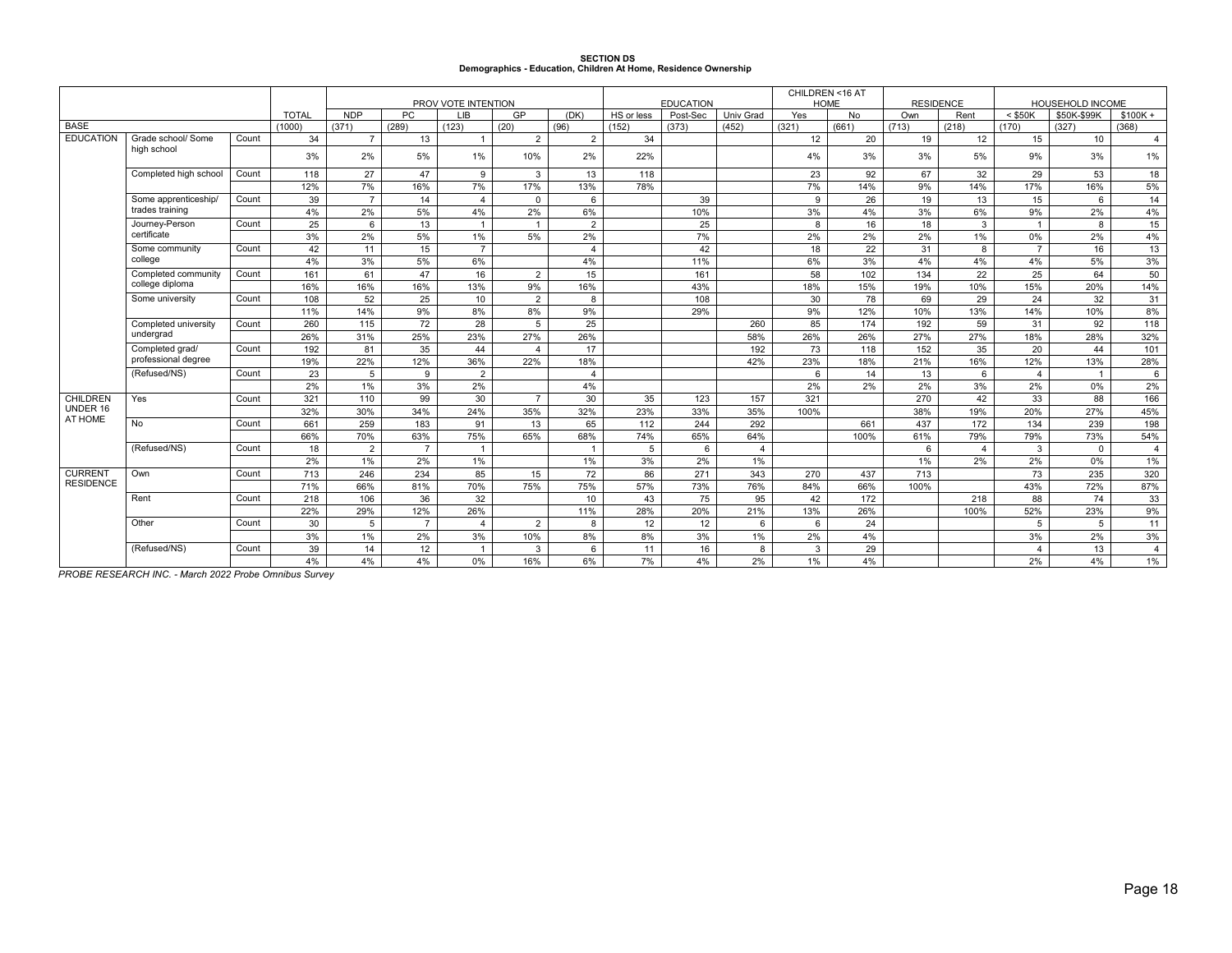### **SECTION DS Demographics - Age, Family Income**

|                  |              |       |              | PROVINCIAL REGION |       | <b>GENDER</b>  |        |           |             | <b>VOTED LAST PROV ELECTION</b> |                |            |                |
|------------------|--------------|-------|--------------|-------------------|-------|----------------|--------|-----------|-------------|---------------------------------|----------------|------------|----------------|
|                  |              |       | <b>TOTAL</b> | Winnipeg          | Rural | Male           | Female | <b>PC</b> | <b>NDP</b>  | <b>LIB</b>                      | <b>GP</b>      | Indigenous | <b>BIPOC</b>   |
| <b>BASE</b>      |              |       | (1000)       | (600)             | (400) | (486)          | (504)  | (375)     | (278)       | (115)                           | (53)           | (116)      | (185)          |
| AGE              | 18 to 34     | Count | 332          | 183               | 149   | 163            | 162    | 100       | 90          | 28                              | 16             | 58         | 92             |
|                  |              |       | 33%          | 30%               | 37%   | 34%            | 32%    | 27%       | 32%         | 24%                             | 30%            | 50%        | 50%            |
|                  | 35 to 44     | Count | 192          | 127               | 64    | 93             | 98     | 64        | 64          | 22                              | 9              | 17         | 39             |
|                  |              |       | 19%          | 21%               | 16%   | 19%            | 19%    | 17%       | 23%         | 19%                             | 17%            | 14%        | 21%            |
|                  | 45 to 54     | Count | 181          | 115               | 66    | 98             | 82     | 74        | 49          | 20                              | 15             | 18         | 24             |
|                  |              |       | 18%          | 19%               | 16%   | 20%            | 16%    | 20%       | 18%         | 17%                             | 29%            | 16%        | 13%            |
|                  | 55 to 64     | Count | 125          | 76                | 49    | 44             | 81     | 56        | 32          | 19                              | 5              | 15         | 18             |
|                  |              |       | 13%          | 13%               | 12%   | 9%             | 16%    | 15%       | 12%         | 16%                             | 10%            | 13%        | 10%            |
|                  | 65 and older | Count | 171          | 98                | 73    | 87             | 82     | 82        | 42          | 27                              |                | 8          | 11             |
|                  |              |       | 17%          | 16%               | 18%   | 18%            | 16%    | 22%       | 15%         | 23%                             | 14%            | 7%         | $6\%$          |
| <b>HOUSEHOLD</b> | Less than    | Count | 12           | 8                 | 4     | $\overline{7}$ | 5      | 2         | $\mathbf 0$ | 1                               |                | 3          | $\overline{7}$ |
| <b>INCOME</b>    | \$10,000     |       | 1%           | 1%                | 1%    | 1%             | 1%     | 0%        | 0%          | 1%                              |                | 3%         | 4%             |
|                  | \$10,000 to  | Count | 55           | 33                | 23    | 30             | 23     | 20        | 12          | 8                               | 8              | 5          | 10             |
|                  | \$29,999     |       | 6%           | 5%                | 6%    | 6%             | 5%     | 5%        | 4%          | 7%                              | 14%            | 5%         | 6%             |
|                  | \$30,000 to  | Count | 103          | 71                | 33    | 45             | 55     | 27        | 34          | 11                              | $\overline{2}$ | 19         | 29             |
|                  | \$49,999     |       | 10%          | 12%               | 8%    | 9%             | 11%    | 7%        | 12%         | 9%                              | 4%             | 16%        | 16%            |
|                  | \$50,000 to  | Count | 75           | 46                | 29    | 37             | 38     | 26        | 16          | $\overline{7}$                  | $\overline{7}$ | 3          | 13             |
|                  | \$59,999     |       | 7%           | 8%                | 7%    | 8%             | 7%     | 7%        | 6%          | 6%                              | 13%            | 3%         | 7%             |
|                  | \$60,000 to  | Count | 47           | 21                | 26    | 23             | 23     | 18        | 6           | 8                               | $\overline{2}$ | 9          | 13             |
|                  | \$69,999     |       | 5%           | 3%                | 6%    | 5%             | 5%     | 5%        | 2%          | 7%                              | 4%             | 8%         | 7%             |
|                  | \$70,000 to  | Count | 83           | 47                | 36    | 48             | 35     | 27        | 27          | 10                              | $\overline{7}$ | 6          | 10             |
|                  | \$79,999     |       | 8%           | 8%                | 9%    | 10%            | 7%     | 7%        | 10%         | 9%                              | 13%            | 5%         | 6%             |
|                  | \$80,000 to  | Count | 123          | 70                | 53    | 56             | 66     | 53        | 36          | 10                              | 6              | 18         | 23             |
|                  | \$99,999     |       | 12%          | 12%               | 13%   | 12%            | 13%    | 14%       | 13%         | 8%                              | 11%            | 16%        | 12%            |
|                  | \$100,000 to | Count | 193          | 116               | 77    | 98             | 95     | 82        | 58          | 23                              | $\overline{7}$ | 32         | 45             |
|                  | \$149,999    |       | 19%          | 19%               | 19%   | 20%            | 19%    | 22%       | 21%         | 20%                             | 14%            | 27%        | 24%            |
|                  | \$150,000 or | Count | 175          | 109               | 66    | 87             | 88     | 75        | 51          | 26                              | 6              | 10         | 13             |
|                  | more         |       | 17%          | 18%               | 16%   | 18%            | 18%    | 20%       | 18%         | 23%                             | 12%            | 9%         | 7%             |
|                  | (Refused/NS) | Count | 135          | 80                | 55    | 55             | 76     | 46        | 38          | 10                              | 8              | 11         | 20             |
|                  |              |       | 13%          | 13%               | 14%   | 11%            | 15%    | 12%       | 14%         | 9%                              | 15%            | 10%        | 11%            |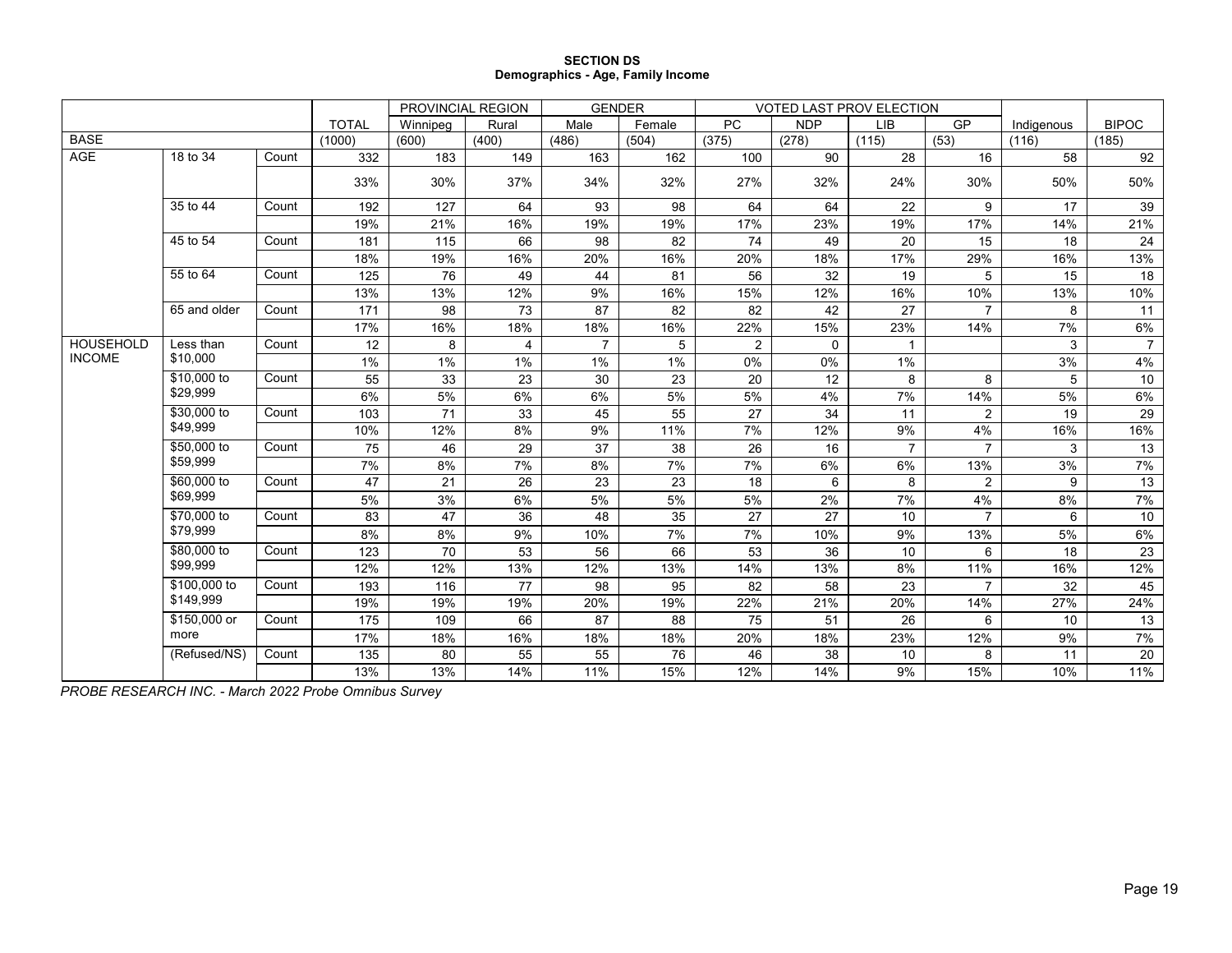## **SECTION DS Demographics - Age, Family Income**

|                  |              |       |              |           | AGE       |        |                | <b>MALES</b>   |             |           | <b>FEMALES</b> |                 |
|------------------|--------------|-------|--------------|-----------|-----------|--------|----------------|----------------|-------------|-----------|----------------|-----------------|
|                  |              |       | <b>TOTAL</b> | $18 - 34$ | $35 - 54$ | $55 +$ | $18 - 34$      | $35 - 54$      | $55 +$      | $18 - 34$ | $35 - 54$      | $55+$           |
| <b>BASE</b>      |              |       | (1000)       | (332)     | (372)     | (296)  | (163)          | (190)          | (132)       | (162)     | (180)          | (163)           |
| <b>AGE</b>       | 18 to 34     | Count | 332          | 332       |           |        | 163            |                |             | 162       |                |                 |
|                  |              |       | 33%          | 100%      |           |        | 100%           |                |             | 100%      |                |                 |
|                  | 35 to 44     | Count | 192          |           | 192       |        |                | 93             |             |           | 98             |                 |
|                  |              |       | 19%          |           | 51%       |        |                | 49%            |             |           | 55%            |                 |
|                  | 45 to 54     | Count | 181          |           | 181       |        |                | 98             |             |           | 82             |                 |
|                  |              |       | 18%          |           | 49%       |        |                | 51%            |             |           | 45%            |                 |
|                  | 55 to 64     | Count | 125          |           |           | 125    |                |                | 44          |           |                | 81              |
|                  |              |       | 13%          |           |           | 42%    |                |                | 34%         |           |                | 50%             |
|                  | 65 and older | Count | 171          |           |           | 171    |                |                | 87          |           |                | 82              |
|                  |              |       | 17%          |           |           | 58%    |                |                | 66%         |           |                | 50%             |
| <b>HOUSEHOLD</b> | Less than    | Count | 12           | 4         | 4         | 4      | $\overline{2}$ | 4              | $\mathbf 1$ | 3         |                | $\overline{2}$  |
| <b>INCOME</b>    | \$10,000     |       | 1%           | $1\%$     | 1%        | 1%     | 1%             | 2%             | $1\%$       | 2%        |                | 2%              |
|                  | \$10,000 to  | Count | 55           | 19        | 15        | 21     | 12             | 9              | 8           | 6         | 6              | 12              |
|                  | \$29,999     |       | 6%           | 6%        | 4%        | 7%     | 8%             | 5%             | 6%          | 3%        | 3%             | 7%              |
|                  | \$30,000 to  | Count | 103          | 49        | 21        | 33     | 28             | 5              | 13          | 18        | 17             | 20              |
|                  | \$49,999     |       | 10%          | 15%       | 6%        | 11%    | 17%            | 2%             | 10%         | 11%       | 9%             | 12%             |
|                  | \$50,000 to  | Count | 75           | 37        | 20        | 17     | 14             | 11             | 12          | 23        | 10             | $5\phantom{.0}$ |
|                  | \$59,999     |       | 7%           | 11%       | 5%        | 6%     | 8%             | 6%             | 9%          | 14%       | 5%             | 3%              |
|                  | \$60,000 to  | Count | 47           | 11        | 11        | 25     | 6              | $\overline{4}$ | 13          | 5         | $\overline{7}$ | 12              |
|                  | \$69,999     |       | 5%           | 3%        | 3%        | 8%     | 3%             | 2%             | 10%         | 3%        | 4%             | 7%              |
|                  | \$70,000 to  | Count | 83           | 29        | 27        | 27     | 21             | 13             | 14          | 8         | 13             | 13              |
|                  | \$79,999     |       | 8%           | 9%        | 7%        | 9%     | 13%            | 7%             | 11%         | 5%        | 7%             | 8%              |
|                  | \$80,000 to  | Count | 123          | 51        | 44        | 28     | 17             | 24             | 15          | 34        | 19             | 13              |
|                  | \$99,999     |       | 12%          | 15%       | 12%       | 9%     | 10%            | 13%            | 12%         | 21%       | 10%            | 8%              |
|                  | \$100,000 to | Count | 193          | 52        | 96        | 45     | 26             | 52             | 20          | 26        | 44             | 25              |
|                  | \$149,999    |       | 19%          | 16%       | 26%       | 15%    | 16%            | 27%            | 15%         | 16%       | 24%            | 15%             |
|                  | \$150,000 or | Count | 175          | 40        | 96        | 39     | 18             | 49             | 19          | 22        | 47             | 20              |
|                  | more         |       | 17%          | 12%       | 26%       | 13%    | 11%            | 26%            | 14%         | 13%       | 26%            | 12%             |
|                  | (Refused/NS) | Count | 135          | 39        | 39        | 57     | 20             | 19             | 16          | 17        | 18             | 41              |
|                  |              |       | 13%          | 12%       | 10%       | 19%    | 12%            | 10%            | 12%         | 10%       | 10%            | 25%             |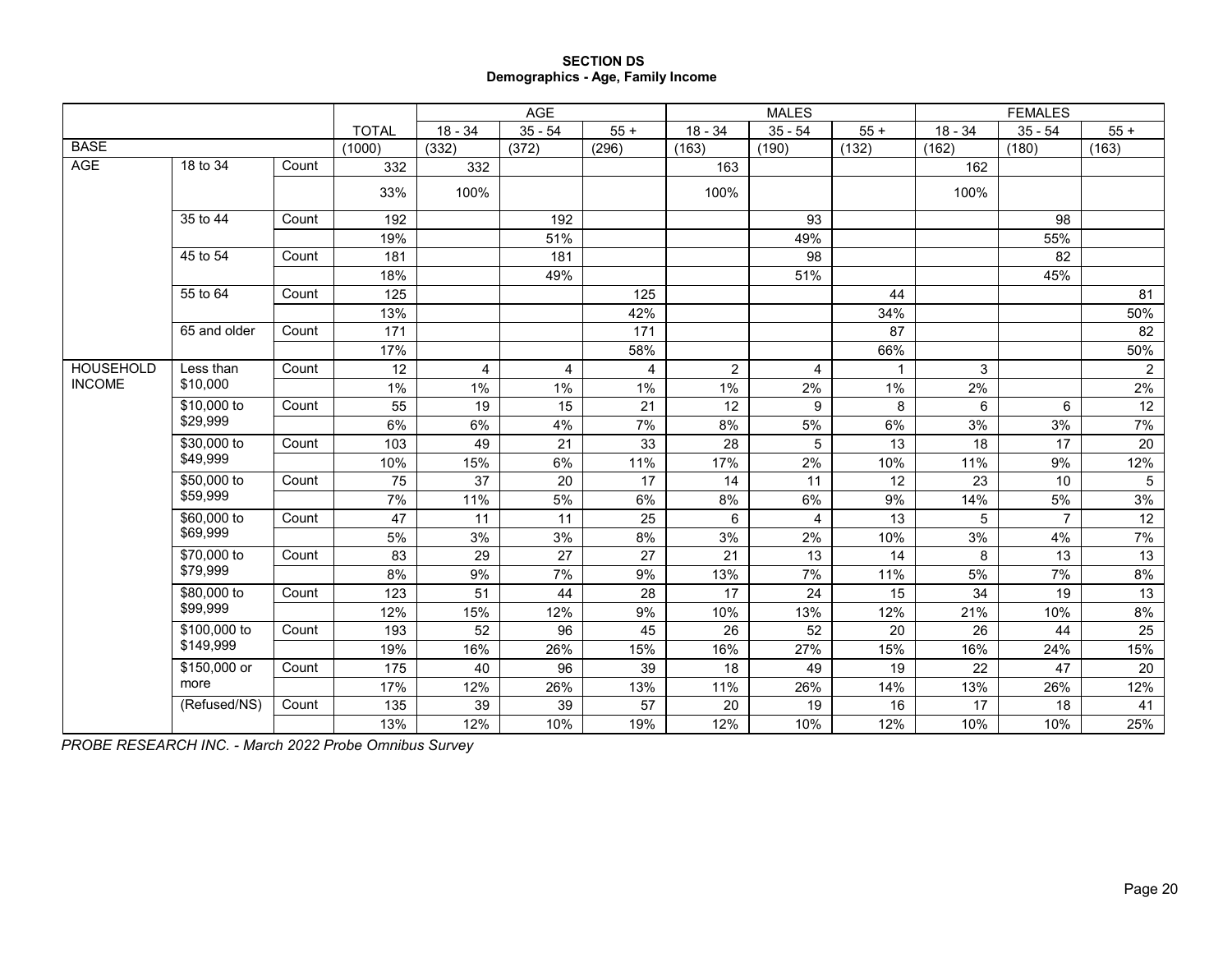# **SECTION DS Demographics - Age, Family Income**

|                  |              |       |              |                |       |                     |                         |                |                         |                  |           | CHILDREN <16 AT |       |                  |       |           |                  |           |
|------------------|--------------|-------|--------------|----------------|-------|---------------------|-------------------------|----------------|-------------------------|------------------|-----------|-----------------|-------|------------------|-------|-----------|------------------|-----------|
|                  |              |       |              |                |       | PROV VOTE INTENTION |                         |                |                         | <b>EDUCATION</b> |           | <b>HOME</b>     |       | <b>RESIDENCE</b> |       |           | HOUSEHOLD INCOME |           |
|                  |              |       | <b>TOTAL</b> | <b>NDP</b>     | PC.   | LIB                 | GP                      | (DK)           | HS or less              | Post-Sec         | Univ Grad | Yes             | No    | Own              | Rent  | $<$ \$50K | \$50K-\$99K      | $$100K +$ |
| <b>BASE</b>      |              |       | (1000)       | (371)          | (289) | (123)               | (20)                    | (96)           | (152)                   | (373)            | (452)     | (321)           | (661) | (713)            | (218) | (170)     | (327)            | (368)     |
| AGE              | 18 to 34     | Count | 332          | 129            | 100   | 33                  | 3                       | 29             | 72                      | 119              | 134       | 93              | 233   | 156              | 131   | 72        | 129              | 92        |
|                  |              |       | 33%          | 35%            | 35%   | 27%                 | 16%                     | 30%            | 47%                     | 32%              | 30%       | 29%             | 35%   | 22%              | 60%   | 42%       | 39%              | 25%       |
|                  | 35 to 44     | Count | 192          | 82             | 44    | 22                  | 5                       | 16             | 17                      | 65               | 106       | 129             | 55    | 152              | 35    | 26        | 52               | 98        |
|                  |              |       | 19%          | 22%            | 15%   | 18%                 | 23%                     | 17%            | 12%                     | 17%              | 23%       | 40%             | 8%    | 21%              | 16%   | 15%       | 16%              | 27%       |
|                  | 45 to 54     | Count | 181          | 63             | 53    | 23                  | 6                       | 19             | 9                       | 71               | 95        | 84              | 93    | 150              | 19    | 14        | 49               | 94        |
|                  |              |       | 18%          | 17%            | 18%   | 19%                 | 31%                     | 20%            | 6%                      | 19%              | 21%       | 26%             | 14%   | 21%              | 9%    | 8%        | 15%              | 26%       |
|                  | 55 to 64     | Count | 125          | 44             | 35    | 16                  | 2                       | 17             | 22                      | 51               | 48        | 9               | 116   | 108              | 11    | 21        | 32               | 47        |
|                  |              |       | 13%          | 12%            | 12%   | 13%                 | 12%                     | 18%            | 14%                     | 14%              | 11%       | 3%              | 18%   | 15%              | 5%    | 12%       | 10%              | 13%       |
|                  | 65 and older | Count | 171          | 54             | 57    | 29                  | $\overline{4}$          | 15             | 31                      | 67               | 70        | 6               | 165   | 146              | 22    | 37        | 66               | 37        |
|                  |              |       | 17%          | 14%            | 20%   | 24%                 | 19%                     | 15%            | 21%                     | 18%              | 15%       | 2%              | 25%   | 20%              | 10%   | 22%       | 20%              | 10%       |
| <b>HOUSEHOLD</b> | Less than    | Count | 12           | $\overline{2}$ |       | $\overline{4}$      |                         | 3              | $\overline{\mathbf{4}}$ | 5                |           | $\overline{4}$  | 6     | 3                | 9     | 12        |                  |           |
| <b>INCOME</b>    | \$10,000     |       | 1%           | 0%             |       | 3%                  |                         | 3%             | 3%                      | $1\%$            |           | 1%              | $1\%$ | $0\%$            | 4%    | 7%        |                  |           |
|                  | \$10,000 to  | Count | 55           | 15             | 15    | 8                   | 3                       | 5              | 19                      | 23               | 13        | 14              | 41    | 21               | 31    | 55        |                  |           |
|                  | \$29,999     |       | 6%           | 4%             | 5%    | 7%                  | 16%                     | 5%             | 13%                     | 6%               | 3%        | 4%              | 6%    | 3%               | 14%   | 32%       |                  |           |
|                  | \$30,000 to  | Count | 103          | 46             | 20    | 18                  |                         | $\overline{7}$ | 20                      | 45               | 38        | 14              | 88    | 49               | 49    | 103       |                  |           |
|                  | \$49.999     |       | 10%          | 12%            | 7%    | 14%                 |                         | 7%             | 13%                     | 12%              | 8%        | 4%              | 13%   | 7%               | 22%   | 61%       |                  |           |
|                  | \$50,000 to  | Count | 75           | 20             | 29    | 9                   | 2                       | 8              | 11                      | 31               | 32        | 20              | 55    | 47               | 24    |           | 75               |           |
|                  | \$59,999     |       | 7%           | 5%             | 10%   | 8%                  | 12%                     | 9%             | 7%                      | 8%               | 7%        | 6%              | 8%    | 7%               | 11%   |           | 23%              |           |
|                  | \$60,000 to  | Count | 47           | 13             | 16    | 5                   | $\overline{1}$          | 5              | 11                      | 20               | 15        | 11              | 35    | 34               | 12    |           | 47               |           |
|                  | \$69,999     |       | 5%           | 3%             | 5%    | 4%                  | 3%                      | 5%             | 7%                      | 5%               | 3%        | 3%              | 5%    | 5%               | 6%    |           | 14%              |           |
|                  | \$70,000 to  | Count | 83           | 31             | 20    | 12                  | 3                       | 9              | 12                      | 32               | 39        | 18              | 65    | 66               | 11    |           | 83               |           |
|                  | \$79,999     |       | 8%           | 8%             | 7%    | 10%                 | 13%                     | 9%             | 8%                      | 9%               | 9%        | 6%              | 10%   | 9%               | 5%    |           | 25%              |           |
|                  | \$80,000 to  | Count | 123          | 48             | 45    | $\overline{7}$      | $\overline{2}$          | 15             | 29                      | 43               | 50        | 38              | 84    | 88               | 27    |           | 123              |           |
|                  | \$99,999     |       | 12%          | 13%            | 15%   | 6%                  | 12%                     | 15%            | 19%                     | 12%              | 11%       | 12%             | 13%   | 12%              | 12%   |           | 37%              |           |
|                  | \$100,000 to | Count | 193          | 76             | 55    | 20                  | $\overline{1}$          | 17             | 13                      | 71               | 106       | 84              | 108   | 168              | 20    |           |                  | 193       |
|                  | \$149,999    |       | 19%          | 21%            | 19%   | 16%                 | 7%                      | 18%            | 8%                      | 19%              | 23%       | 26%             | 16%   | 24%              | 9%    |           |                  | 52%       |
|                  | \$150,000 or | Count | 175          | 73             | 54    | 24                  | $\overline{4}$          | 11             | 8                       | 51               | 113       | 82              | 90    | 152              | 13    |           |                  | 175       |
|                  | more         |       | 17%          | 20%            | 19%   | 20%                 | 18%                     | 12%            | 6%                      | 14%              | 25%       | 26%             | 14%   | 21%              | 6%    |           |                  | 48%       |
|                  | (Refused/NS) | Count | 135          | 47             | 36    | 15                  | $\overline{\mathbf{4}}$ | 15             | 24                      | 53               | 46        | 34              | 90    | 86               | 22    |           |                  |           |
|                  |              |       | 13%          | 13%            | 12%   | 13%                 | 19%                     | 16%            | 16%                     | 14%              | 10%       | 11%             | 14%   | 12%              | 10%   |           |                  |           |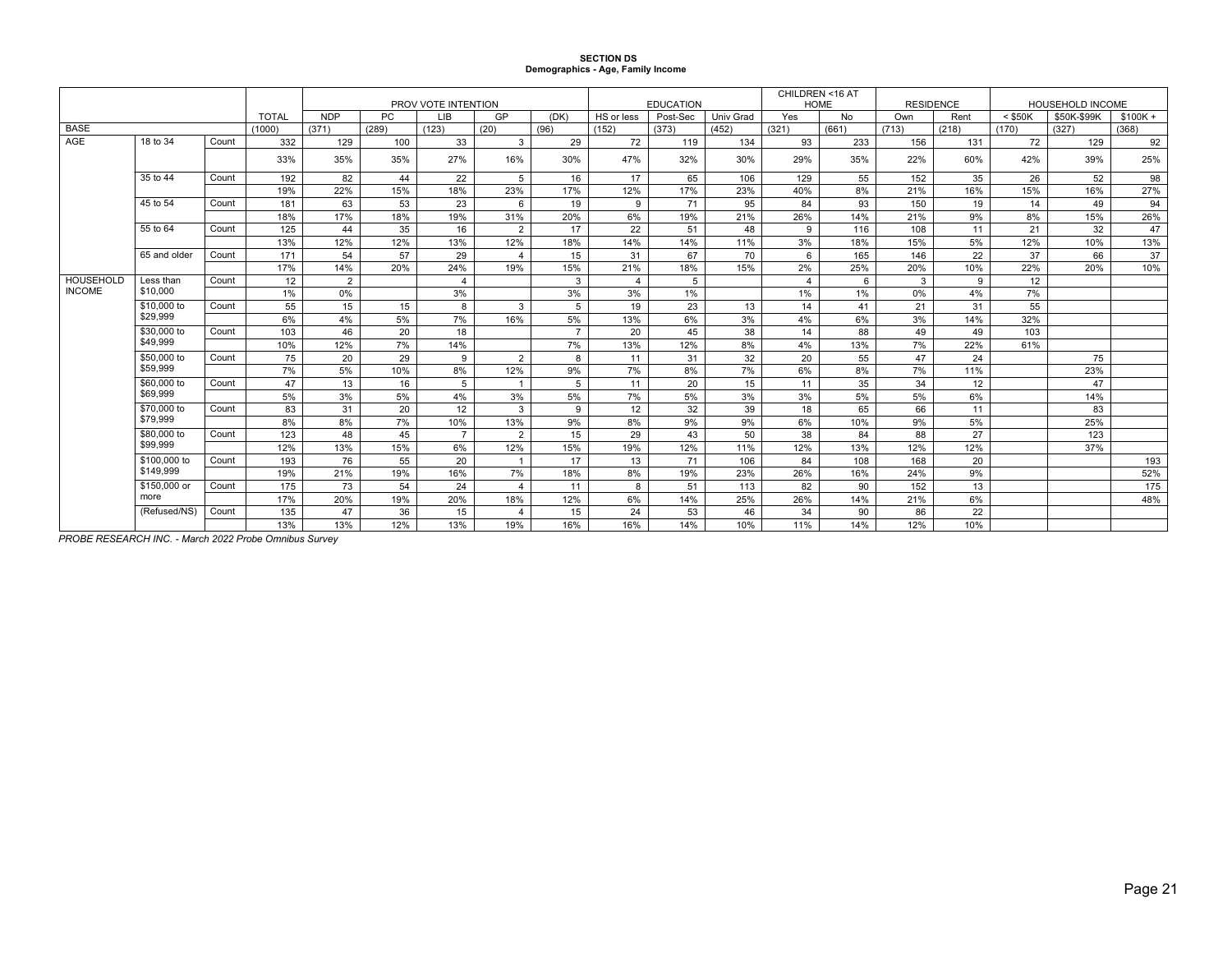**SECTION DS Demographics - Indigenous Manitoban, Person of Colour, Self & Parents Born In Canada**

|                             |                      |       |                | PROVINCIAL REGION |                | <b>GENDER</b> |                |                 | VOTED LAST PROV ELECTION |                |                |                |                 |
|-----------------------------|----------------------|-------|----------------|-------------------|----------------|---------------|----------------|-----------------|--------------------------|----------------|----------------|----------------|-----------------|
|                             |                      |       | <b>TOTAL</b>   | Winnipeg          | Rural          | Male          | Female         | <b>PC</b>       | <b>NDP</b>               | <b>LIB</b>     | GP             | Indigenous     | <b>BIPOC</b>    |
| <b>BASE</b>                 |                      |       | (1000)         | (600)             | (400)          | (486)         | (504)          | (375)           | (278)                    | (115)          | (53)           | (116)          | (185)           |
| <b>IDENTIFY AS</b>          | (Net) YES            | Cases | 116            | 60                | 56             | 47            | 66             | $\overline{17}$ | 51                       | 11             | 9              | 116            | 116             |
| <b>INDIGENOUS</b>           |                      |       | 12%            | 10%               | 14%            | 10%           | 13%            | 4%              | 18%                      | 10%            | 16%            | 100%           | 63%             |
|                             | <b>First Nations</b> | Cases | 32             | 22                | 10             | 16            | 16             | 3               | 19                       | $\overline{2}$ | $\overline{2}$ | 32             | 32              |
|                             |                      |       | 3%             | 4%                | 3%             | 3%            | 3%             | 1%              | 7%                       | 1%             | 4%             | 28%            | 18%             |
|                             | Métis                | Cases | 81             | 37                | 45             | 30            | 49             | 14              | 30                       | 9              | $\overline{7}$ | 81             | 81              |
|                             |                      |       | 8%             | 6%                | 11%            | 6%            | 10%            | 4%              | 11%                      | 8%             | 12%            | 70%            | 44%             |
|                             | Multiple             | Cases | $\overline{2}$ | $\mathbf{1}$      | $\mathbf{1}$   | $\mathbf 1$   | $\overline{1}$ |                 | $\overline{2}$           |                |                | $\overline{2}$ | $\overline{2}$  |
|                             |                      |       | 0%             | 0%                | 0%             | 0%            | 0%             |                 | 1%                       |                |                | 2%             | $1\%$           |
|                             | No/ Not indigenous   | Cases | 823            | 505               | 318            | 402           | 416            | 327             | 222                      | 100            | 43             |                | $\overline{59}$ |
|                             |                      |       | 82%            | 84%               | 79%            | 83%           | 82%            | 87%             | 80%                      | 87%            | 81%            |                | 32%             |
|                             | (Refused/NS)         | Cases | 62             | 35                | 27             | 37            | 22             | 32              | 6                        | $\overline{4}$ | $\mathbf{1}$   |                | 10              |
|                             |                      |       | 6%             | 6%                | 7%             | 8%            | 4%             | 8%              | 2%                       | 3%             | 3%             |                | 5%              |
| <b>BASE: NON-INDIGENOUS</b> |                      |       | (885)          | (540)             | (344)          | (439)         | (438)          | (358)           | (227)                    | (104)          | (44)           |                | (69)            |
| PERSON OF COLOUR            | Yes                  | Count | 69             | 57                | 11             | 39            | 30             | 12              | 10                       | 13             |                |                | 69              |
|                             |                      |       | 8%             | 11%               | 3%             | 9%            | 7%             | 3%              | 4%                       | 13%            |                |                | 100%            |
|                             | No                   | Count | 778            | 462               | 316            | 371           | 399            | 326             | 215                      | 90             | 44             |                |                 |
|                             |                      |       | 88%            | 86%               | 92%            | 85%           | 91%            | 91%             | 95%                      | 87%            | 100%           |                |                 |
|                             | (Refused/NS)         | Count | 38             | 21                | 17             | 29            | 9              | 20              | 3                        | $\mathbf{1}$   |                |                |                 |
|                             |                      |       | 4%             | 4%                | 5%             | 7%            | 2%             | 6%              | $1\%$                    | $1\%$          |                |                |                 |
| <b>BASE</b>                 |                      |       | (1000)         | (600)             | (400)          | (486)         | (504)          | (375)           | (278)                    | (115)          | (53)           | (116)          | (185)           |
| <b>BORN IN CANADA</b>       | Yes                  | Count | 878            | 514               | 364            | 417           | 451            | 343             | 258                      | 101            | 49             | 116            | 135             |
|                             |                      |       | 88%            | 86%               | 91%            | 86%           | 89%            | 92%             | 93%                      | 88%            | 93%            | 100%           | 73%             |
|                             | No                   | Count | 114            | 78                | 35             | 61            | 53             | 30              | 18                       | 14             | $\overline{4}$ |                | 47              |
|                             |                      |       | 11%            | 13%               | 9%             | 13%           | 11%            | 8%              | 6%                       | 12%            | 7%             |                | 26%             |
|                             | (Refused/NS)         | Count | 9              | 8                 | $\overline{1}$ | 8             | $\mathbf{1}$   | $\overline{1}$  | $\overline{2}$           |                |                |                | $\overline{2}$  |
|                             |                      |       | 1%             | $1\%$             | 0%             | $2\%$         | $0\%$          | 0%              | $1\%$                    |                |                |                | $1\%$           |
| <b>BASE: BORN IN CANADA</b> |                      |       | (878)          | (514)             | (364)          | (417)         | (451)          | (343)           | (258)                    | (101)          | (49)           | (116)          | (135)           |
| PARENTS BORN IN             | <b>Both</b>          | Count | 721            | 407               | 314            | 340           | 373            | 280             | 226                      | 77             | 43             | 106            | 108             |
| CANADA                      |                      |       | 82%            | 79%               | 86%            | 82%           | 83%            | 82%             | 88%                      | 76%            | 88%            | 91%            | 80%             |
|                             | One                  | Count | 110            | 74                | 37             | 50            | 60             | 48              | 22                       | 16             | 5              | 10             | 12              |
|                             |                      |       | 13%            | 14%               | 10%            | 12%           | 13%            | 14%             | 9%                       | 16%            | 9%             | 9%             | $9\%$           |
|                             | Neither              | Count | 44             | 31                | 12             | 25            | 17             | 16              | 8                        | 8              | 2              |                | 15              |
|                             |                      |       | 5%             | 6%                | 3%             | 6%            | 4%             | 5%              | 3%                       | 8%             | 3%             |                | 11%             |
|                             | (Refused/NS)         | Count | $\overline{2}$ | 2                 | $\mathbf{1}$   | 2             | $\mathbf{1}$   |                 |                          |                |                |                | $\overline{1}$  |
|                             |                      |       | 0%             | $0\%$             | 0%             | $0\%$         | $0\%$          |                 | 0%                       |                |                |                | 0%              |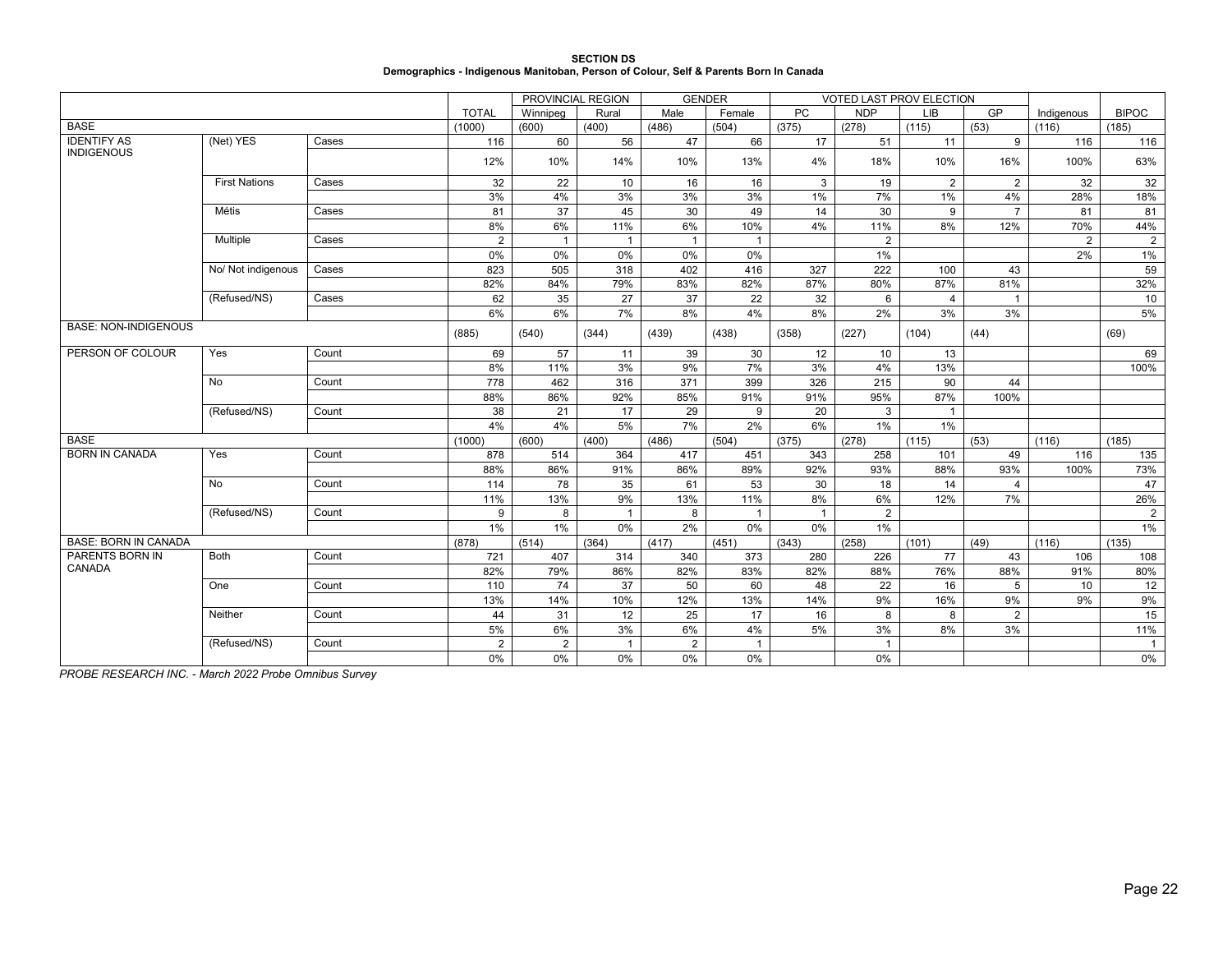| <b>SECTION DS</b>                                                  |
|--------------------------------------------------------------------|
| Demographics - Indigenous Manitoban, Self & Parents Born In Canada |

|                             |                      |       |                 |                | AGE            |                |                | <b>MALES</b>   |                |                |              |                |
|-----------------------------|----------------------|-------|-----------------|----------------|----------------|----------------|----------------|----------------|----------------|----------------|--------------|----------------|
|                             |                      |       | <b>TOTAL</b>    | $18 - 34$      | $35 - 54$      | $55+$          | $18 - 34$      | $35 - 54$      | $55+$          | $18 - 34$      | $35 - 54$    | $55+$          |
| <b>BASE</b>                 |                      |       | (1000)          | (332)          | (372)          | (296)          | (163)          | (190)          | (132)          | (162)          | (180)        | (163)          |
| <b>IDENTIFY AS</b>          | (Net) YES            | Cases | 116             | 58             | 35             | 23             | 27             | 13             | $\overline{7}$ | 28             | 22           | 16             |
| <b>INDIGENOUS</b>           |                      |       | 12%             | 17%            | 9%             | 8%             | 17%            | 7%             | 5%             | 17%            | 12%          | 10%            |
|                             | <b>First Nations</b> | Cases | $\overline{32}$ | 19             | 10             | $\overline{4}$ | 12             | $\overline{4}$ | $\mathbf{1}$   | $\overline{7}$ | 6            | $\mathbf{3}$   |
|                             |                      |       | 3%              | 6%             | 3%             | 1%             | 7%             | 2%             | 1%             | 4%             | 3%           | 2%             |
|                             | <b>Métis</b>         | Cases | 81              | 39             | 24             | 18             | 16             | 8              | 6              | 20             | 16           | 13             |
|                             |                      |       | 8%              | 12%            | 6%             | 6%             | 10%            | 4%             | 4%             | 13%            | 9%           | 8%             |
|                             | Multiple             | Cases | 2               |                | $\overline{1}$ | $\overline{1}$ |                | $\overline{1}$ |                |                | $\Omega$     | $\overline{1}$ |
|                             |                      |       | 0%              |                | 0%             | 0%             |                | $1\%$          |                |                | 0%           | $0\%$          |
|                             | No/ Not indigenous   | Cases | 823             | 258            | 306            | 259            | 123            | 160            | 119            | 131            | 146          | 139            |
|                             |                      |       | 82%             | 78%            | 82%            | 87%            | 75%            | 84%            | 90%            | 81%            | 81%          | 86%            |
|                             | (Refused/NS)         | Cases | 62              | 16             | 31             | 14             | 13             | 18             | 6              | 3              | 12           | $\overline{7}$ |
|                             |                      |       | 6%              | 5%             | 8%             | 5%             | 8%             | 10%            | 4%             | 2%             | 7%           | 4%             |
| <b>BASE: NON-INDIGENOUS</b> |                      |       | (885)           | (274)          | (337)          | (273)          | (136)          | (178)          | (125)          | (134)          | (158)        | (147)          |
| PERSON OF COLOUR            | Yes                  | Count | 69              | 34             | 29             | 5              | 20             | 15             | 4              | 15             | 14           | $\overline{2}$ |
|                             |                      |       | 8%              | 13%            | 9%             | 2%             | 14%            | 9%             | 3%             | 11%            | 9%           | $1\%$          |
|                             | No                   | Count | 778             | 229            | 289            | 260            | 105            | 149            | 117            | 119            | 139          | 141            |
|                             |                      |       | 88%             | 83%            | 86%            | 95%            | 77%            | 84%            | 94%            | 89%            | 88%          | 96%            |
|                             | (Refused/NS)         | Count | 38              | 11             | 19             | 8              | 11             | 14             | $\overline{4}$ |                | 5            | $\overline{4}$ |
|                             |                      |       | 4%              | 4%             | 6%             | 3%             | 8%             | 8%             | 3%             |                | 3%           | 2%             |
| <b>BASE</b>                 |                      |       | (1000)          | (332)          | (372)          | (296)          | (163)          | (190)          | (132)          | (162)          | (180)        | (163)          |
| <b>BORN IN CANADA</b>       | Yes                  | Count | 878             | 283            | 322            | 273            | 137            | 158            | 122            | 139            | 161          | 150            |
|                             |                      |       | 88%             | 85%            | 86%            | 92%            | 84%            | 83%            | 92%            | 86%            | 90%          | 92%            |
|                             | No                   | Count | 114             | 42             | 49             | 23             | 19             | 31             | 10             | 22             | 18           | 13             |
|                             |                      |       | 11%             | 13%            | 13%            | 8%             | 12%            | 16%            | 8%             | 14%            | 10%          | 8%             |
|                             | (Refused/NS)         | Count | 9               | $\overline{7}$ | 2              |                | $\overline{7}$ | $\overline{1}$ |                |                | $\mathbf{1}$ |                |
|                             |                      |       | 1%              | 2%             | $1\%$          |                | 4%             | $1\%$          |                |                | 0%           |                |
| <b>BASE: BORN IN CANADA</b> |                      |       | (878)           | (283)          | (322)          | (273)          | (137)          | (158)          | (122)          | (139)          | (161)        | (150)          |
| PARENTS BORN IN             | <b>Both</b>          | Count | 721             | 243            | 267            | 211            | 116            | 132            | 91             | 121            | 134          | 119            |
| CANADA                      |                      |       | 82%             | 86%            | 83%            | 78%            | 85%            | 84%            | 75%            | 87%            | 83%          | 79%            |
|                             | One                  | Count | 110             | 29             | 39             | 43             | 14             | 16             | 20             | 14             | 22           | 23             |
|                             |                      |       | 13%             | 10%            | 12%            | 16%            | 11%            | 10%            | 16%            | 10%            | 14%          | 16%            |
|                             | Neither              | Count | 44              | 12             | 15             | 17             | $\overline{7}$ | 9              | 10             | 4              | 6            | $\overline{7}$ |
|                             |                      |       | 5%              | 4%             | 5%             | 6%             | 5%             | 6%             | 8%             | 3%             | 4%           | 5%             |
|                             | (Refused/NS)         | Count | $\overline{2}$  |                | $\mathbf{1}$   | $\mathbf{1}$   |                | $\overline{1}$ | $\mathbf{1}$   |                |              | $\overline{1}$ |
|                             |                      |       | $0\%$           |                | $0\%$          | 0%             |                | $1\%$          | 0%             |                |              | 0%             |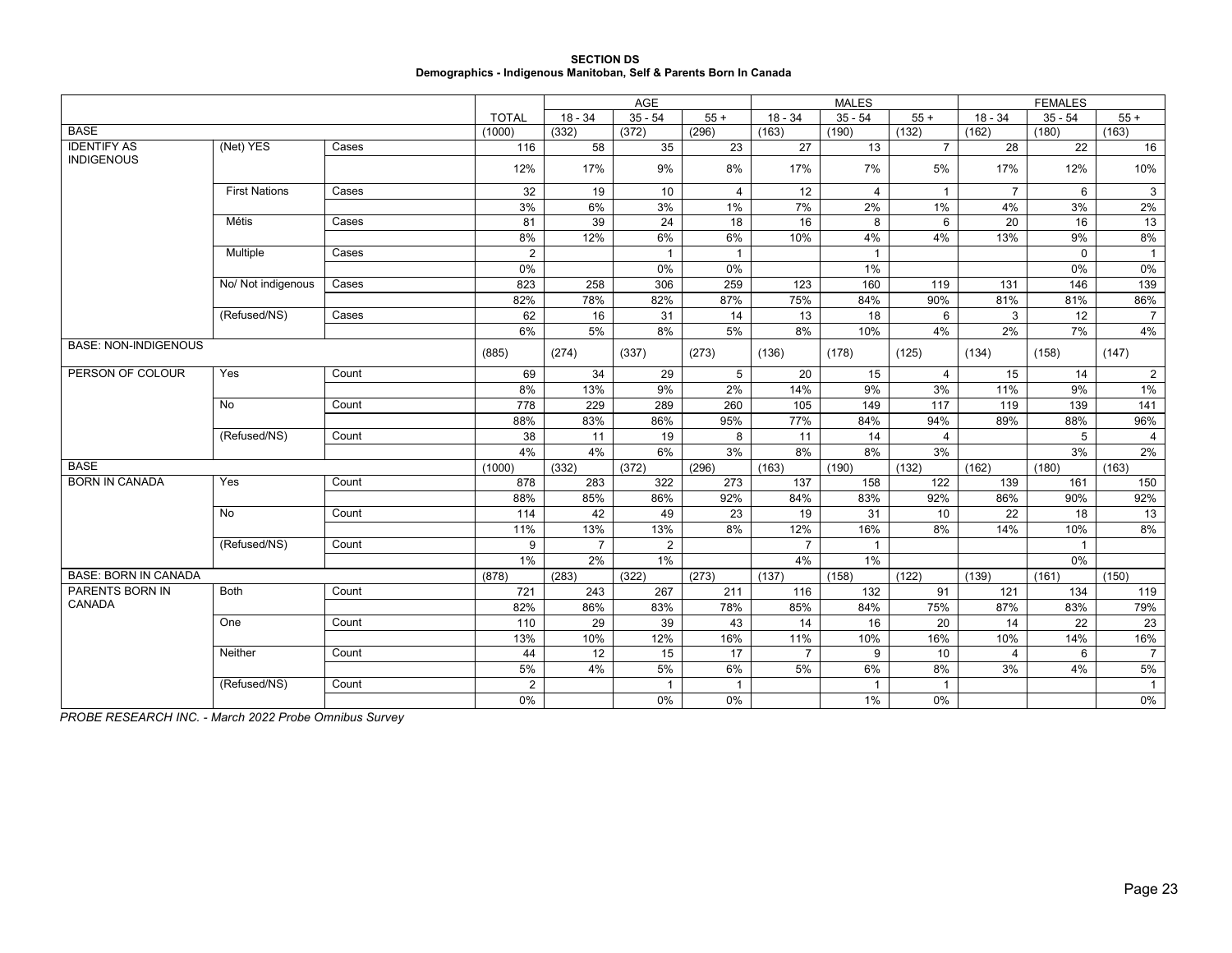# **SECTION DS Demographics - Indigenous Manitoban, Self & Parents Born In Canada**

|                                         |                      |       |                | PROV VOTE INTENTION |                |                |                |                  |                |                  |                | CHILDREN <16 AT<br>HOME |                | <b>RESIDENCE</b> |                | HOUSEHOLD INCOME |                |                |
|-----------------------------------------|----------------------|-------|----------------|---------------------|----------------|----------------|----------------|------------------|----------------|------------------|----------------|-------------------------|----------------|------------------|----------------|------------------|----------------|----------------|
|                                         |                      |       |                |                     |                |                |                |                  |                | <b>EDUCATION</b> |                |                         |                |                  |                |                  |                |                |
|                                         |                      |       | <b>TOTAL</b>   | <b>NDP</b>          | PC.            | <b>LIB</b>     | GP             | (DK)             | HS or less     | Post-Sec         | Univ Grad      | Yes                     | No.            | Own              | Rent           | $<$ \$50K        | \$50K-\$99K    | $$100K +$      |
| <b>BASE</b>                             |                      |       | (1000)         | (371)               | (289)          | (123)          | (20)           | (96)             | (152)          | (373)            | (452)          | (321)                   | (661)          | (713)            | (218)          | (170)            | (327)          | (368)          |
| <b>IDENTIFY AS</b><br><b>INDIGENOUS</b> | (Net) YES            | Cases | 116            | 62                  | 19             | 9              | $\mathbf{A}$   | $\overline{7}$   | 25             | 46               | 41             | 32                      | 81             | 56               | 49             | 27               | 36             | 42             |
|                                         |                      |       | 12%            | 17%                 | 7%             | 7%             | 22%            | 7%               | 16%            | 12%              | 9%             | 10%                     | 12%            | 8%               | 22%            | 16%              | 11%            | 11%            |
|                                         | <b>First Nations</b> | Cases | 32             | 17                  | $\overline{7}$ | $\overline{1}$ | $\mathbf{3}$   | $\mathbf{1}$     | 11             | 8                | 13             | 9                       | 21             | 8                | 20             | 15               | $\overline{a}$ | 10             |
|                                         |                      |       | 3%             | 5%                  | 2%             | $1\%$          | 14%            | 1%               | 7%             | 2%               | 3%             | 3%                      | 3%             | 1%               | 9%             | 9%               | $1\%$          | 3%             |
|                                         | Métis                | Cases | 81             | 44                  | 13             | 8              | $\overline{2}$ | 6                | 14             | 37               | 27             | 20                      | 60             | 46               | 29             | 12               | 32             | 31             |
|                                         |                      |       | 8%             | 12%                 | 4%             | 6%             | 8%             | 6%               | 9%             | 10%              | 6%             | 6%                      | 9%             | 6%               | 13%            | 7%               | 10%            | 8%             |
|                                         | Multiple             | Cases | $\overline{2}$ | $\overline{2}$      |                |                |                |                  |                | $\overline{1}$   | $-1$           | $\overline{2}$          |                | 2                |                |                  | $\Omega$       | $\overline{1}$ |
|                                         |                      |       | 0%             | 0%                  |                |                |                |                  |                | 0%               | 0%             | 1%                      |                | 0%               |                |                  | 0%             | 0%             |
|                                         | No/ Not indigenous   | Cases | 823            | 300                 | 246            | 105            | 14             | 83               | 121            | 300              | 390            | 271                     | 544            | 612              | 162            | 132              | 277            | 312            |
|                                         |                      |       | 82%            | 81%                 | 85%            | 86%            | 71%            | 86%              | 79%            | 80%              | 86%            | 84%                     | 82%            | 86%              | 74%            | 77%              | 85%            | 85%            |
|                                         | (Refused/NS)         | Cases | 62             | 9                   | 24             | 8              | $\overline{1}$ | 6                | 6              | 27               | 21             | 19                      | 36             | 45               | -8             | 12               | 14             | 15             |
|                                         |                      |       | 6%             | 2%                  | 8%             | 7%             | 7%             | 7%               | 4%             | 7%               | 5%             | 6%                      | 5%             | 6%               | 4%             | 7%               | 4%             | 4%             |
| BASE: NON-INDIGENOUS                    |                      |       | (885)          | (309)               | (270)          | (114)          | (15)           | (89)             | (127)          | (327)            | (411)          | (289)                   | (580)          | (657)            | (170)          | (143)            | (291)          | (326)          |
| PERSON OF COLOUR                        | Yes                  | Count | 69             | 12                  | 16             | 19             |                | 13               | 10             | 24               | 33             | 28                      | 40             | 36               | 28             | 20               | 23             | 16             |
|                                         |                      |       | 8%             | 4%                  | 6%             | 17%            |                | 14%              | 8%             | 7%               | 8%             | 10%                     | 7%             | 5%               | 16%            | 14%              | 8%             | 5%             |
|                                         | No                   | Count | 778            | 291                 | 238            | 91             | 15             | 74               | 111            | 293              | 363            | 247                     | 524            | 592              | 139            | 119              | 260            | 301            |
|                                         |                      |       | 88%            | 94%                 | 88%            | 80%            | 100%           | 83%              | 87%            | 89%              | 88%            | 85%                     | 90%            | 90%              | 82%            | 83%              | 89%            | 92%            |
|                                         | (Refused/NS)         | Count | 38             | 6                   | 16             | 3              |                | $\overline{2}$   | 6              | 11               | 14             | 14                      | 16             | 29               | $\mathbf{3}$   | $\mathbf{A}$     | 9              | 8              |
|                                         |                      |       | 4%             | 2%                  | 6%             | 3%             |                | 3%               | 5%             | 3%               | 4%             | 5%                      | 3%             | 4%               | 2%             | 3%               | 3%             | 3%             |
| <b>BASE</b>                             |                      |       | (1000)         | (371)               | (289)          | (123)          | (20)           | (96)             | (152)          | (373)            | (452)          | (321)                   | (661)          | (713)            | (218)          | (170)            | (327)          | (368)          |
| <b>BORN IN CANADA</b>                   | Yes                  | Count | 878            | 342                 | 268            | 95             | 20             | 77               | 134            | 334              | 393            | 268                     | 595            | 645              | 172            | 130              | 291            | 345            |
|                                         |                      |       | 88%            | 92%                 | 93%            | 77%            | 100%           | 80%              | 88%            | 89%              | 87%            | 83%                     | 90%            | 90%              | 79%            | 76%              | 89%            | 94%            |
|                                         | No.                  | Count | 114            | 26                  | 21             | 25             |                | 19               | 18             | 36               | 55             | 53                      | 61             | 63               | 44             | 38               | 37             | 23             |
|                                         |                      |       | 11%            | 7%                  | 7%             | 20%            |                | 20%              | 12%            | 10%              | 12%            | 17%                     | 9%             | 9%               | 20%            | 22%              | 11%            | 6%             |
|                                         | (Refused/NS)         | Count | 9              | $\mathbf{3}$        |                | 3              |                |                  |                | $\mathbf{3}$     | $\overline{4}$ |                         | 5              | $5^{\circ}$      | $\overline{2}$ | $\overline{2}$   |                |                |
|                                         |                      |       | $1\%$          | 1%                  |                | 2%             |                |                  |                | $1\%$            | 1%             |                         | $1\%$          | $1\%$            | 1%             | 1%               |                |                |
| <b>BASE: BORN IN CANADA</b>             |                      |       | (878)          | (342)               | (268)          | (95)           | (20)           | (77)             | (134)          | (334)            | (393)          | (268)                   | (595)          | (645)            | (172)          | (130)            | (291)          | (345)          |
| <b>PARENTS BORN IN</b>                  | <b>Both</b>          | Count | 721            | 304                 | 213            | 60             | 18             | 64               | 105            | 278              | 324            | 225                     | 485            | 534              | 138            | 108              | 232            | 295            |
| CANADA                                  |                      |       | 82%            | 89%                 | 79%            | 64%            | 93%            | 83%              | 78%            | 83%              | 82%            | 84%                     | 82%            | 83%              | 80%            | 83%              | 80%            | 85%            |
|                                         | One                  | Count | 110            | 24                  | 37             | 27             | $\overline{1}$ | 10 <sup>10</sup> | 19             | 37               | 53             | 28                      | 82             | 79               | 28             | 15               | 43             | 37             |
|                                         |                      |       | 13%            | 7%                  | 14%            | 29%            | 3%             | 13%              | 14%            | 11%              | 13%            | 10%                     | 14%            | 12%              | 16%            | 12%              | 15%            | 11%            |
|                                         | Neither              | Count | 44             | 12                  | 17             | $\overline{7}$ | $\overline{1}$ | $\overline{2}$   | 9              | 18               | 17             | 13                      | 27             | 31               | -6             | $\overline{7}$   | 16             | 13             |
|                                         |                      |       | 5%             | 4%                  | 6%             | 7%             | 4%             | 3%               | 7%             | 5%               | 4%             | 5%                      | 5%             | 5%               | 4%             | 5%               | 5%             | 4%             |
|                                         | (Refused/NS)         | Count | $\overline{2}$ | $\overline{1}$      | $\overline{1}$ |                |                | $\overline{1}$   | $\overline{1}$ | $\overline{1}$   |                | $\overline{2}$          | $\overline{1}$ | $\overline{2}$   |                |                  |                |                |
|                                         |                      |       | $0\%$          | 0%                  | 0%             |                |                | 1%               | 1%             | 0%               |                | 1%                      | 0%             | 0%               |                |                  |                |                |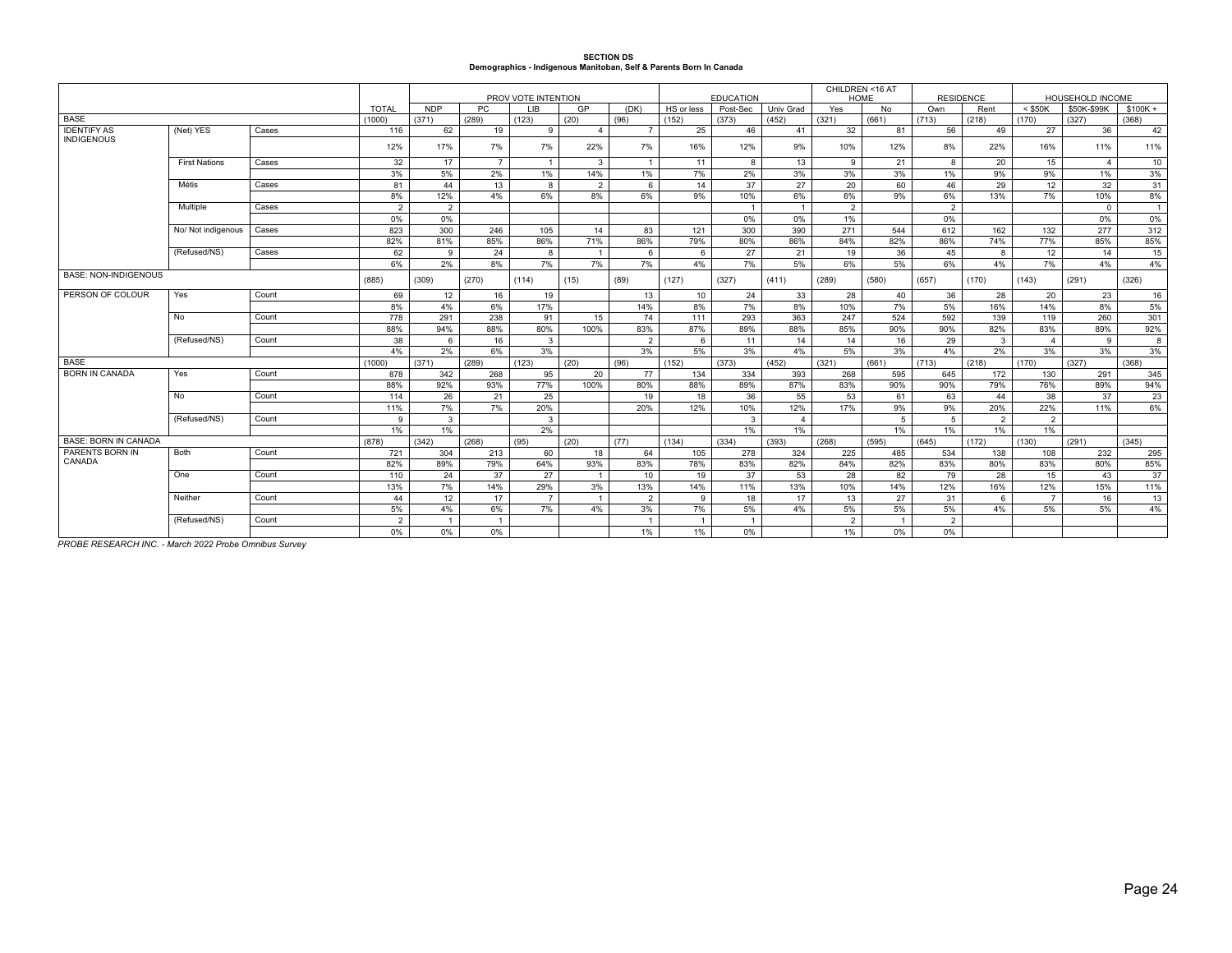| <b>DEMOGRAPHICS</b>   |  |
|-----------------------|--|
| ** (DK/NS) REMOVED ** |  |

|                                         |                                         | PROVINCIAL REGION |          |       | <b>GENDER</b> |        | VOTED LAST PROV ELECTION |            |            |           |            |              |
|-----------------------------------------|-----------------------------------------|-------------------|----------|-------|---------------|--------|--------------------------|------------|------------|-----------|------------|--------------|
|                                         |                                         | <b>TOTAL</b>      | Winnipeg | Rural | Male          | Female | PC                       | <b>NDP</b> | <b>LIB</b> | GP        | Indigenous | <b>BIPOC</b> |
| <b>BASE</b>                             |                                         | (977)             | (588)    | (389) | (471)         | (495)  | (366)                    | (278)      | (111)      | (53)      | (112)      | (179)        |
| <b>EDUCATION</b>                        | Grade school/ Some high<br>school       | 3%                | 2%       | 6%    | 5%            | 2%     | 4%                       | 2%         | 0%         | 4%        | 7%         | 6%           |
|                                         | Completed high school                   | 12%               | 10%      | 15%   | 14%           | 10%    | 17%                      | 5%         | 6%         | 10%       | 15%        | 13%          |
|                                         | Some apprenticeship/<br>trades training | 4%                | 3%       | 6%    | 6%            | 2%     | 5%                       | 3%         | 1%         | 1%        | 5%         | 3%           |
|                                         | Journey-Person certificate              | 3%                | 2%       | 4%    | 5%            | 0%     | 4%                       | 2%         | 2%         | 3%        | 0%         | 1%           |
|                                         | Some community college                  | 4%                | 3%       | 6%    | 4%            | 4%     | 5%                       | 3%         | 3%         |           | 5%         | 3%           |
|                                         | Completed community<br>college diploma  | 16%               | 15%      | 19%   | 14%           | 19%    | 17%                      | 18%        | 11%        | 10%       | 13%        | 16%          |
|                                         | Some university                         | 11%               | 12%      | 10%   | 12%           | 10%    | 7%                       | 11%        | 13%        | 13%       | 18%        | 16%          |
|                                         | Completed university<br>undergrad       | 27%               | 30%      | 22%   | 24%           | 30%    | 26%                      | 31%        | 30%        | 48%       | 22%        | 26%          |
|                                         | Completed grad/<br>professional degree  | 20%               | 24%      | 13%   | 17%           | 22%    | 14%                      | 25%        | 33%        | 11%       | 15%        | 16%          |
| <b>BASE</b>                             |                                         | (982)             | (593)    | (389) | (472)         | (499)  | (367)                    | (277)      | (114)      | (53)      | (113)      | (181)        |
| <b>CHILDREN UNDER</b>                   | Yes                                     | 33%               | 27%      | 41%   | 33%           | 32%    | 35%                      | 28%        | 26%        | 30%       | 28%        | 33%          |
| 16 AT HOME                              | N <sub>o</sub>                          | 67%               | 73%      | 59%   | 67%           | 68%    | 65%                      | 72%        | 74%        | 70%       | 72%        | 67%          |
| <b>BASE</b>                             |                                         | (961)             | (579)    | (382) | (458)         | (494)  | (364)                    | (266)      | (115)      | (49)      | (109)      | (177)        |
| <b>CURRENT</b>                          | Own                                     | 74%               | 68%      | 83%   | 74%           | 75%    | 86%                      | 70%        | 74%        | 79%       | 51%        | 52%          |
| <b>RESIDENCE</b>                        | Rent                                    | 23%               | 28%      | 14%   | 23%           | 22%    | 12%                      | 28%        | 23%        | 10%       | 45%        | 43%          |
|                                         | Other                                   | 3%                | 4%       | 2%    | 3%            | 3%     | 2%                       | 2%         | 4%         | 11%       | 4%         | 5%           |
| <b>BASE</b>                             |                                         | (866)             | (520)    | (346) | (430)         | (428)  | (329)                    | (241)      | (105)      | (45)      | (105)      | (164)        |
| <b>HOUSEHOLD</b>                        | Less than \$10,000                      | 1%                | 2%       | 1%    | 2%            | 1%     | 0%                       | 0%         | 1%         |           | 3%         | 4%           |
| <b>INCOME</b>                           | \$10,000 to \$29.999                    | 6%                | 6%       | 7%    | 7%            | 5%     | 6%                       | 5%         | 8%         | 17%       | 5%         | 6%           |
|                                         | \$30,000 to \$49.999                    | 12%               | 14%      | 9%    | 10%           | 13%    | 8%                       | 14%        | 10%        | 5%        | 18%        | 18%          |
|                                         | \$50,000 to \$59,999                    | 9%                | 9%       | 8%    | 8%            | 9%     | 8%                       | 7%         | 6%         | 16%       | 3%         | 8%           |
|                                         | \$60,000 to \$69,999                    | 5%                | 4%       | 8%    | 5%            | 5%     | 6%                       | 3%         | 8%         | 5%        | 9%         | 8%           |
|                                         | \$70,000 to \$79,999                    | 10%               | 9%       | 10%   | 11%           | 8%     | 8%                       | 11%        | 10%        | 15%       | 6%         | 6%           |
|                                         | \$80,000 to \$99,999                    | 14%               | 13%      | 15%   | 13%           | 15%    | 16%                      | 15%        | 9%         | 13%       | 17%        | 14%          |
|                                         | \$100,000 to \$149,999                  | 22%               | 22%      | 22%   | 23%           | 22%    | 25%                      | 24%        | 22%        | 16%       | 30%        | 27%          |
|                                         | \$150,000 or more                       | 20%               | 21%      | 19%   | 20%           | 21%    | 23%                      | 21%        | 25%        | 14%       | 9%         | 8%           |
| <b>BASE</b>                             |                                         | (939)             | (565)    | (374) | (449)         | (482)  | (343)                    | (273)      | (111)      | (51)      | (116)      | (175)        |
| <b>IDENTIFY AS</b><br><b>INDIGENOUS</b> | (Net) YES                               | 12%               | 11%      | 15%   | 10%           | 14%    | 5%                       | 19%        | 10%        | 17%       | 100%       | 66%          |
|                                         | <b>First Nations</b>                    | 3%                | 4%       | 3%    | 4%            | 3%     | 1%                       | 7%         | 2%         | 4%        | 28%        | 19%          |
|                                         | Métis                                   | 9%                | 7%       | 12%   | 7%            | 10%    | 4%                       | 11%        | 8%         | 13%       | 70%        | 47%          |
|                                         | Multiple                                | 0%                | 0%       | 0%    | 0%            | 0%     |                          | 1%         |            |           | 2%         | 1%           |
|                                         | No/ Not indigenous                      | 88%               | 89%      | 85%   | 90%           | 86%    | 95%                      | 81%        | 90%        | 83%       |            | 34%          |
| <b>BASE</b><br><b>BORN IN CANADA</b>    |                                         | (992)             | (592)    | (400) | (478)         | (504)  | (374)                    | (276)      | (115)      | (53)      | (116)      | (183)        |
|                                         | Yes<br><b>No</b>                        | 89%               | 87%      | 91%   | 87%           | 89%    | 92%                      | 93%        | 88%        | 93%       | 100%       | 74%          |
|                                         |                                         | 11%               | 13%      | 9%    | 13%           | 11%    | 8%                       | 7%         | 12%        | 7%        |            | 26%          |
| <b>BASE</b><br><b>PARENTS BORN IN</b>   | <b>Both</b>                             | (875)             | (512)    | (364) | (415)         | (450)  | (343)                    | (257)      | (101)      | (49)      | (116)      | (135)        |
| CANADA                                  | One                                     | 82%               | 80%      | 86%   | 82%           | 83%    | 82%                      | 88%<br>9%  | 76%        | 88%<br>9% | 91%        | 80%          |
|                                         |                                         | 13%               | 14%      | 10%   | 12%           | 13%    | 14%                      |            | 16%        |           | 9%         | 9%           |
| Neither<br><b>BASE</b>                  |                                         | 5%                | 6%       | 3%    | 6%            | 4%     | 5%                       | 3%         | 8%         | 3%        |            | 11%          |
| <b>PERSON OF</b>                        | Yes                                     | (847)             | (520)    | (327) | (410)         | (429)  | (338)                    | (225)      | (103)      | (44)      |            | (69)         |
| COLOUR                                  | No                                      | 8%                | 11%      | 4%    | 9%            | 7%     | 4%                       | 4%         | 13%        |           |            | 100%         |
|                                         |                                         | 92%               | 89%      | 96%   | 91%           | 93%    | 96%                      | 96%        | 87%        | 100%      |            |              |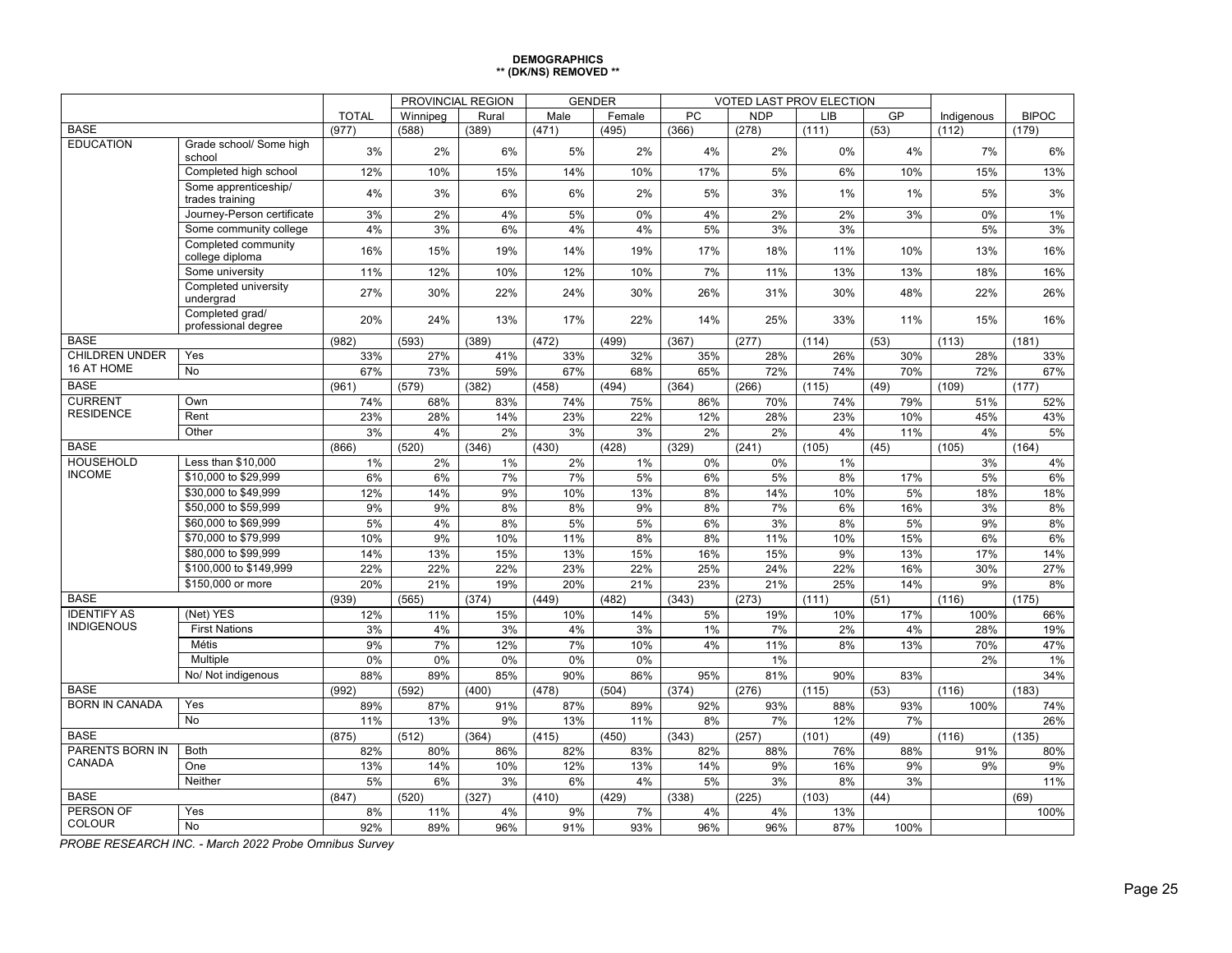#### **DEMOGRAPHICS \*\* (DK/NS) REMOVED \*\***

|                                   |                                             |              | <b>AGE</b>   |              |             |              | <b>MALES</b> |             | <b>FEMALES</b> |              |              |  |
|-----------------------------------|---------------------------------------------|--------------|--------------|--------------|-------------|--------------|--------------|-------------|----------------|--------------|--------------|--|
|                                   |                                             | <b>TOTAL</b> | $18 - 34$    | $35 - 54$    | $55+$       | $18 - 34$    | $35 - 54$    | $55 +$      | $18 - 34$      | $35 - 54$    | $55+$        |  |
| <b>BASE</b>                       |                                             | (977)        | (325)        | (364)        | (289)       | (158)        | (186)        | (128)       | (159)          | (176)        | (160)        |  |
| <b>EDUCATION</b>                  | Grade school/ Some high<br>school           | 3%           | 5%           | 1%           | 5%          | 4%           | 3%           | 8%          | 5%             |              | 2%           |  |
|                                   | Completed high school                       | 12%          | 17%          | 6%           | 14%         | 19%          | 9%           | 14%         | 15%            | 3%           | 13%          |  |
|                                   | Some apprenticeship/<br>trades training     | 4%           | 6%           | 2%           | 3%          | 10%          | 4%           | 4%          | 3%             | 0%           | 3%           |  |
|                                   | Journey-Person certificate                  | 3%           | 1%           | 4%           | 2%          | 2%           | 8%           | 3%          |                |              | 1%           |  |
|                                   | Some community college                      | 4%           | 4%           | 5%           | 4%          | 3%           | 5%           | 6%          | 5%             | 5%           | 3%           |  |
|                                   | Completed community<br>college diploma      | 16%          | 12%          | 18%          | 20%         | 11%          | 16%          | 14%         | 12%            | 20%          | 25%          |  |
|                                   | Some university                             | 11%          | 14%          | 8%           | 11%         | 13%          | 11%          | 13%         | 15%            | 6%           | 10%          |  |
|                                   | Completed university<br>undergrad           | 27%          | 29%          | 29%          | 21%         | 30%          | 21%          | 20%         | 29%            | 38%          | 21%          |  |
|                                   | Completed grad/<br>professional degree      | 20%          | 12%          | 26%          | 20%         | 8%           | 23%          | 18%         | 16%            | 29%          | 21%          |  |
| <b>BASE</b>                       |                                             | (982)        | (326)        | (361)        | (295)       | (158)        | (184)        | (131)       | (162)          | (175)        | (163)        |  |
| <b>CHILDREN UNDER</b>             | Yes                                         | 33%          | 29%          | 59%          | 5%          | 23%          | 62%          | 6%          | 35%            | 56%          | 5%           |  |
| 16 AT HOME                        | No                                          | 67%          | 71%          | 41%          | 95%         | 77%          | 38%          | 94%         | 65%            | 44%          | 95%          |  |
| <b>BASE</b>                       |                                             | (961)        | (307)        | (365)        | (289)       | (142)        | (186)        | (129)       | (159)          | (177)        | (158)        |  |
| <b>CURRENT</b>                    | Own                                         | 74%          | 51%          | 83%          | 88%         | 49%          | 83%          | 90%         | 54%            | 83%          | 87%          |  |
| <b>RESIDENCE</b>                  | Rent                                        | 23%          | 43%          | 15%          | 11%         | 45%          | 14%          | 10%         | 40%            | 15%          | 13%          |  |
|                                   | Other                                       | 3%           | 7%           | 2%           | 0%          | 6%           | 3%           | $0\%$       | 6%             | 2%           | 0%           |  |
| <b>BASE</b>                       |                                             | (866)        | (293)        | (334)        | (239)       | (143)        | (171)        | (116)       | (145)          | (162)        | (122)        |  |
| <b>HOUSEHOLD</b><br><b>INCOME</b> | Less than \$10,000                          | 1%           | 1%           | 1%           | 2%          | 1%           | 2%           | 1%          | 2%             |              | 2%           |  |
|                                   | \$10,000 to \$29,999                        | 6%           | 6%           | 5%           | 9%          | 9%           | 5%           | 7%          | 4%             | 4%           | 9%           |  |
|                                   | \$30,000 to \$49.999                        | 12%          | 17%          | 6%           | 14%         | 19%          | 3%           | 11%         | 12%            | 10%          | 17%          |  |
|                                   | \$50,000 to \$59.999                        | 9%           | 13%          | 6%           | 7%          | 9%           | 6%           | 11%         | 16%            | 6%           | 4%           |  |
|                                   | \$60,000 to \$69,999                        | 5%           | 4%           | 3%           | 10%         | 4%           | 3%           | 11%         | 3%             | 4%           | 10%          |  |
|                                   | \$70,000 to \$79,999                        | 10%          | 10%          | 8%           | 11%         | 15%          | 8%           | 12%         | 6%             | 8%           | 11%          |  |
|                                   | \$80,000 to \$99,999                        | 14%          | 17%          | 13%          | 12%         | 12%          | 14%          | 13%         | 24%            | 12%          | 10%          |  |
|                                   | \$100,000 to \$149,999<br>\$150,000 or more | 22%          | 18%          | 29%<br>29%   | 19%         | 18%          | 30%          | 17%         | 18%            | 27%          | 21%          |  |
| <b>BASE</b>                       |                                             | 20%          | 14%          |              | 16%         | 13%          | 29%          | 16%         | 15%            | 29%          | 16%          |  |
| <b>IDENTIFY AS</b>                | (Net) YES                                   | (939)<br>12% | (316)<br>18% | (341)<br>10% | (282)<br>8% | (150)<br>18% | (172)<br>7%  | (126)<br>6% | (158)<br>17%   | (168)<br>13% | (156)<br>10% |  |
| <b>INDIGENOUS</b>                 | <b>First Nations</b>                        | 3%           | 6%           | 3%           | 1%          | 8%           | 2%           | 1%          | 4%             | 4%           | 2%           |  |
|                                   | Métis                                       | 9%           | 12%          | 7%           | 7%          | 11%          | 5%           | 5%          | 13%            | 9%           | 8%           |  |
|                                   | Multiple                                    | 0%           |              | 0%           | 0%          |              | 1%           |             |                | 0%           | 0%           |  |
|                                   | No/ Not indigenous                          | 88%          | 82%          | 90%          | 92%         | 82%          | 93%          | 94%         | 83%            | 87%          | 90%          |  |
| <b>BASE</b>                       |                                             | (992)        | (325)        | (370)        | (296)       | (157)        | (189)        | (132)       | (162)          | (179)        | (163)        |  |
| <b>BORN IN CANADA</b>             | Yes                                         | 89%          | 87%          | 87%          | 92%         | 88%          | 84%          | 92%         | 86%            | 90%          | 92%          |  |
|                                   | $\overline{No}$                             | 11%          | 13%          | 13%          | 8%          | 12%          | 16%          | 8%          | 14%            | 10%          | 8%           |  |
| <b>BASE</b>                       |                                             | (875)        | (283)        | (320)        | (272)       | (137)        | (157)        | (121)       | (139)          | (161)        | (149)        |  |
| <b>PARENTS BORN IN</b>            | <b>Both</b>                                 | 82%          | 86%          | 83%          | 78%         | 85%          | 84%          | 76%         | 87%            | 83%          | 80%          |  |
| CANADA                            | One                                         | 13%          | 10%          | 12%          | 16%         | 11%          | 10%          | 16%         | 10%            | 14%          | 16%          |  |
|                                   | Neither                                     | 5%           | 4%           | 5%           | 6%          | 5%           | 6%           | 8%          | 3%             | 4%           | 5%           |  |
| <b>BASE</b>                       |                                             | (847)        | (263)        | (318)        | (265)       | (125)        | (164)        | (121)       | (134)          | (152)        | (143)        |  |
| PERSON OF                         | Yes                                         | 8%           | 13%          | 9%           | 2%          | 16%          | 9%           | 3%          | 11%            | 9%           | 1%           |  |
| COLOUR                            | No                                          | 92%          | 87%          | 91%          | 98%         | 84%          | 91%          | 97%         | 89%            | 91%          | 99%          |  |
|                                   |                                             |              |              |              |             |              |              |             |                |              |              |  |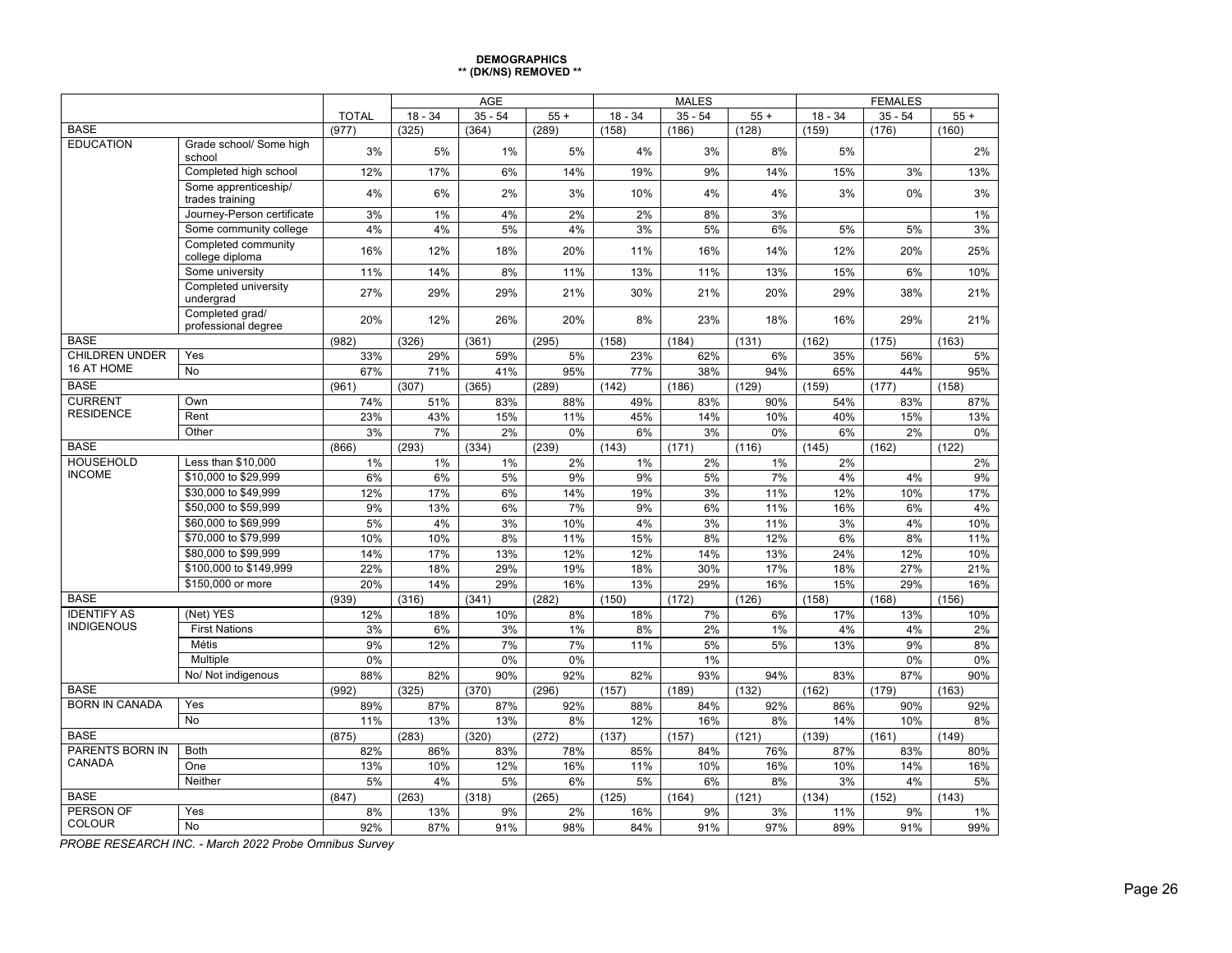# **DEMOGRAPHICS \*\* (DK/NS) REMOVED \*\***

|                                   |                                              | PROV VOTE INTENTION |            |              |              |           |            |             | <b>EDUCATION</b> |            |            | CHILDREN <16 AT<br><b>HOME</b> | <b>RESIDENCE</b> |           | <b>HOUSEHOLD INCOME</b> |             |              |
|-----------------------------------|----------------------------------------------|---------------------|------------|--------------|--------------|-----------|------------|-------------|------------------|------------|------------|--------------------------------|------------------|-----------|-------------------------|-------------|--------------|
|                                   |                                              | <b>TOTAL</b>        | <b>NDP</b> | <b>PC</b>    | LIB          | GP        | (DK)       | HS or less  | Post-Sec         | Univ Grad  | Yes        | No                             | Own              | Rent      | $<$ \$50K               | \$50K-\$99K | $$100K +$    |
| <b>BASE</b>                       |                                              | (977)               | (366)      | (280)        | (120)        | (20)      | (92)       | (152)       | (373)            | (452)      | (315)      | (648)                          | (700)            | (213)     | (166)                   | (326)       | (362)        |
| <b>EDUCATION</b>                  | Grade school/ Some high<br>school            | 3%                  | 2%         | 5%           | 1%           | 10%       | 2%         | 22%         |                  |            | 4%         | 3%                             | 3%               | 5%        | 9%                      | 3%          | 1%           |
|                                   | Completed high school                        | 12%                 | 7%         | 17%          | 7%           | 17%       | 14%        | 78%         |                  |            | 7%         | 14%                            | 10%              | 15%       | 17%                     | 16%         | 5%           |
|                                   | Some apprenticeship/<br>trades training      | 4%                  | 2%         | 5%           | 4%           | 2%        | 7%         |             | 10%              |            | 3%         | 4%                             | 3%               | 6%        | 9%                      | 2%          | 4%           |
|                                   | Journey-Person certificate                   | 3%                  | 2%         | 5%           | 1%           | 5%        | 2%         |             | 7%               |            | 3%         | 2%                             | 3%               | 1%        | 0%                      | 2%          | 4%           |
|                                   | Some community college                       | 4%                  | 3%         | 5%           | 6%           |           | 4%         |             | 11%              |            | 6%         | 3%                             | 4%               | 4%        | 4%                      | 5%          | 4%           |
|                                   | Completed community<br>college diploma       | 16%                 | 17%        | 17%          | 13%          | 9%        | 17%        |             | 43%              |            | 18%        | 16%                            | 19%              | 10%       | 15%                     | 20%         | 14%          |
|                                   | Some university                              | 11%                 | 14%        | 9%           | 8%           | 8%        | 9%         |             | 29%              |            | 9%         | 12%                            | 10%              | 14%       | 14%                     | 10%         | 8%           |
|                                   | Completed university<br>undergrad            | 27%                 | 31%        | 26%          | 23%          | 27%       | 27%        |             |                  | 58%        | 27%        | 27%                            | 27%              | 28%       | 19%                     | 28%         | 33%          |
|                                   | Completed grad/<br>professional degree       | 20%                 | 22%        | 12%          | 36%          | 22%       | 19%        |             |                  | 42%        | 23%        | 18%                            | 22%              | 17%       | 12%                     | 13%         | 28%          |
| <b>BASE</b>                       |                                              | (982)               | (369)      | (282)        | (121)        | (20)      | (95)       | (147)       | (367)            | (449)      | (321)      | (661)                          | (707)            | (214)     | (168)                   | (327)       | (364)        |
| <b>CHILDREN UNDER</b>             | Yes                                          | 33%                 | 30%        | 35%          | 25%          | 35%       | 32%        | 24%         | 33%              | 35%        | 100%       |                                | 38%              | 20%       | 20%                     | 27%         | 46%          |
| 16 AT HOME                        | No                                           | 67%                 | 70%        | 65%          | 75%          | 65%       | 68%        | 76%         | 67%              | 65%        |            | 100%                           | 62%              | 80%       | 80%                     | 73%         | 54%          |
| <b>BASE</b>                       |                                              | (961)               | (357)      | (277)        | (122)        | (17)      | (90)       | (141)       | (358)            | (444)      | (318)      | (633)                          | (713)            | (218)     | (166)                   | (315)       | (364)        |
| <b>CURRENT</b>                    | Own                                          | 74%                 | 69%        | 85%          | 70%          | 88%       | 80%        | 61%         | 76%              | 77%        | 85%        | 69%                            | 100%             |           | 44%                     | 75%         | 88%          |
| <b>RESIDENCE</b>                  | Rent                                         | 23%                 | 30%        | 13%          | 27%          |           | 11%        | 31%         | 21%              | 21%        | 13%        | 27%                            |                  | 100%      | 53%                     | 24%         | 9%           |
|                                   | Other                                        | 3%                  | $1\%$      | 2%           | 3%           | 12%       | 9%         | 9%          | 3%               | 1%         | 2%         | 4%                             |                  |           | 3%                      | 2%          | 3%           |
| <b>BASE</b>                       |                                              | (866)               | (324)      | (253)        | (107)        | (16)      | (81)       | (128)       | (320)            | (406)      | (287)      | (571)                          | (627)            | (196)     | (170)                   | (327)       | (368)        |
| <b>HOUSEHOLD</b><br><b>INCOME</b> | Less than \$10,000                           | 1%                  | $1\%$      |              | 3%           |           | 4%         | 3%          | 2%               |            | 2%         | 1%                             | 1%               | 4%        | 7%                      |             |              |
|                                   | \$10,000 to \$29,999                         | 6%                  | 5%         | 6%           | 8%           | 19%       | 6%         | 15%         | 7%               | 3%         | 5%         | 7%                             | 3%               | 16%       | 32%                     |             |              |
|                                   | \$30,000 to \$49,999                         | 12%                 | 14%        | 8%           | 16%          |           | 9%         | 15%         | 14%              | 9%         | 5%         | 15%                            | 8%               | 25%       | 61%                     |             |              |
|                                   | \$50,000 to \$59,999                         | 9%                  | 6%         | 11%          | 9%           | 14%       | 11%        | 9%          | 10%              | 8%         | 7%         | 10%                            | 8%               | 12%       |                         | 23%         |              |
|                                   | \$60,000 to \$69,999                         | 5%                  | 4%         | 6%           | 4%           | 4%        | 6%         | 8%          | 6%               | 4%         | 4%         | 6%                             | 5%               | 6%        |                         | 14%         |              |
|                                   | \$70,000 to \$79,999<br>\$80,000 to \$99,999 | 10%                 | 10%        | 8%           | 12%          | 17%       | 11%<br>18% | 10%         | 10%              | 10%        | 6%         | 11%                            | 11%<br>14%       | 6%        |                         | 25%<br>37%  |              |
|                                   | \$100,000 to \$149,999                       | 14%                 | 15%        | 18%          | 7%           | 15%       |            | 23%         | 14%              | 12%        | 13%        | 15%                            | 27%              | 14%       |                         |             |              |
|                                   | \$150,000 or more                            | 22%                 | 24%<br>23% | 22%          | 18%          | 9%<br>22% | 21%<br>14% | 10%         | 22%<br>16%       | 26%<br>28% | 29%<br>29% | 19%<br>16%                     | 24%              | 10%<br>7% |                         |             | 52%          |
| <b>BASE</b>                       |                                              | 20%<br>(939)        | (362)      | 21%<br>(265) | 23%<br>(114) | (18)      | (90)       | 7%<br>(145) | (346)            | (431)      | (302)      | (625)                          | (668)            | (211)     | (159)                   | (314)       | 48%<br>(353) |
| <b>IDENTIFY AS</b>                | (Net) YES                                    | 12%                 | 17%        | 7%           | 8%           | 24%       | 8%         | 17%         | 13%              | 10%        | 10%        | 13%                            | 8%               | 23%       | 17%                     | 12%         | 12%          |
| <b>INDIGENOUS</b>                 | <b>First Nations</b>                         | 3%                  | 5%         | 3%           | 1%           | 15%       | $1\%$      | 7%          | 2%               | 3%         | 3%         | 3%                             | 1%               | 9%        | 9%                      | $1\%$       | 3%           |
|                                   | Métis                                        | 9%                  | 12%        | 5%           | 7%           | 9%        | 7%         | 10%         | 11%              | 6%         | 7%         | 10%                            | 7%               | 14%       | 8%                      | 10%         | 9%           |
|                                   | Multiple                                     | 0%                  | 0%         |              |              |           |            |             | 0%               | 0%         | 1%         |                                | 0%               |           |                         | 0%          | 0%           |
|                                   | No/ Not indigenous                           | 88%                 | 83%        | 93%          | 92%          | 76%       | 92%        | 83%         | 87%              | 90%        | 90%        | 87%                            | 92%              | 77%       | 83%                     | 88%         | 88%          |
| <b>BASE</b>                       |                                              | (992)               | (368)      | (289)        | (120)        | (20)      | (96)       | (152)       | (370)            | (448)      | (321)      | (656)                          | (708)            | (216)     | (168)                   | (327)       | (368)        |
| <b>BORN IN CANADA</b>             | Yes                                          | 89%                 | 93%        | 93%          | 79%          | 100%      | 80%        | 88%         | 90%              | 88%        | 83%        | 91%                            | 91%              | 80%       | 77%                     | 89%         | 94%          |
|                                   | No                                           | 11%                 | 7%         | 7%           | 21%          |           | 20%        | 12%         | 10%              | 12%        | 17%        | 9%                             | 9%               | 20%       | 23%                     | 11%         | 6%           |
| <b>BASE</b>                       |                                              | (875)               | (340)      | (267)        | (95)         | (20)      | (77)       | (133)       | (332)            | (393)      | (266)      | (595)                          | (643)            | (172)     | (130)                   | (291)       | (345)        |
| PARENTS BORN IN                   | Both                                         | 82%                 | 89%        | 80%          | 64%          | 93%       | 84%        | 79%         | 84%              | 82%        | 85%        | 82%                            | 83%              | 80%       | 83%                     | 80%         | 85%          |
| CANADA                            | One                                          | 13%                 | 7%         | 14%          | 29%          | 3%        | 13%        | 15%         | 11%              | 13%        | 11%        | 14%                            | 12%              | 16%       | 12%                     | 15%         | 11%          |
|                                   | Neither                                      | 5%                  | 4%         | 7%           | 7%           | 4%        | 3%         | 7%          | 5%               | 4%         | 5%         | 5%                             | 5%               | 4%        | 5%                      | 5%          | 4%           |
| <b>BASE</b>                       |                                              | (847)               | (303)      | (253)        | (111)        | (15)      | (87)       | (121)       | (317)            | (396)      | (276)      | (564)                          | (628)            | (167)     | (139)                   | (283)       | (318)        |
| PERSON OF                         | Yes                                          | 8%                  | 4%         | 6%           | 18%          |           | 15%        | 9%          | 8%               | 8%         | 10%        | 7%                             | 6%               | 17%       | 14%                     | 8%          | 5%           |
| <b>COLOUR</b>                     | No                                           | 92%                 | 96%        | 94%          | 82%          | 100%      | 85%        | 91%         | 92%              | 92%        | 90%        | 93%                            | 94%              | 83%       | 86%                     | 92%         | 95%          |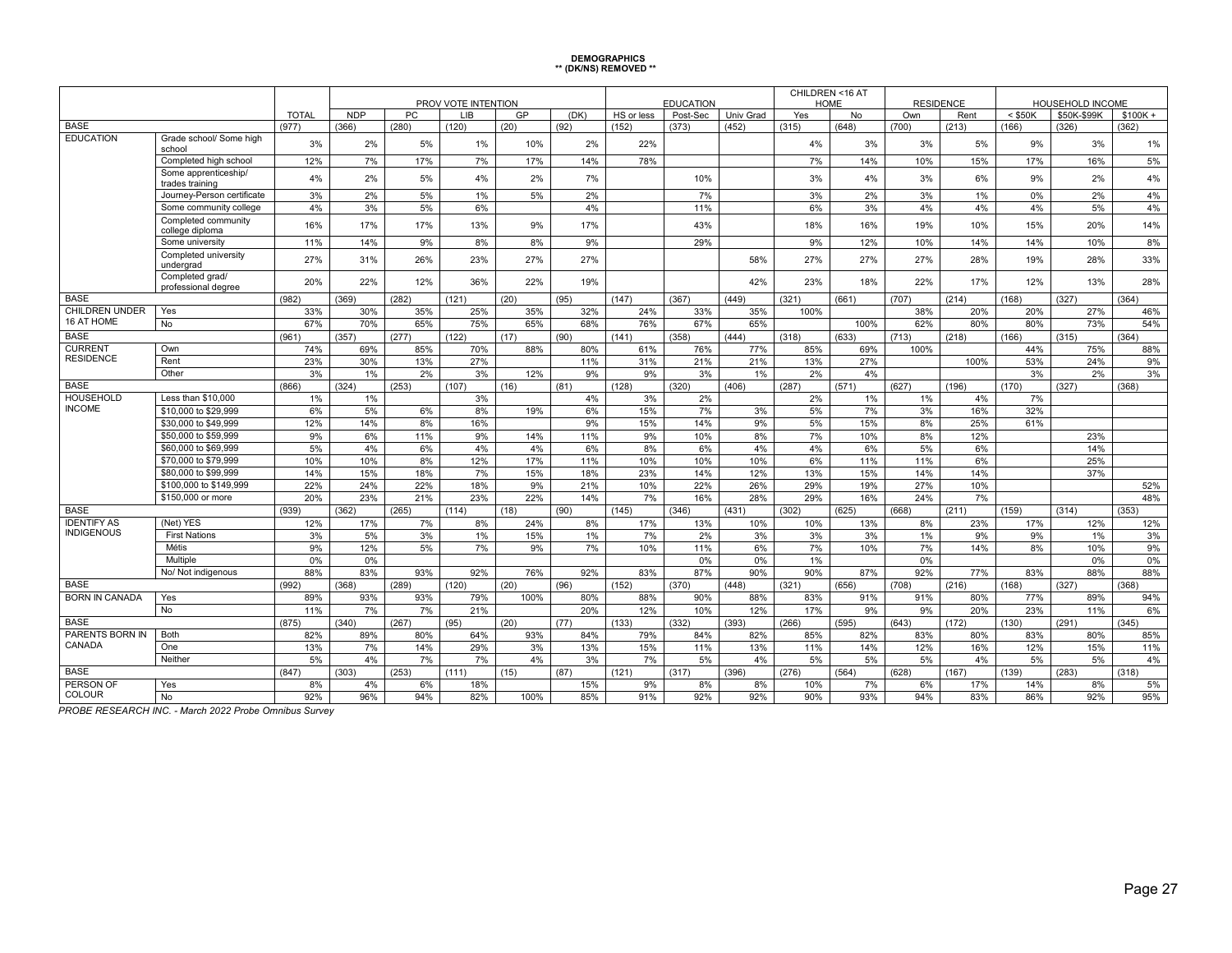#### **BANNER VARIABLES**

|                                |                  |              | PROVINCIAL REGION |              |              | <b>GENDER</b> |             | VOTED LAST PROV ELECTION |              |             |               |              |
|--------------------------------|------------------|--------------|-------------------|--------------|--------------|---------------|-------------|--------------------------|--------------|-------------|---------------|--------------|
|                                |                  | <b>TOTAL</b> | Winnipeg          | Rural        | Male         | Female        | PC          | <b>NDP</b>               | LIB          | GP          | Indigenous    | <b>BIPOC</b> |
| <b>BASE</b>                    |                  | (1000)       | (600)             | (400)        | (486)        | (504)         | (375)       | (278)                    | (115)        | (53)        | (116)         | (185)        |
| <b>PROVINCIAL</b>              | Winnipeg         | 60%          | 100%              |              | 59%          | 61%           | 46%         | 76%                      | 68%          | 62%         | 52%           | 63%          |
| <b>REGION</b>                  | Rural            | 40%          |                   | 100%         | 41%          | 39%           | 54%         | 24%                      | 32%          | 38%         | 48%           | 37%          |
| <b>BASE</b>                    |                  | (600)        | (600)             |              | (286)        | (307)         | (171)       | (211)                    | (78)         | (33)        | (60)          | (117)        |
| <b>WINNIPEG</b>                | Northwest        | 21%          | 21%               |              | 22%          | 21%           | 21%         | 21%                      | 26%          | 17%         | 22%           | 25%          |
| <b>REGION</b>                  | Northeast        | 18%          | 18%               |              | 19%          | 19%           | 28%         | 15%                      | 7%           | 11%         | 30%           | 20%          |
|                                | Southeast        | 18%          | 18%               |              | 18%          | 18%           | 20%         | 16%                      | 20%          | 16%         | 15%           | 16%          |
|                                | Southwest        | 24%          | 24%               |              | 25%          | 24%           | 23%         | 20%                      | 40%          | 32%         | 20%           | 24%          |
|                                | Core             | 18%          | 18%               |              | 17%          | 19%           | 8%          | 28%                      | 7%           | 24%         | 13%           | 14%          |
| <b>BASE</b>                    |                  | (990)        | (593)             | (397)        | (486)        | (504)         | (374)       | (276)                    | (115)        | (50)        | (113)         | (182)        |
| <b>GENDER</b>                  | Male             | 49%          | 48%               | 50%          | 100%         |               | 57%         | 38%                      | 37%          | 66%         | 41%           | 47%          |
|                                | Female           | 51%          | 52%               | 50%          |              | 100%          | 43%         | 62%                      | 63%          | 34%         | 59%           | 53%          |
| <b>BASE</b>                    |                  | (1000)       | (600)             | (400)        | (486)        | (504)         | (375)       | (278)                    | (115)        | (53)        | (116)         | (185)        |
| <b>AGE</b>                     | $18 - 34$        | 33%          | 30%               | 37%          | 34%          | 32%           | 27%         | 32%                      | 24%          | 30%         | 50%           | 50%          |
|                                | $35 - 54$        | 37%          | 40%               | 32%          | 39%          | 36%           | 37%         | 41%                      | 36%          | 46%         | 30%           | 35%          |
|                                | $55+$            | 30%          | 29%               | 30%          | 27%          | 32%           | 37%         | 27%                      | 39%          | 24%         | 20%           | 15%          |
| <b>BASE</b>                    |                  | (486)        | (286)             | (200)        | (486)        |               | (214)       | (103)                    | (43)         | (33)        | (47)          | (86)         |
| <b>MALES</b>                   | $18 - 34$        | 34%          | 31%               | 37%          | 34%          |               | 26%         | 30%                      | 27%          | 31%         | 58%           | 55%          |
|                                | $35 - 54$        | 39%          | 43%               | 34%          | 39%          |               | 41%         | 43%                      | 34%          | 48%         | 27%           | 33%          |
|                                | $\frac{1}{55+1}$ | 27%          | 26%               | 29%          | 27%          |               | 33%         | 28%                      | 40%          | 20%         | 15%           | 12%          |
| <b>BASE</b>                    |                  | (504)        | (307)             | (197)        |              | (504)         | (160)       | (172)                    | (73)         | (17)        | (66)          | (96)         |
| <b>FEMALES</b>                 | $18 - 34$        | 32%          | 29%               | 36%          |              | 32%           | 28%         | 34%                      | 22%          | 23%         | 42%           | 44%          |
|                                | $35 - 54$        | 36%          | 39%               | 31%          |              | 36%           | 30%         | 39%                      | 38%          | 49%         | 34%           | 38%          |
|                                | $55 +$           | 32%          | 32%               | 33%          |              | 32%           | 42%         | 27%                      | 39%          | 27%         | 24%           | 18%          |
| <b>BASE</b>                    |                  | (977)        | (588)             | (389)        | (471)        | (495)         | (366)       | (278)                    | (111)        | (53)        | (112)         | (179)        |
| <b>EDUCATION</b>               | HS or less       | 16%          | 12%               | 21%          | 19%          | 12%           | 21%         | 7%                       | 7%           | 14%         | 22%           | 20%          |
|                                | Post-Sec         | 38%          | 35%               | 44%          | 41%          | 36%           | 39%         | 37%                      | 30%          | 27%         | 41%           | 39%          |
|                                | Univ Grad        | 46%          | 53%               | 35%          | 40%          | 52%           | 40%         | 56%                      | 63%          | 59%         | 37%           | 41%          |
| <b>BASE</b>                    |                  | (982)        | (593)             | (389)        | (472)        | (499)         | (367)       | (277)                    | (114)        | (53)        | (113)         | (181)        |
| CHILDREN <16 AT<br><b>HOME</b> | Yes              | 33%          | 27%               | 41%          | 33%          | 32%           | 35%         | 28%                      | 26%          | 30%         | 28%           | 33%          |
|                                | No               | 67%          | 73%               | 59%          | 67%          | 68%           | 65%         | 72%                      | 74%          | 70%         | 72%           | 67%          |
| <b>BASE</b>                    |                  | (932)        | (558)             | (373)        | (444)        | (480)         | (357)       | (261)                    | (111)        | (44)        | (105)         | (168)        |
| <b>RESIDENCE</b>               | Own<br>Rent      | 77%          | 71%               | 85%          | 77%          | 77%           | 88%         | 71%                      | 76%          | 88%         | 54%           | 55%          |
| <b>BASE</b>                    |                  | 23%          | 29%               | 15%          | 23%          | 23%           | 12%         | 29%                      | 24%          | 12%         | 46%           | 45%          |
| <b>HOUSEHOLD</b>               | $<$ \$50K        | (866)        | (520)             | (346)<br>17% | (430)        | (428)         | (329)       | (241)                    | (105)        | (45)        | (105)         | (164)        |
| <b>INCOME</b>                  | \$50K-\$99K      | 20%<br>38%   | 21%<br>35%        | 42%          | 19%<br>38%   | 19%           | 15%<br>38%  | 19%<br>35%               | 19%<br>33%   | 22%         | 26%<br>35%    | 29%          |
|                                | $$100K +$        | 42%          | 43%               | 41%          | 43%          | 38%<br>43%    | 48%         | 45%                      | 47%          | 48%<br>30%  | 40%           | 36%<br>35%   |
| <b>BASE</b>                    |                  |              |                   |              |              |               |             |                          |              |             |               |              |
| <b>INDIGENOUS</b>              | Yes              | (939)<br>12% | (565)<br>11%      | (374)<br>15% | (449)<br>10% | (482)<br>14%  | (343)<br>5% | (273)<br>19%             | (111)<br>10% | (51)<br>17% | (116)<br>100% | (175)<br>66% |
|                                | No               | 88%          | 89%               | 85%          | 90%          | 86%           | 95%         | 81%                      | 90%          | 83%         |               | 34%          |
| <b>BASE</b>                    |                  | (963)        | (579)             | (383)        | (457)        | (495)         | (355)       | (276)                    | (114)        | (53)        | (116)         | (185)        |
| <b>BIPOC</b>                   | Yes              | 19%          | 20%               | 18%          | 19%          | 19%           | 8%          | 22%                      | 21%          | 16%         | 100%          | 100%         |
|                                | No               | 81%          | 80%               | 82%          | 81%          | 81%           | 92%         | 78%                      | 79%          | 84%         |               |              |
|                                |                  |              |                   |              |              |               |             |                          |              |             |               |              |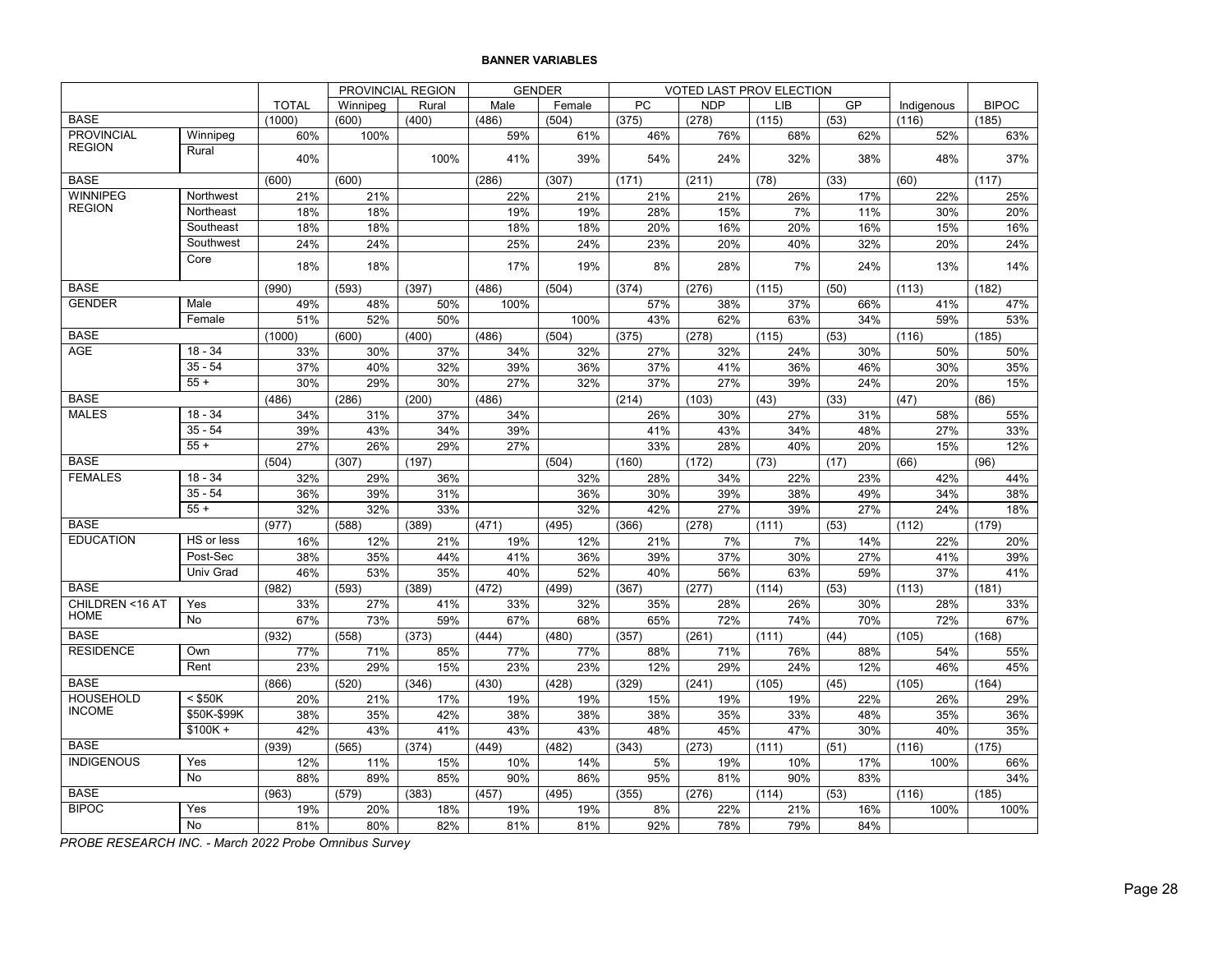#### **BANNER VARIABLES**

| $35 - 54$<br>$18 - 34$<br>$35 - 54$<br>$18 - 34$<br><b>TOTAL</b><br>$18 - 34$<br>$55+$<br>$55+$<br>$35 - 54$<br><b>BASE</b><br>(1000)<br>(332)<br>(372)<br>(296)<br>(163)<br>(190)<br>(132)<br>(162)<br>(180)<br>(163)<br><b>PROVINCIAL</b><br>55%<br>65%<br>59%<br>64%<br>66%<br>Winnipeg<br>60%<br>54%<br>57%<br>56%<br><b>REGION</b><br>Rural | $55+$<br>60%<br>40% |
|--------------------------------------------------------------------------------------------------------------------------------------------------------------------------------------------------------------------------------------------------------------------------------------------------------------------------------------------------|---------------------|
|                                                                                                                                                                                                                                                                                                                                                  |                     |
|                                                                                                                                                                                                                                                                                                                                                  |                     |
|                                                                                                                                                                                                                                                                                                                                                  |                     |
| 43%<br>44%<br>40%<br>45%<br>35%<br>41%<br>46%<br>36%<br>34%                                                                                                                                                                                                                                                                                      |                     |
| <b>BASE</b><br>(600)<br>(183)<br>(243)<br>(175)<br>(89)<br>(122)<br>(75)<br>(91)<br>(118)<br>(98)                                                                                                                                                                                                                                                |                     |
| <b>WINNIPEG REGION</b><br>Northwest<br>22%<br>21%<br>16%<br>25%<br>19%<br>23%<br>23%<br>13%<br>22%                                                                                                                                                                                                                                               | 27%                 |
| 15%<br>21%<br>18%<br>19%<br>19%<br>16%<br>19%<br>24%<br>18%<br>Northeast                                                                                                                                                                                                                                                                         | 14%                 |
| Southeast<br>14%<br>18%<br>17%<br>16%<br>21%<br>20%<br>13%<br>23%<br>19%                                                                                                                                                                                                                                                                         | 20%                 |
| 24%<br>21%<br>25%<br>28%<br>22%<br>27%<br>27%<br>19%<br>22%<br>Southwest                                                                                                                                                                                                                                                                         | 30%                 |
| Core<br>18%<br>27%<br>18%<br>10%<br>23%<br>17%<br>8%<br>29%<br>19%                                                                                                                                                                                                                                                                               | 10%                 |
| <b>BASE</b><br>(990)<br>(325)<br>(370)<br>(295)<br>(163)<br>(190)<br>(132)<br>(162)<br>(180)<br>(163)                                                                                                                                                                                                                                            |                     |
| <b>GENDER</b><br>Male<br>49%<br>50%<br>51%<br>45%<br>100%<br>100%<br>100%                                                                                                                                                                                                                                                                        |                     |
| 51%<br>50%<br>49%<br>55%<br>100%<br>100%<br>Female                                                                                                                                                                                                                                                                                               | 100%                |
| <b>BASE</b><br>(1000)<br>(332)<br>(372)<br>(296)<br>(163)<br>(190)<br>(132)<br>(162)<br>(180)<br>(163)                                                                                                                                                                                                                                           |                     |
| <b>AGE</b><br>$18 - 34$<br>33%<br>100%<br>100%<br>100%                                                                                                                                                                                                                                                                                           |                     |
| $35 - 54$<br>37%<br>100%<br>100%<br>100%                                                                                                                                                                                                                                                                                                         |                     |
| $55 +$<br>30%<br>100%<br>100%<br><b>BASE</b>                                                                                                                                                                                                                                                                                                     | 100%                |
| (486)<br>(163)<br>(132)<br>(163)<br>(132)<br>(190)<br>(190)<br><b>MALES</b><br>$18 - 34$<br>34%<br>100%<br>100%                                                                                                                                                                                                                                  |                     |
| $35 - 54$<br>39%<br>100%<br>100%                                                                                                                                                                                                                                                                                                                 |                     |
| $55+$<br>27%<br>100%<br>100%                                                                                                                                                                                                                                                                                                                     |                     |
| <b>BASE</b><br>(504)<br>(162)<br>(180)<br>(163)<br>(162)<br>(180)<br>(163)                                                                                                                                                                                                                                                                       |                     |
| <b>FEMALES</b><br>$18 - 34$<br>32%<br>100%<br>100%                                                                                                                                                                                                                                                                                               |                     |
| $35 - 54$<br>36%<br>100%<br>100%                                                                                                                                                                                                                                                                                                                 |                     |
| $55 +$<br>32%<br>100%                                                                                                                                                                                                                                                                                                                            | 100%                |
| <b>BASE</b><br>(289)<br>(977)<br>(325)<br>(364)<br>(158)<br>(186)<br>(128)<br>(159)<br>(176)<br>(160)                                                                                                                                                                                                                                            |                     |
| <b>EDUCATION</b><br>HS or less<br>7%<br>16%<br>22%<br>18%<br>23%<br>12%<br>23%<br>20%<br>3%                                                                                                                                                                                                                                                      | 15%                 |
| Post-Sec<br>38%<br>37%<br>37%<br>41%<br>44%<br>39%<br>35%<br>31%<br>39%                                                                                                                                                                                                                                                                          | 43%                 |
| 45%<br><b>Univ Grad</b><br>46%<br>41%<br>55%<br>41%<br>38%<br>44%<br>38%<br>66%                                                                                                                                                                                                                                                                  | 42%                 |
| <b>BASE</b><br>(982)<br>(162)<br>(163)<br>(326)<br>(361)<br>(295)<br>(158)<br>(184)<br>(131)<br>(175)                                                                                                                                                                                                                                            |                     |
| CHILDREN <16 AT<br>33%<br>5%<br>62%<br>Yes<br>29%<br>59%<br>23%<br>6%<br>35%<br>56%                                                                                                                                                                                                                                                              | 5%                  |
| <b>HOME</b><br><b>No</b><br>67%<br>71%<br>41%<br>95%<br>77%<br>38%<br>94%<br>65%<br>44%                                                                                                                                                                                                                                                          | 95%                 |
| <b>BASE</b><br>(932)<br>(287)<br>(133)<br>(129)<br>(149)<br>(174)<br>(157)<br>(287)<br>(357)<br>(181)                                                                                                                                                                                                                                            |                     |
| <b>RESIDENCE</b><br>Own<br>77%<br>54%<br>85%<br>89%<br>52%<br>85%<br>90%<br>57%<br>84%                                                                                                                                                                                                                                                           | 87%                 |
| Rent<br>23%<br>15%<br>15%<br>10%<br>46%<br>11%<br>48%<br>43%<br>16%<br><b>BASE</b>                                                                                                                                                                                                                                                               | 13%                 |
| (293)<br>(334)<br>(239)<br>(143)<br>(116)<br>(145)<br>(162)<br>(122)<br>(866)<br>(171)<br><b>HOUSEHOLD</b><br>$<$ \$50K<br>20%<br>25%<br>12%<br>24%<br>29%<br>10%<br>19%<br>18%<br>14%                                                                                                                                                           | 28%                 |
| <b>INCOME</b><br>\$50K-\$99K<br>38%<br>30%<br>44%<br>30%<br>41%<br>40%<br>30%<br>47%<br>49%                                                                                                                                                                                                                                                      | 35%                 |
| $$100K +$<br>42%<br>31%<br>57%<br>35%<br>31%<br>59%<br>34%<br>33%<br>56%                                                                                                                                                                                                                                                                         | 37%                 |
| <b>BASE</b><br>(939)<br>(316)<br>(341)<br>(282)<br>(150)<br>(172)<br>(126)<br>(158)<br>(168)<br>(156)                                                                                                                                                                                                                                            |                     |
| <b>INDIGENOUS</b><br>Yes<br>12%<br>18%<br>10%<br>8%<br>7%<br>6%<br>17%<br>13%<br>18%                                                                                                                                                                                                                                                             | 10%                 |
| <b>No</b><br>82%<br>90%<br>92%<br>82%<br>93%<br>94%<br>83%<br>88%<br>87%                                                                                                                                                                                                                                                                         | 90%                 |
| <b>BASE</b><br>(152)<br>(162)<br>(175)<br>(159)<br>(963)<br>(321)<br>(353)<br>(288)<br>(177)<br>(128)                                                                                                                                                                                                                                            |                     |
| <b>BIPOC</b><br>Yes<br>19%<br>10%<br>8%<br>21%<br>29%<br>18%<br>31%<br>16%<br>26%                                                                                                                                                                                                                                                                | 11%                 |
| No<br>81%<br>71%<br>82%<br>90%<br>69%<br>84%<br>92%<br>74%<br>79%                                                                                                                                                                                                                                                                                | 89%                 |